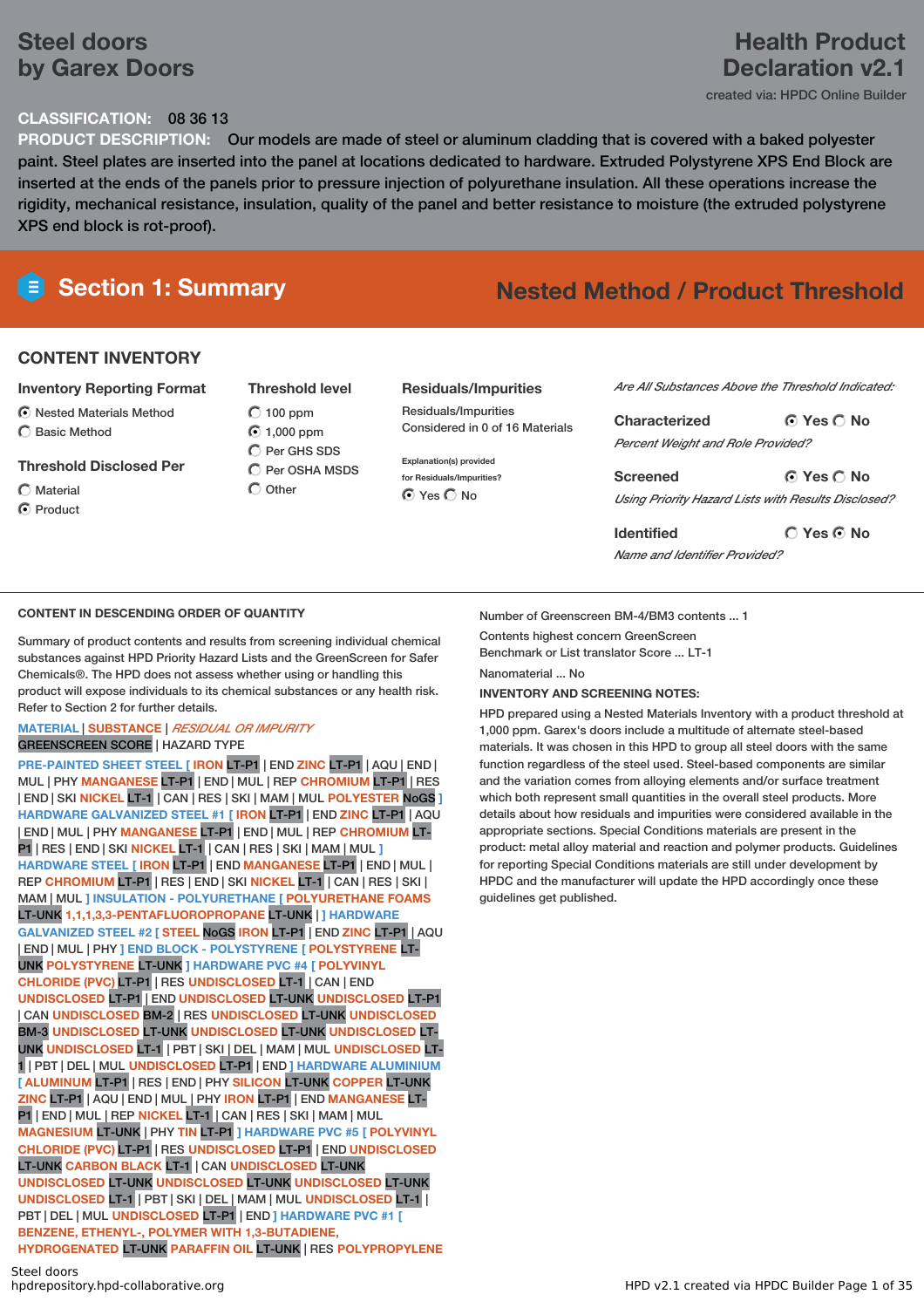LT-UNK **LIMESTONE; CALCIUM CARBONATE** LT-UNK **CARBON BLACK** LT-1 | CAN **] HARDWARE PVC #2 [ POLYVINYL CHLORIDE (PVC)** LT-P1 | RES **DI(2-ETHYLHEXYL)PHTHALATE (DEHP) (PRIMARY CASRN)** LT-1 | CAN | DEL | END | REP | MUL **DIISODECYL PHTHALATE (DIDP)** LT-1 | DEL | END | MUL | REP | CAN **(CARBONATO(2-**

**))HEXADECAHYDROXYBIS(ALUMINIUM)HEXAMAGNESIUM** LT-P1 | RES **ALUMINUM** LT-P1 | RES | END | PHY **QUARTZ** LT-1 | CAN **] ADHESIVE [ PHENOL, POLYMER WITH 2,6,6-TRIMETHYLBICYCLO[3.1.1]HEPT-2-ENE** LT-UNK **BENZENE, ETHENYL-, POLYMER WITH 2-METHYL-1,3- BUTADIENE** LT-UNK **DISTILLATES (PETROLEUM), HYDROTREATED (MILD) HEAVY NAPHTHENIC (9CI);** LT-1 | PBT | CAN | MUL **] HARDWARE - STEEL & NYLON [ IRON** LT-P1 | END **MANGANESE** LT-P1 | END | MUL | REP **NYLON 6** LT-UNK **] HARDWARE PVC #3 [ POLYVINYL CHLORIDE (PVC)** LT-P1 | RES **UNDISCLOSED** LT-1 | CAN | DEL | END | REP | MUL **UNDISCLOSED** LT-UNK **UNDISCLOSED** LT-1 | CAN | END **UNDISCLOSED** LT-UNK **UNDISCLOSED** LT-P1 | CAN **UNDISCLOSED** LT-P1 | RES **UNDISCLOSED** BM-2 | MAM | CAN **UNDISCLOSED** LT-P1 | MUL **UNDISCLOSED** LT-1 | CAN **] HARDWARE PVC #6 [ POLYVINYL CHLORIDE (PVC)** LT-P1 | RES **LIMESTONE; CALCIUM CARBONATE** LT-UNK **TITANIUM DIOXIDE** LT-1 | CAN | END **METHYL METHACRYLATE, COPOLYMER WITH BUTYL ACRYLATE** LT-UNK **1,2-ETHANEDIYL OCTADECANOATE** LT-UNK **CALCIUM STEARATE** LT-UNK **PARAFFIN** LT-UNK **1,2- BIS(OCTADECANAMIDO)ETHANE** LT-UNK **] HARDWARE MELTING [ IRON** LT-P1 | END **CARBON** LT-UNK **SILICON** LT-UNK **SULFUR** LT-UNK | SKI **MANGANESE** LT-P1 | END | MUL | REP **PHOSPHORUS** BM-2 | MAM | PHY **]**

#### **VOLATILE ORGANIC COMPOUND (VOC) CONTENT**

VOC Content data is not applicable for this product category.

**CERTIFICATIONS AND COMPLIANCE** *See Section <sup>3</sup> for additional listings.* VOC content: None

#### **CONSISTENCY WITH OTHER PROGRAMS**

Pre-checked for LEED v4 Material Ingredients, Option 1

Third Party Verified?

Yes  $\odot$  No

PREPARER: Self-Prepared VERIFIER: VERIFICATION #:

SCREENING DATE: 2018-05-14 PUBLISHED DATE: 2018-06-06 EXPIRY DATE: 2021-05-14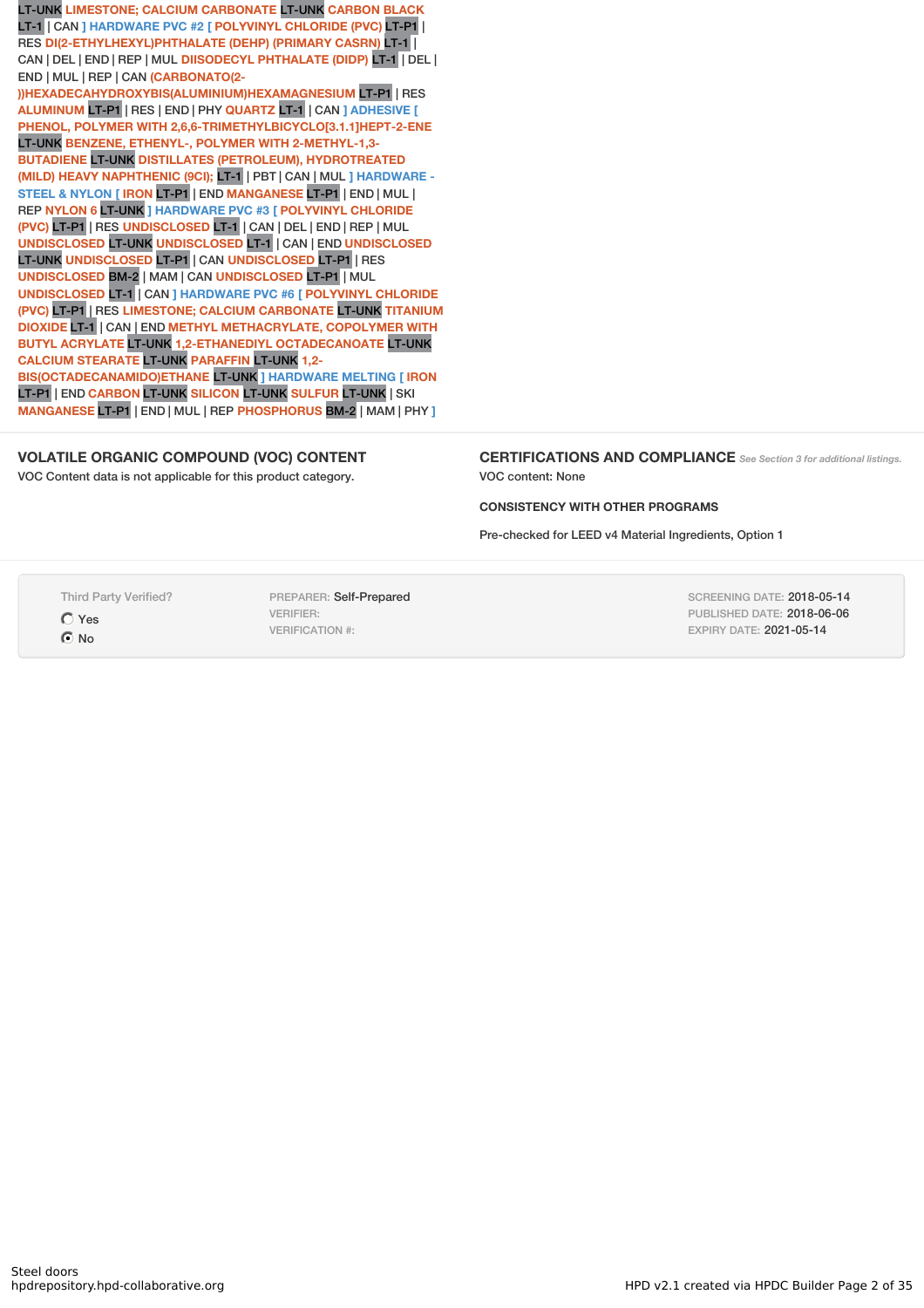This section lists contents in a product based on specific threshold(s) and reports detailed health information including hazards. This *HPD uses the inventory method indicated above, which is one of three possible methods:*

- *Basic Inventory method with Product-level threshold.*
- *Nested Material Inventory method with Product-level threshold*
- *Nested Material Inventory method with individual Material-level thresholds*

Definitions and requirements for the three inventory methods and requirements for each data field can be found in the HPD Open *Standard version 2.1, available on the HPDC website at: www.hpd-collaborative.org/hpd-2-1-standard*

| <b>I PRE-PAINTED SHEET STEEL</b> | %: 29.7100 - 36.6200                    | <b>HPD URL:</b> |
|----------------------------------|-----------------------------------------|-----------------|
| PRODUCT THRESHOLD: 1000 ppm      | RESIDUALS AND IMPURITIES CONSIDERED: NO |                 |

RESIDUALS AND IMPURITIES NOTES: According to the manufacturer, Lead and Cadmium are present in trace amount, generally inferior to 1 ppm in steel products. These impurities are coming from the sourced iron

OTHER MATERIAL NOTES: Panel door. According to the manufacturer, zinc coating weight can be up to 20w% of total steel weight. Since we do not have specific data, we are using the full range of 0.6% (15 g/m² per face) to 20% (500 g/m² per face).

| <b>IRON</b>                               |                            |                                              |          |                                      | ID: 7439-89-6 |
|-------------------------------------------|----------------------------|----------------------------------------------|----------|--------------------------------------|---------------|
| %: 77,5000 - 100,0000                     | $GS: LT-P1$                | RC: None                                     | NANO: No | ROLE: Main ingredient                |               |
| <b>HAZARDS:</b>                           | AGENCY(IES) WITH WARNINGS: |                                              |          |                                      |               |
| <b>ENDOCRINE</b>                          |                            | <b>TEDX - Potential Endocrine Disruptors</b> |          | <b>Potential Endocrine Disruptor</b> |               |
|                                           |                            |                                              |          |                                      |               |
| SUBSTANCE NOTES: See other material notes |                            |                                              |          |                                      |               |
|                                           |                            |                                              |          |                                      |               |
| <b>ZINC</b>                               |                            |                                              |          |                                      | ID: 7440-66-6 |

| %: $0.6000 - 20.0000$      | $G.S. LT-P1$               | RC: None                                     | NANO: No | ROLE: Galvanizing element                                                               |
|----------------------------|----------------------------|----------------------------------------------|----------|-----------------------------------------------------------------------------------------|
| <b>HAZARDS:</b>            | AGENCY(IES) WITH WARNINGS: |                                              |          |                                                                                         |
| <b>ACUTE AQUATIC</b>       | EU - GHS (H-Statements)    |                                              |          | H400 - Very toxic to aquatic life                                                       |
| <b>CHRON AQUATIC</b>       | EU - GHS (H-Statements)    |                                              |          | H410 - Very toxic to aquatic life with long lasting effects                             |
| <b>ENDOCRINE</b>           |                            | <b>TEDX - Potential Endocrine Disruptors</b> |          | <b>Potential Endocrine Disruptor</b>                                                    |
| <b>MULTIPLE</b>            | Waters                     | German FEA - Substances Hazardous to         |          | Class 2 - Hazard to Waters                                                              |
| PHYSICAL HAZARD (REACTIVE) | EU - GHS (H-Statements)    |                                              |          | H250 - Catches fire spontaneously if exposed to air                                     |
| PHYSICAL HAZARD (REACTIVE) | EU - GHS (H-Statements)    |                                              |          | H260 - In contact with water releases flammable gases<br>which may ignite spontaneously |
|                            |                            |                                              |          |                                                                                         |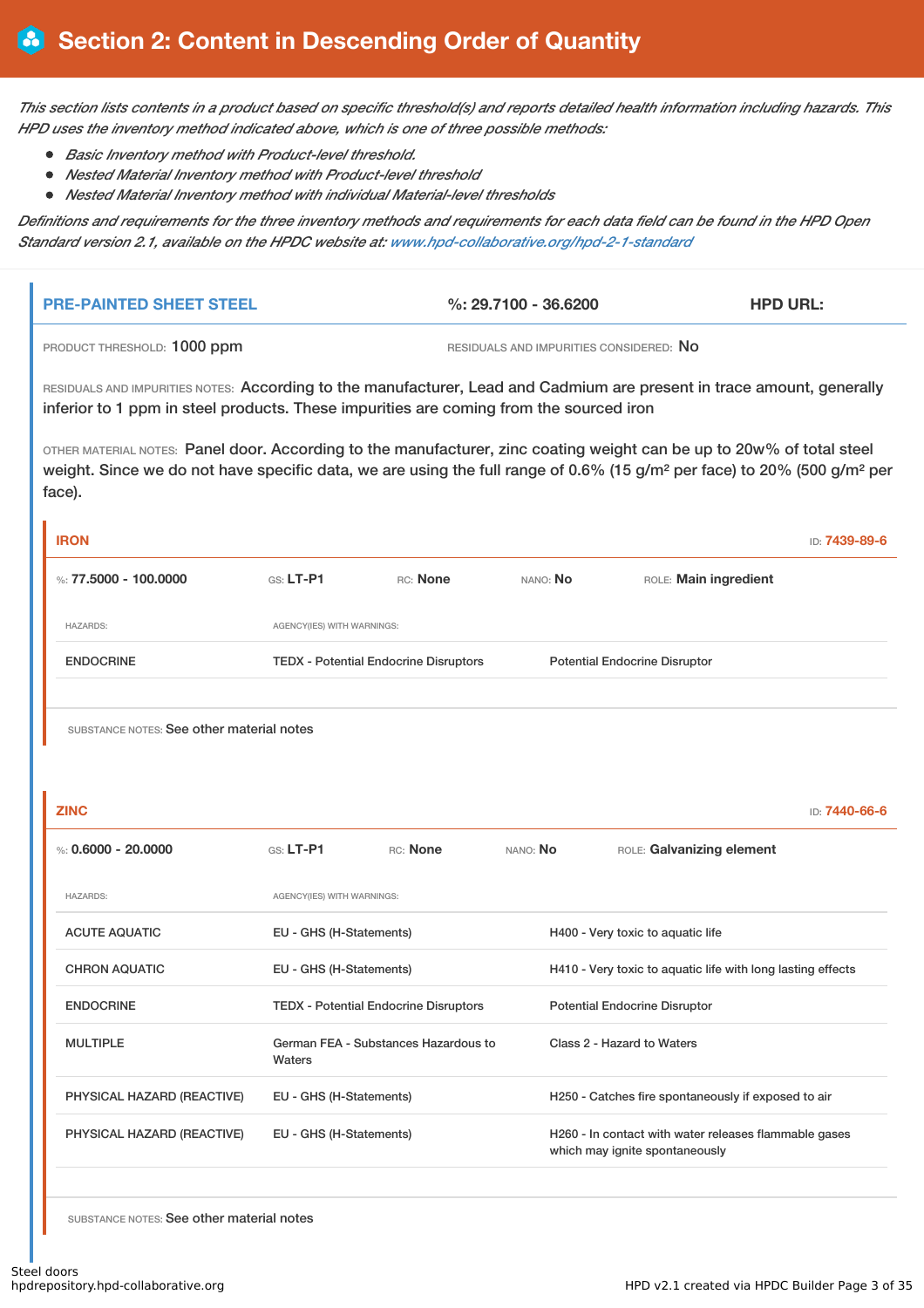| %: 0.0000 - 1.7800  | $GS: LT-PI$                                    | RC: None                                     | NANO: No | ROLE: Alloying ingredient            |
|---------------------|------------------------------------------------|----------------------------------------------|----------|--------------------------------------|
| <b>HAZARDS:</b>     | AGENCY(IES) WITH WARNINGS:                     |                                              |          |                                      |
| <b>ENDOCRINE</b>    |                                                | <b>TEDX</b> - Potential Endocrine Disruptors |          | <b>Potential Endocrine Disruptor</b> |
| <b>MULTIPLE</b>     | German FEA - Substances Hazardous to<br>Waters |                                              |          | Class 2 - Hazard to Waters           |
| <b>REPRODUCTIVE</b> | Japan - GHS                                    |                                              |          | Toxic to reproduction - Category 1B  |
|                     |                                                |                                              |          |                                      |

| <b>CHROMIUM</b>       |                                              |          |          | <b>ID: 7440-47-3</b>                                           |  |
|-----------------------|----------------------------------------------|----------|----------|----------------------------------------------------------------|--|
| %: $0.0000 - 1.5200$  | $GS: LT-PI$                                  | RC: None | NANO: No | ROLE: Alloying ingredient                                      |  |
| <b>HAZARDS:</b>       | AGENCY(IES) WITH WARNINGS:                   |          |          |                                                                |  |
| <b>RESPIRATORY</b>    | AOEC - Asthmagens                            |          |          | Asthmagen (ARs) - sensitizer-induced - inhalable forms<br>only |  |
| <b>ENDOCRINE</b>      | <b>TEDX - Potential Endocrine Disruptors</b> |          |          | <b>Potential Endocrine Disruptor</b>                           |  |
| <b>SKIN SENSITIZE</b> | <b>MAK</b>                                   |          |          | Sensitizing Substance Sh - Danger of skin sensitization        |  |
|                       |                                              |          |          |                                                                |  |

| <b>NICKEL</b>         |                            |                                          |            | ID: 7440-02-0                                                            |  |  |
|-----------------------|----------------------------|------------------------------------------|------------|--------------------------------------------------------------------------|--|--|
| %: $0.0000 - 0.2000$  | $GS: LT-1$                 | RC: None                                 | NANO: No   | ROLE: Alloying ingredient                                                |  |  |
| <b>HAZARDS:</b>       | AGENCY(IES) WITH WARNINGS: |                                          |            |                                                                          |  |  |
| <b>CANCER</b>         | <b>IARC</b>                |                                          |            | Group 1 - Agent is Carcinogenic to humans                                |  |  |
| <b>CANCER</b>         | <b>IARC</b>                |                                          |            | Group 2b - Possibly carcinogenic to humans                               |  |  |
| <b>CANCER</b>         | CA EPA - Prop 65           |                                          | Carcinogen |                                                                          |  |  |
| <b>CANCER</b>         |                            | <b>US CDC - Occupational Carcinogens</b> |            | Occupational Carcinogen                                                  |  |  |
| <b>CANCER</b>         |                            | US NIH - Report on Carcinogens           |            | Reasonably Anticipated to be Human Carcinogen                            |  |  |
| <b>RESPIRATORY</b>    |                            | <b>AOEC - Asthmagens</b>                 |            | Asthmagen (ARs) - sensitizer-induced - inhalable forms                   |  |  |
| <b>SKIN SENSITIZE</b> |                            | EU - GHS (H-Statements)                  |            | H317 - May cause an allergic skin reaction                               |  |  |
| <b>CANCER</b>         |                            | EU - GHS (H-Statements)                  |            | H351 - Suspected of causing cancer                                       |  |  |
| <b>ORGAN TOXICANT</b> | EU - GHS (H-Statements)    |                                          |            | H372 - Causes damage to organs through prolonged or<br>repeated exposure |  |  |
| <b>MULTIPLE</b>       |                            | German FEA - Substances Hazardous to     |            | Class 2 - Hazard to Waters                                               |  |  |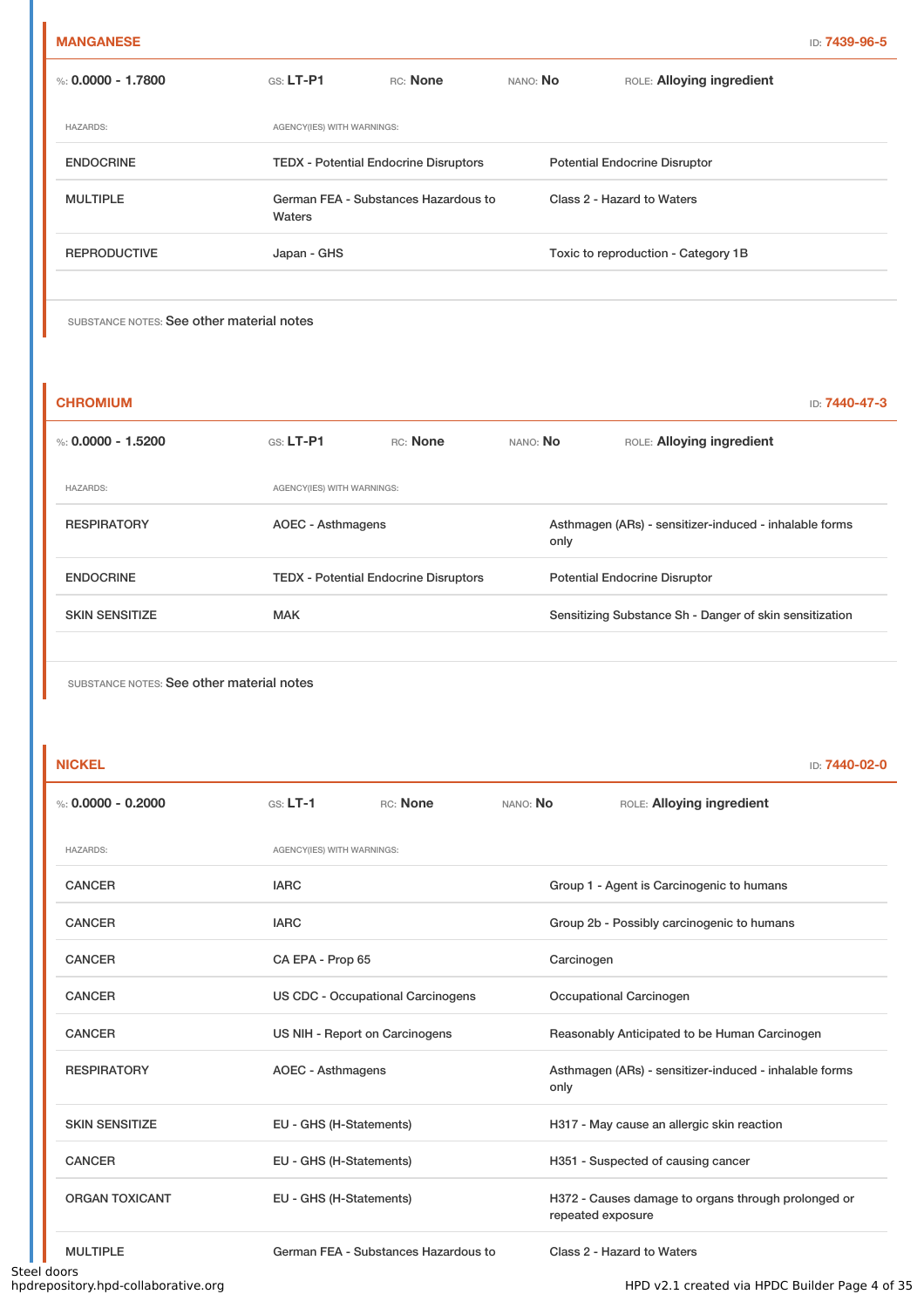|                                           | Waters                     |                                         |               |                                                      |                 |
|-------------------------------------------|----------------------------|-----------------------------------------|---------------|------------------------------------------------------|-----------------|
| <b>CANCER</b>                             | <b>MAK</b>                 |                                         | man           | Carcinogen Group 1 - Substances that cause cancer in |                 |
| <b>RESPIRATORY</b>                        | <b>MAK</b>                 |                                         | sensitization | Sensitizing Substance Sah - Danger of airway & skin  |                 |
| SUBSTANCE NOTES: See other material notes |                            |                                         |               |                                                      |                 |
| <b>POLYESTER</b>                          |                            |                                         |               |                                                      | ID: 113669-95-7 |
| %: $0.0000 - 0.5000$                      | GS: NoGS                   | RC: None                                | NANO: No      | ROLE: Paint ingredient                               |                 |
| <b>HAZARDS:</b>                           | AGENCY(IES) WITH WARNINGS: |                                         |               |                                                      |                 |
| None Found                                |                            | No warnings found on HPD Priority lists |               |                                                      |                 |
| SUBSTANCE NOTES: See other material notes |                            |                                         |               |                                                      |                 |

| <b>HARDWARE GALVANIZED STEEL #1</b> | $\%$ : 24.4000 - 34.1200 | <b>HPD URL:</b> |
|-------------------------------------|--------------------------|-----------------|
|                                     |                          |                 |

PRODUCT THRESHOLD: 1000 ppm RESIDUALS AND IMPURITIES CONSIDERED: No

RESIDUALS AND IMPURITIES NOTES: According to the manufacturer, Lead and Cadmium are present in trace amount, generally inferior to 1 ppm in steel products. These impurities are coming from the sourced iron ore.

OTHER MATERIAL NOTES: According to the manufacturer, zinc coating weight can be up to 20w% of total steel weight. Since we do not have specific data, we are using the full range of 0.6% (15 g/m<sup>2</sup> per face) to 20% (500 g/m<sup>2</sup> per face).

| <b>IRON</b>                               |                            |                                              |          |                                                             | ID: 7439-89-6 |
|-------------------------------------------|----------------------------|----------------------------------------------|----------|-------------------------------------------------------------|---------------|
| %: 77.5000 - 100.0000                     | $GS: LT-P1$                | RC: None                                     | NANO: No | ROLE: Main ingredient                                       |               |
| <b>HAZARDS:</b>                           | AGENCY(IES) WITH WARNINGS: |                                              |          |                                                             |               |
| <b>ENDOCRINE</b>                          |                            | <b>TEDX - Potential Endocrine Disruptors</b> |          | <b>Potential Endocrine Disruptor</b>                        |               |
| SUBSTANCE NOTES: See Other material notes |                            |                                              |          |                                                             |               |
| <b>ZINC</b>                               |                            |                                              |          |                                                             | ID: 7440-66-6 |
| %: $0.6000 - 20.0000$                     | GS: LT-P1                  | RC: None                                     | NANO: No | ROLE: Galvanizing element                                   |               |
| <b>HAZARDS:</b>                           | AGENCY(IES) WITH WARNINGS: |                                              |          |                                                             |               |
| <b>ACUTE AQUATIC</b>                      | EU - GHS (H-Statements)    |                                              |          | H400 - Very toxic to aquatic life                           |               |
| <b>CHRON AQUATIC</b>                      | EU - GHS (H-Statements)    |                                              |          | H410 - Very toxic to aquatic life with long lasting effects |               |
| <b>ENDOCRINE</b>                          |                            | <b>TEDX - Potential Endocrine Disruptors</b> |          | <b>Potential Endocrine Disruptor</b>                        |               |
|                                           |                            |                                              |          |                                                             |               |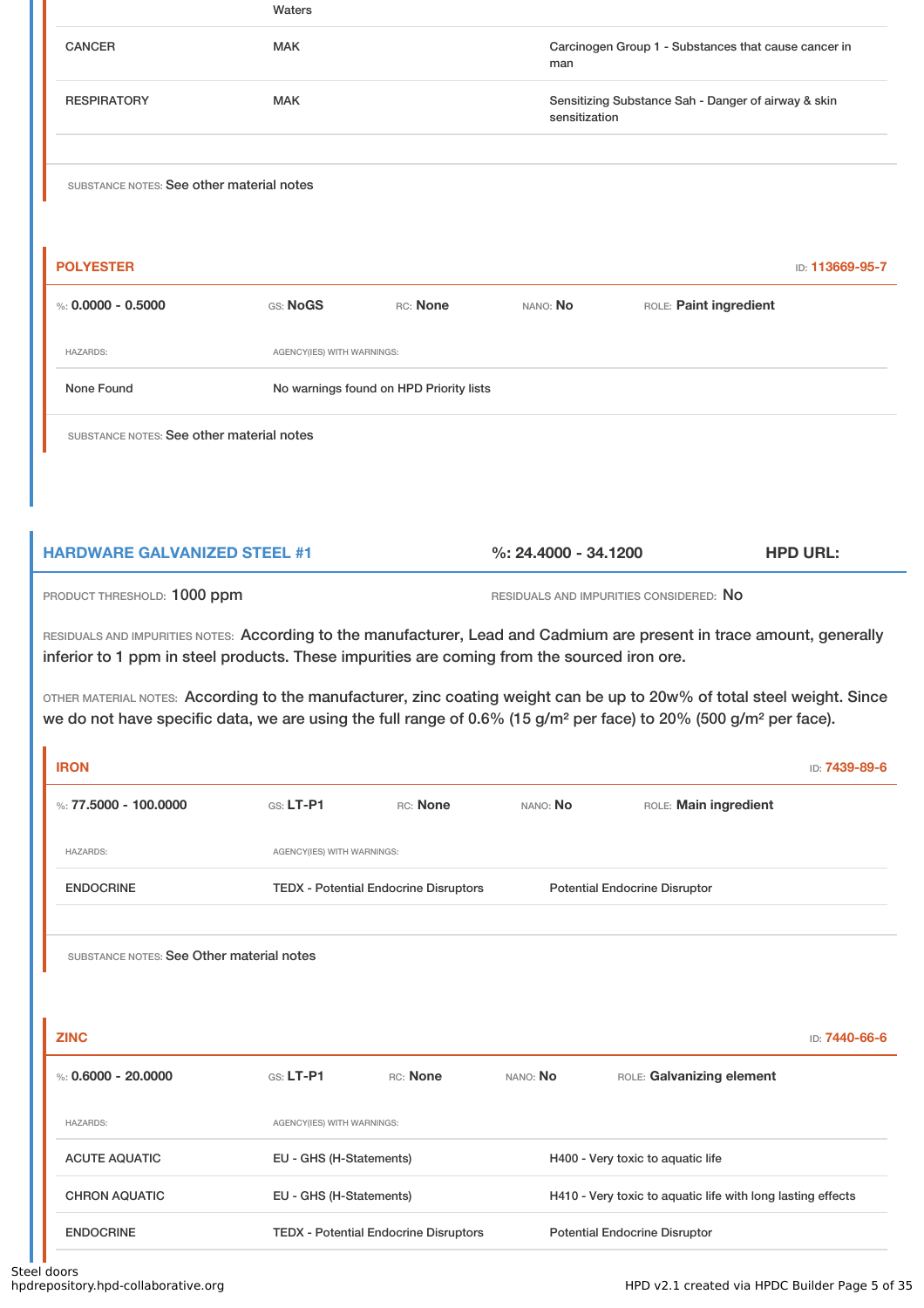| <b>MULTIPLE</b>            | German FEA - Substances Hazardous to<br>Waters | Class 2 - Hazard to Waters                                                              |
|----------------------------|------------------------------------------------|-----------------------------------------------------------------------------------------|
| PHYSICAL HAZARD (REACTIVE) | EU - GHS (H-Statements)                        | H250 - Catches fire spontaneously if exposed to air                                     |
| PHYSICAL HAZARD (REACTIVE) | EU - GHS (H-Statements)                        | H260 - In contact with water releases flammable gases<br>which may ignite spontaneously |

| <b>MANGANESE</b>    |                                                |          |                                      |                                     | ID: <b>7439-96-5</b> |
|---------------------|------------------------------------------------|----------|--------------------------------------|-------------------------------------|----------------------|
| %: 0.0000 - 1.7800  | $GS: LT-PI$                                    | RC: None | NANO: No                             | ROLE: Alloying element              |                      |
| <b>HAZARDS:</b>     | AGENCY(IES) WITH WARNINGS:                     |          |                                      |                                     |                      |
| <b>ENDOCRINE</b>    | <b>TEDX - Potential Endocrine Disruptors</b>   |          | <b>Potential Endocrine Disruptor</b> |                                     |                      |
| <b>MULTIPLE</b>     | German FEA - Substances Hazardous to<br>Waters |          |                                      | Class 2 - Hazard to Waters          |                      |
| <b>REPRODUCTIVE</b> | Japan - GHS                                    |          |                                      | Toxic to reproduction - Category 1B |                      |
|                     |                                                |          |                                      |                                     |                      |

SUBSTANCE NOTES: See Other material notes

| <b>CHROMIUM</b>       |                            |                                              |          | ID: 7440-47-3                                           |
|-----------------------|----------------------------|----------------------------------------------|----------|---------------------------------------------------------|
| %: $0.0000 - 0.5200$  | $GS: LT-P1$                | RC: None                                     | NANO: No | ROLE: Alloying ingredient                               |
| <b>HAZARDS:</b>       | AGENCY(IES) WITH WARNINGS: |                                              |          |                                                         |
| <b>RESPIRATORY</b>    | AOEC - Asthmagens          |                                              | only     | Asthmagen (ARs) - sensitizer-induced - inhalable forms  |
| <b>ENDOCRINE</b>      |                            | <b>TEDX</b> - Potential Endocrine Disruptors |          | <b>Potential Endocrine Disruptor</b>                    |
| <b>SKIN SENSITIZE</b> | <b>MAK</b>                 |                                              |          | Sensitizing Substance Sh - Danger of skin sensitization |
|                       |                            |                                              |          |                                                         |

| <b>NICKEL</b>        |                                   |          |            |                                            | ID: 7440-02-0 |  |
|----------------------|-----------------------------------|----------|------------|--------------------------------------------|---------------|--|
| %: $0.0000 - 0.2000$ | $GS: LT-1$                        | RC: None | NANO: No   | ROLE: Alloying ingredient                  |               |  |
| <b>HAZARDS:</b>      | AGENCY(IES) WITH WARNINGS:        |          |            |                                            |               |  |
| <b>CANCER</b>        | <b>IARC</b>                       |          |            | Group 1 - Agent is Carcinogenic to humans  |               |  |
| <b>CANCER</b>        | <b>IARC</b>                       |          |            | Group 2b - Possibly carcinogenic to humans |               |  |
| <b>CANCER</b>        | CA EPA - Prop 65                  |          | Carcinogen |                                            |               |  |
| <b>CANCER</b>        | US CDC - Occupational Carcinogens |          |            | Occupational Carcinogen                    |               |  |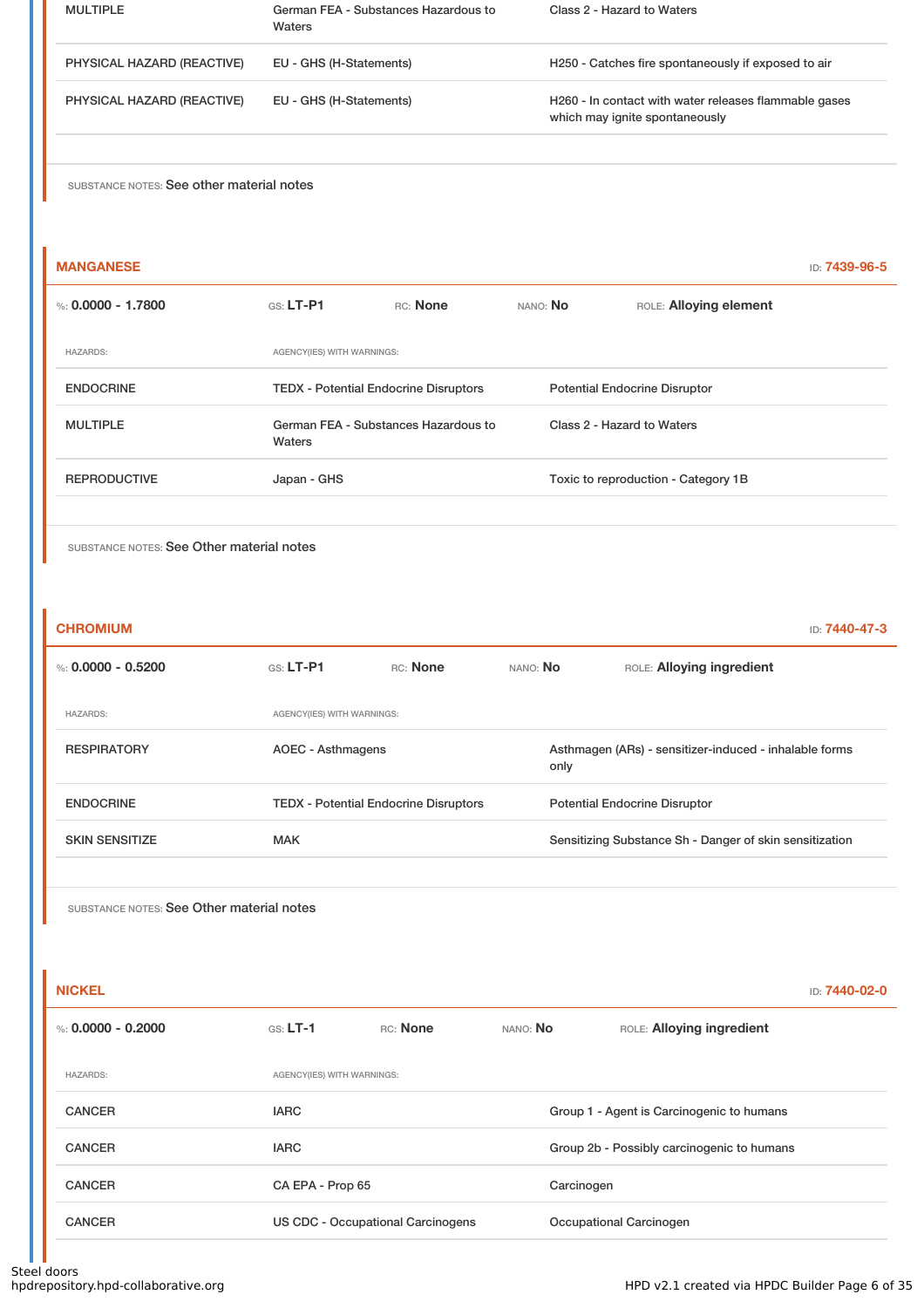| <b>CANCER</b>         | US NIH - Report on Carcinogens                 | Reasonably Anticipated to be Human Carcinogen                            |
|-----------------------|------------------------------------------------|--------------------------------------------------------------------------|
| <b>RESPIRATORY</b>    | AOEC - Asthmagens                              | Asthmagen (ARs) - sensitizer-induced - inhalable forms<br>only           |
| <b>SKIN SENSITIZE</b> | EU - GHS (H-Statements)                        | H317 - May cause an allergic skin reaction                               |
| <b>CANCER</b>         | EU - GHS (H-Statements)                        | H351 - Suspected of causing cancer                                       |
| <b>ORGAN TOXICANT</b> | EU - GHS (H-Statements)                        | H372 - Causes damage to organs through prolonged or<br>repeated exposure |
| <b>MULTIPLE</b>       | German FEA - Substances Hazardous to<br>Waters | Class 2 - Hazard to Waters                                               |
| <b>CANCER</b>         | <b>MAK</b>                                     | Carcinogen Group 1 - Substances that cause cancer in<br>man              |
| <b>RESPIRATORY</b>    | <b>MAK</b>                                     | Sensitizing Substance Sah - Danger of airway & skin<br>sensitization     |

**HARDWARE STEEL %: 11.6800 - 13.3600 HPD URL:** PRODUCT THRESHOLD: 1000 ppm RESIDUALS AND IMPURITIES CONSIDERED: No

RESIDUALS AND IMPURITIES NOTES: According to the manufacturer, Lead and Cadmium are present in trace amount, generally inferior to 1 ppm in steel products. These impurities are coming from the sourced iron ore.

#### OTHER MATERIAL NOTES: Different pieces of steel hardware

| <b>IRON</b>                               |                                              |                                      |          |                                      | ID: 7439-89-6 |
|-------------------------------------------|----------------------------------------------|--------------------------------------|----------|--------------------------------------|---------------|
| %: 95,0000                                | $G.S. LT-P1$                                 | RC: None                             | NANO: No | ROLE: Main ingredient                |               |
| <b>HAZARDS:</b>                           | AGENCY(IES) WITH WARNINGS:                   |                                      |          |                                      |               |
| <b>ENDOCRINE</b>                          | <b>TEDX - Potential Endocrine Disruptors</b> |                                      |          | <b>Potential Endocrine Disruptor</b> |               |
|                                           |                                              |                                      |          |                                      |               |
| SUBSTANCE NOTES: See other material notes |                                              |                                      |          |                                      |               |
|                                           |                                              |                                      |          |                                      |               |
|                                           |                                              |                                      |          |                                      |               |
| <b>MANGANESE</b>                          |                                              |                                      |          |                                      | ID: 7439-96-5 |
| %: $0.0000 - 2.2300$                      | $GS: LT-P1$                                  | RC: None                             | NANO: No | ROLE: Alloying ingredient            |               |
| <b>HAZARDS:</b>                           | AGENCY(IES) WITH WARNINGS:                   |                                      |          |                                      |               |
| <b>ENDOCRINE</b>                          | <b>TEDX - Potential Endocrine Disruptors</b> |                                      |          | <b>Potential Endocrine Disruptor</b> |               |
| <b>MULTIPLE</b>                           | Waters                                       | German FEA - Substances Hazardous to |          | Class 2 - Hazard to Waters           |               |
| <b>REPRODUCTIVE</b>                       | Japan - GHS                                  |                                      |          | Toxic to reproduction - Category 1B  |               |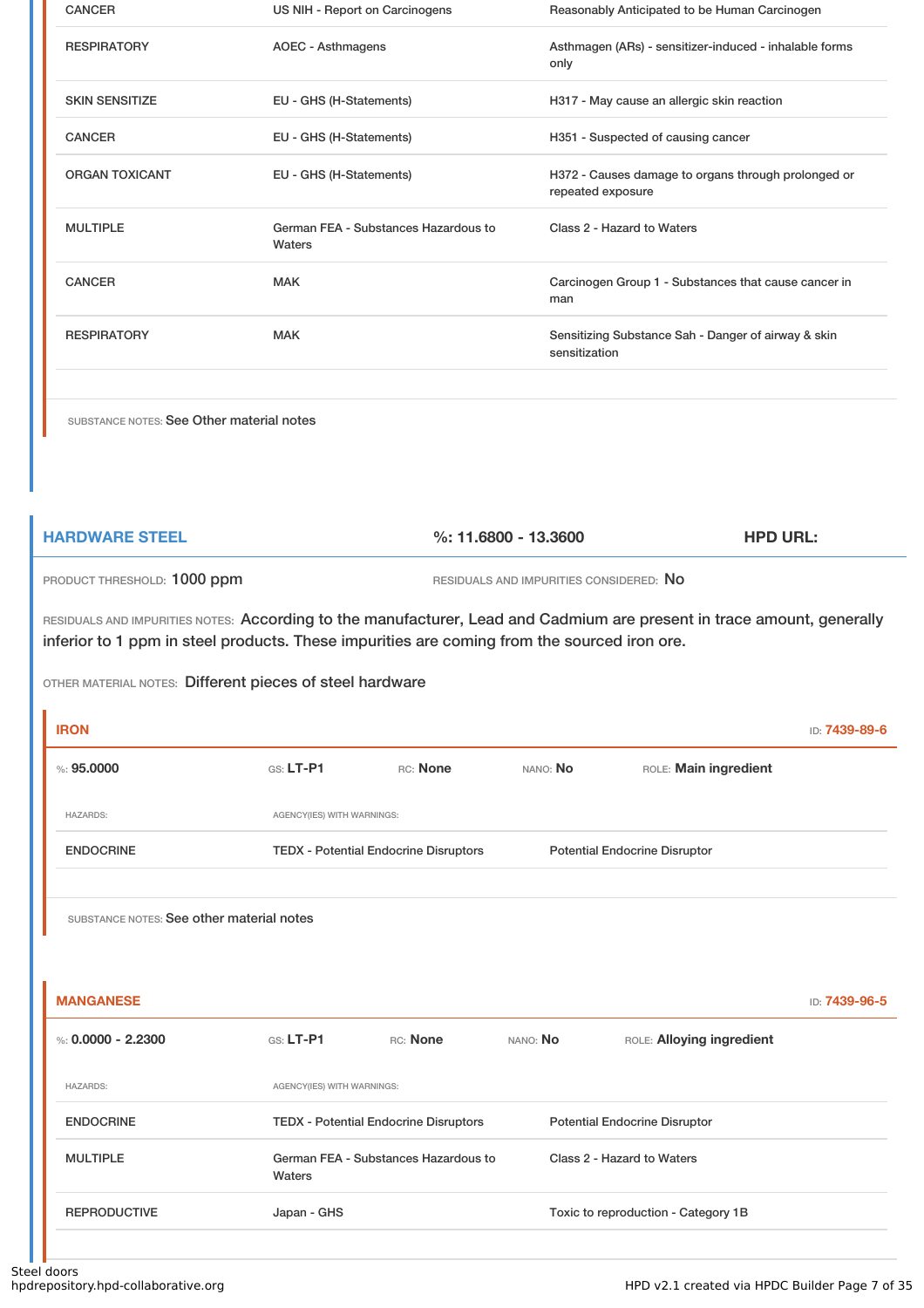#### **CHROMIUM** ID: **7440-47-3**

| %: $0.0000 - 0.6500$  | $GS: LT-P1$                | RC: None                                     | NANO: No                                                       | ROLE: Alloying ingredient                               |  |
|-----------------------|----------------------------|----------------------------------------------|----------------------------------------------------------------|---------------------------------------------------------|--|
| <b>HAZARDS:</b>       | AGENCY(IES) WITH WARNINGS: |                                              |                                                                |                                                         |  |
| <b>RESPIRATORY</b>    | AOEC - Asthmagens          |                                              | Asthmagen (ARs) - sensitizer-induced - inhalable forms<br>only |                                                         |  |
| <b>ENDOCRINE</b>      |                            | <b>TEDX</b> - Potential Endocrine Disruptors |                                                                | <b>Potential Endocrine Disruptor</b>                    |  |
| <b>SKIN SENSITIZE</b> | <b>MAK</b>                 |                                              |                                                                | Sensitizing Substance Sh - Danger of skin sensitization |  |
|                       |                            |                                              |                                                                |                                                         |  |

SUBSTANCE NOTES: See other material notes

| <b>NICKEL</b>         |                                   |                                      |          | ID: 7440-02-0                                                            |  |  |
|-----------------------|-----------------------------------|--------------------------------------|----------|--------------------------------------------------------------------------|--|--|
| %: $0.0000 - 0.2500$  | $GS: LT-1$                        | RC: None                             | NANO: No | ROLE: Alloying ingredient                                                |  |  |
| <b>HAZARDS:</b>       | AGENCY(IES) WITH WARNINGS:        |                                      |          |                                                                          |  |  |
| <b>CANCER</b>         | <b>IARC</b>                       |                                      |          | Group 1 - Agent is Carcinogenic to humans                                |  |  |
| <b>CANCER</b>         | <b>IARC</b>                       |                                      |          | Group 2b - Possibly carcinogenic to humans                               |  |  |
| <b>CANCER</b>         | CA EPA - Prop 65                  |                                      |          | Carcinogen                                                               |  |  |
| <b>CANCER</b>         | US CDC - Occupational Carcinogens |                                      |          | Occupational Carcinogen                                                  |  |  |
| <b>CANCER</b>         | US NIH - Report on Carcinogens    |                                      |          | Reasonably Anticipated to be Human Carcinogen                            |  |  |
| <b>RESPIRATORY</b>    | <b>AOEC - Asthmagens</b>          |                                      |          | Asthmagen (ARs) - sensitizer-induced - inhalable forms<br>only           |  |  |
| <b>SKIN SENSITIZE</b> | EU - GHS (H-Statements)           |                                      |          | H317 - May cause an allergic skin reaction                               |  |  |
| <b>CANCER</b>         | EU - GHS (H-Statements)           |                                      |          | H351 - Suspected of causing cancer                                       |  |  |
| <b>ORGAN TOXICANT</b> | EU - GHS (H-Statements)           |                                      |          | H372 - Causes damage to organs through prolonged or<br>repeated exposure |  |  |
| <b>MULTIPLE</b>       | Waters                            | German FEA - Substances Hazardous to |          | Class 2 - Hazard to Waters                                               |  |  |
| <b>CANCER</b>         | <b>MAK</b>                        |                                      | man      | Carcinogen Group 1 - Substances that cause cancer in                     |  |  |
| <b>RESPIRATORY</b>    | <b>MAK</b>                        |                                      |          | Sensitizing Substance Sah - Danger of airway & skin<br>sensitization     |  |  |
|                       |                                   |                                      |          |                                                                          |  |  |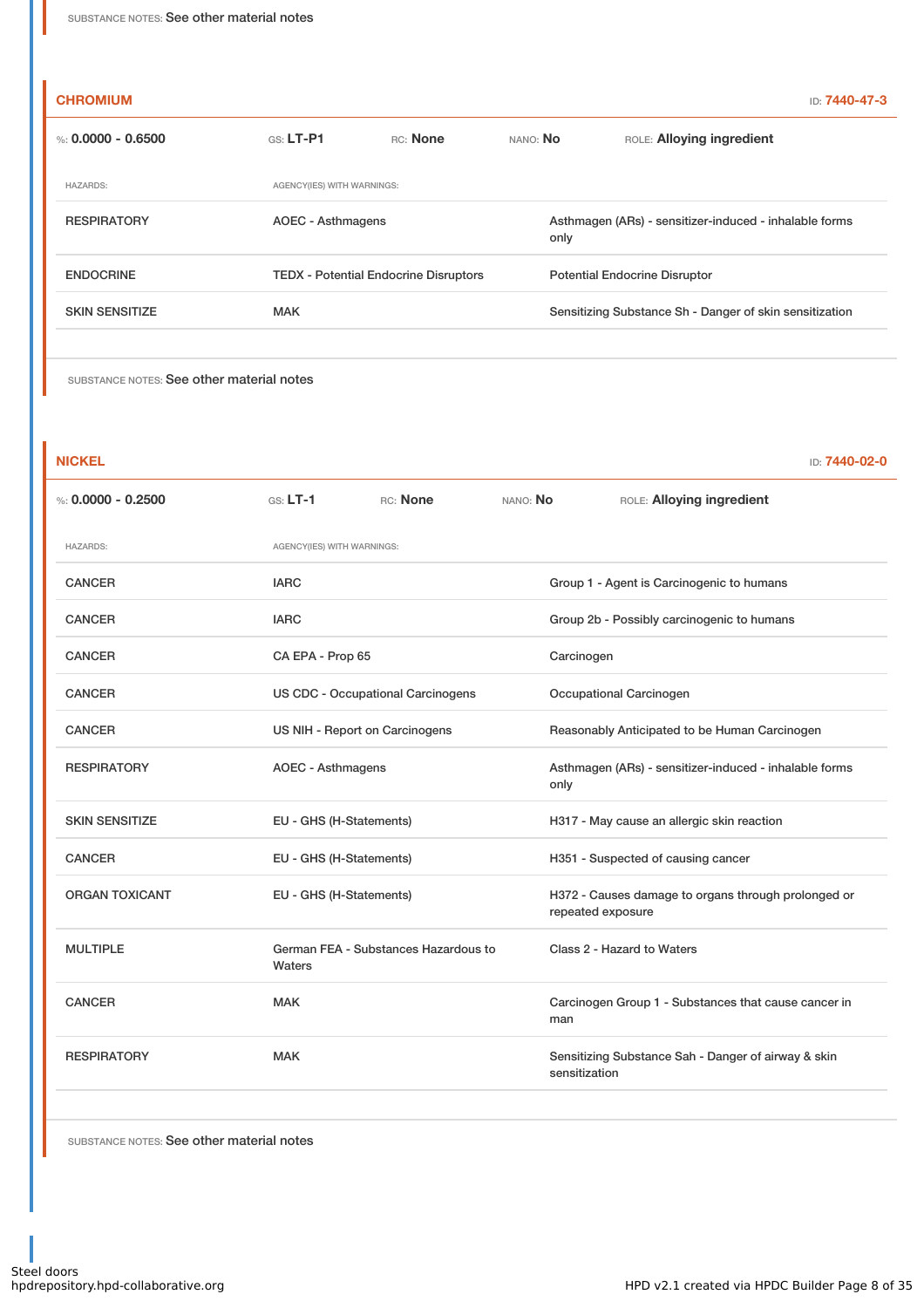| <b>INSULATION - POLYURETHANE</b>                                                                    |                            |                                         | $\%$ : 8.2900 - 10.0800                 | <b>HPD URL:</b>       |               |  |  |
|-----------------------------------------------------------------------------------------------------|----------------------------|-----------------------------------------|-----------------------------------------|-----------------------|---------------|--|--|
| PRODUCT THRESHOLD: 1000 ppm                                                                         |                            |                                         | RESIDUALS AND IMPURITIES CONSIDERED: NO |                       |               |  |  |
| RESIDUALS AND IMPURITIES NOTES: Manufacturer has indicated that there are no impurities or residues |                            |                                         |                                         |                       |               |  |  |
| OTHER MATERIAL NOTES: Mix of resin and Isocyanate to obtain a rigid foam                            |                            |                                         |                                         |                       |               |  |  |
| <b>POLYURETHANE FOAMS</b>                                                                           |                            |                                         |                                         |                       | ID: 9009-54-5 |  |  |
| % : 96,0000                                                                                         | <b>GS: LT-UNK</b>          | RC: None                                | NANO: <b>No</b>                         | ROLE: Main ingredient |               |  |  |
|                                                                                                     |                            |                                         |                                         |                       |               |  |  |
| <b>HAZARDS:</b>                                                                                     | AGENCY(IES) WITH WARNINGS: |                                         |                                         |                       |               |  |  |
| None Found                                                                                          |                            | No warnings found on HPD Priority lists |                                         |                       |               |  |  |

| 1,1,1,3,3-PENTAFLUOROPROPANE<br><b>ID: 460-73-1</b> |                            |                                        |          |                                                |  |
|-----------------------------------------------------|----------------------------|----------------------------------------|----------|------------------------------------------------|--|
| $\%: 4.0000$                                        | <b>GS: LT-UNK</b>          | RC: None                               | NANO: No | ROLE: Alloying ingredient                      |  |
| <b>HAZARDS:</b>                                     | AGENCY(IES) WITH WARNINGS: |                                        |          |                                                |  |
| <b>GLOBAL WARMING</b>                               |                            | US EPA - Global Warming Potentials     |          | Global Warming Potential greater than 1,000    |  |
| <b>GLOBAL WARMING</b>                               |                            | <b>IPCC - Global Warming Chemicals</b> |          | <b>Chemicals with Global Warming Potential</b> |  |
|                                                     |                            |                                        |          |                                                |  |

SUBSTANCE NOTES: See other material notes

| <b>HARDWARE GALVANIZED STEEL #2</b> |  |  |  |  |
|-------------------------------------|--|--|--|--|
|-------------------------------------|--|--|--|--|

**HARDWARE GALVANIZED STEEL #2 %: 3.9600 - 7.2200 HPD URL:**

 $\overline{\mathbb{R}}$ 

PRODUCT THRESHOLD: 1000 ppm RESIDUALS AND IMPURITIES CONSIDERED: No

RESIDUALS AND IMPURITIES NOTES: Information from manufacturer not available

OTHER MATERIAL NOTES: According to the manufacturer, zinc coating weight can be up to 9 w% of total steel weight.

|                                           |          |                                                                       |                       | ID: 12597-69-2 |  |  |  |
|-------------------------------------------|----------|-----------------------------------------------------------------------|-----------------------|----------------|--|--|--|
| GS: NoGS                                  | RC: None | NANO: No                                                              | ROLE: Main ingredient |                |  |  |  |
|                                           |          |                                                                       |                       |                |  |  |  |
|                                           |          |                                                                       |                       |                |  |  |  |
| SUBSTANCE NOTES: See Other material notes |          |                                                                       |                       |                |  |  |  |
|                                           |          |                                                                       |                       |                |  |  |  |
|                                           |          |                                                                       |                       | ID: 7439-89-6  |  |  |  |
| $Gs: LT-P1$                               | RC: None | NANO: No                                                              | ROLE: Main ingredient |                |  |  |  |
|                                           |          | AGENCY(IES) WITH WARNINGS:<br>No warnings found on HPD Priority lists |                       |                |  |  |  |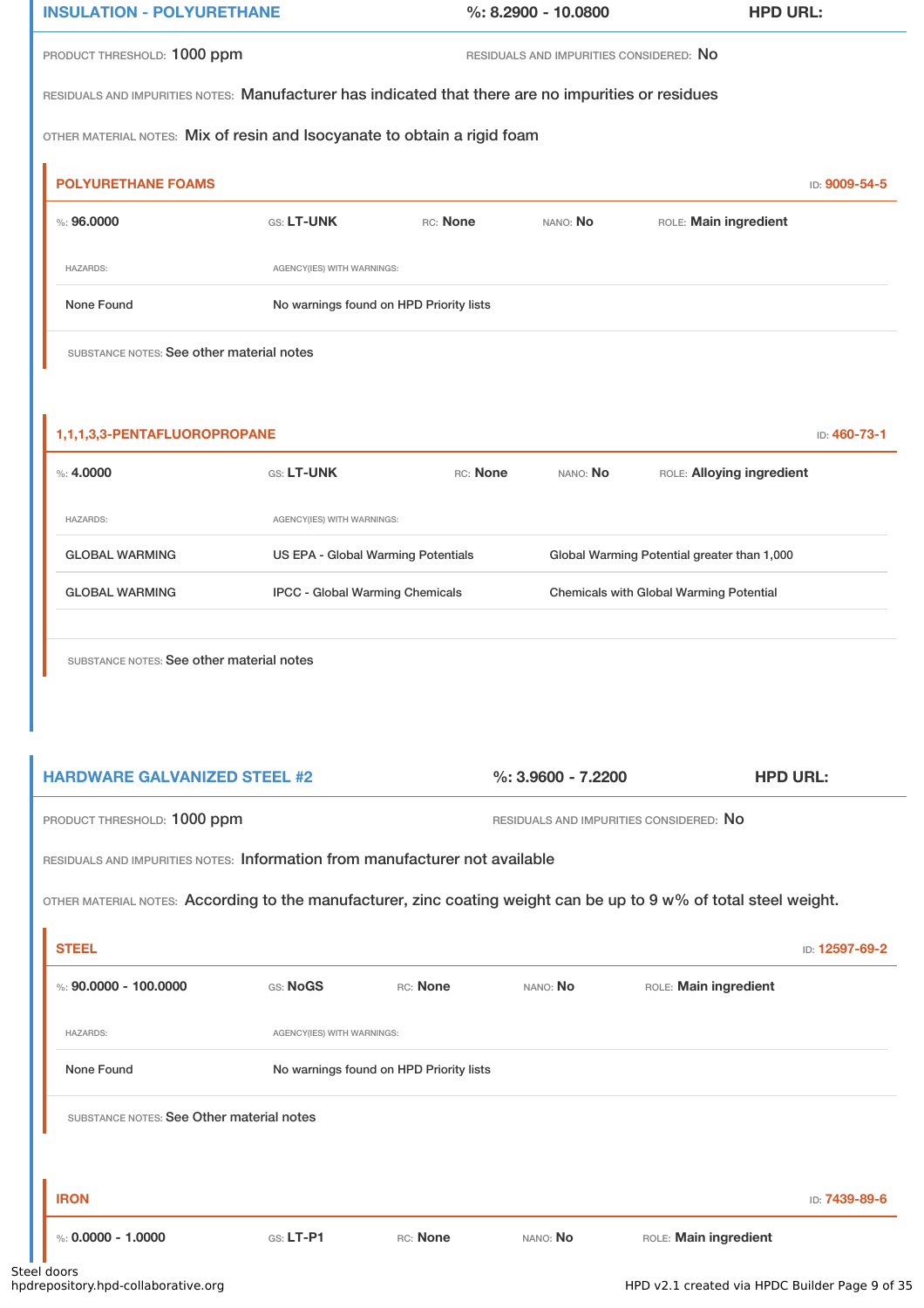HAZARDS: AGENCY(IES) WITH WARNINGS:

ENDOCRINE TEDX - Potential Endocrine Disruptors Potential Endocrine Disruptor

SUBSTANCE NOTES: See other material notes

| <b>ZINC</b>                |                            |                                              |          | ID: 7440-66-6                                                                           |
|----------------------------|----------------------------|----------------------------------------------|----------|-----------------------------------------------------------------------------------------|
| %: $0.0000 - 9.0000$       | $G.S.$ LT-P1               | RC: None                                     | NANO: No | ROLE: Galvanizing element                                                               |
| <b>HAZARDS:</b>            | AGENCY(IES) WITH WARNINGS: |                                              |          |                                                                                         |
| <b>ACUTE AQUATIC</b>       | EU - GHS (H-Statements)    |                                              |          | H400 - Very toxic to aquatic life                                                       |
| <b>CHRON AQUATIC</b>       | EU - GHS (H-Statements)    |                                              |          | H410 - Very toxic to aquatic life with long lasting effects                             |
| <b>ENDOCRINE</b>           |                            | <b>TEDX - Potential Endocrine Disruptors</b> |          | <b>Potential Endocrine Disruptor</b>                                                    |
| <b>MULTIPLE</b>            | Waters                     | German FEA - Substances Hazardous to         |          | Class 2 - Hazard to Waters                                                              |
| PHYSICAL HAZARD (REACTIVE) | EU - GHS (H-Statements)    |                                              |          | H250 - Catches fire spontaneously if exposed to air                                     |
| PHYSICAL HAZARD (REACTIVE) | EU - GHS (H-Statements)    |                                              |          | H260 - In contact with water releases flammable gases<br>which may ignite spontaneously |
|                            |                            |                                              |          |                                                                                         |

| <b>END BLOCK - POLYSTYRENE</b>                                               |                                         |          | $\%: 2.3500 - 4.0500$                   | <b>HPD URL:</b>       |               |  |  |
|------------------------------------------------------------------------------|-----------------------------------------|----------|-----------------------------------------|-----------------------|---------------|--|--|
| PRODUCT THRESHOLD: 1000 ppm                                                  |                                         |          | RESIDUALS AND IMPURITIES CONSIDERED: NO |                       |               |  |  |
| RESIDUALS AND IMPURITIES NOTES: Information from manufacturer not available. |                                         |          |                                         |                       |               |  |  |
| OTHER MATERIAL NOTES: Extruded block from sprayed polystyrene panels.        |                                         |          |                                         |                       |               |  |  |
| <b>POLYSTYRENE</b>                                                           |                                         |          |                                         |                       | ID: 9003-53-6 |  |  |
| %: 100,0000                                                                  | GS: LT-UNK                              | RC: None | NANO: No                                | ROLE: Main ingredient |               |  |  |
| <b>HAZARDS:</b>                                                              | AGENCY(IES) WITH WARNINGS:              |          |                                         |                       |               |  |  |
| None Found                                                                   | No warnings found on HPD Priority lists |          |                                         |                       |               |  |  |
| SUBSTANCE NOTES: See other material notes                                    |                                         |          |                                         |                       |               |  |  |
|                                                                              |                                         |          |                                         |                       |               |  |  |
| <b>POLYSTYRENE</b>                                                           |                                         |          |                                         |                       | ID: 9003-53-6 |  |  |
| %: 100,0000                                                                  | GS: LT-UNK                              | RC: None | NANO: No                                | ROLE: Main ingredient |               |  |  |
| <b>HAZARDS:</b>                                                              | AGENCY(IES) WITH WARNINGS:              |          |                                         |                       |               |  |  |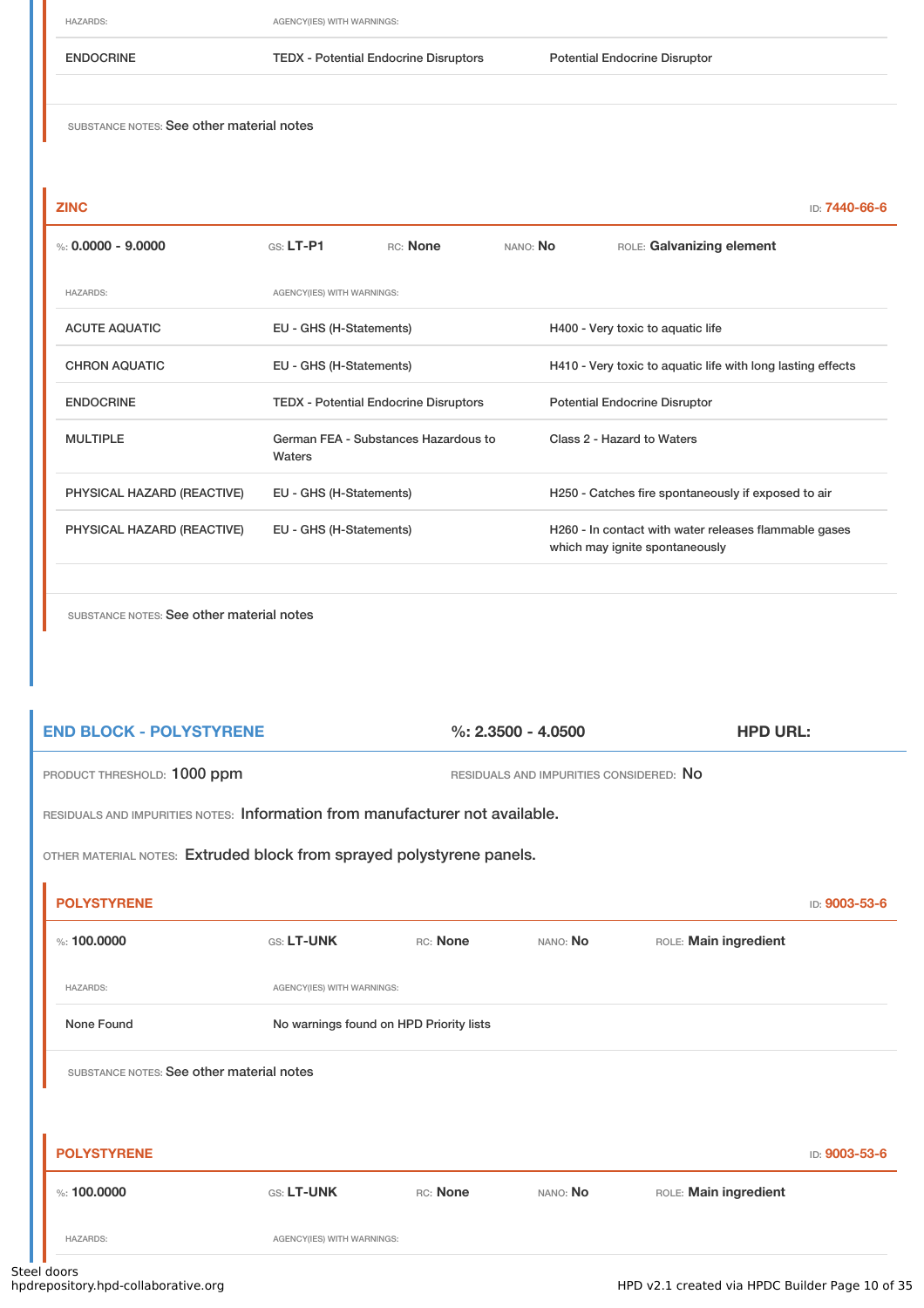**HARDWARE PVC #4 %: 0.8600 - 1.0600 HPD URL:**

| PRODUCT THRESHOLD: 1000 ppm                                                                                    |                                              |          |          | RESIDUALS AND IMPURITIES CONSIDERED: NO                                                                 |                                     |               |
|----------------------------------------------------------------------------------------------------------------|----------------------------------------------|----------|----------|---------------------------------------------------------------------------------------------------------|-------------------------------------|---------------|
| RESIDUALS AND IMPURITIES NOTES: Manufacturer indicated residues of Vinyl chloride monomer for less than 3 ppm. |                                              |          |          |                                                                                                         |                                     |               |
| OTHER MATERIAL NOTES: PVC include on weatherstripping                                                          |                                              |          |          |                                                                                                         |                                     |               |
| <b>POLYVINYL CHLORIDE (PVC)</b>                                                                                |                                              |          |          |                                                                                                         |                                     | ID: 9002-86-2 |
| %: $60.0000 - 90.0000$                                                                                         | $G.S. LT-P1$                                 | RC: None |          | NANO: No                                                                                                | ROLE: PVC Resin                     |               |
| <b>HAZARDS:</b>                                                                                                | AGENCY(IES) WITH WARNINGS:                   |          |          |                                                                                                         |                                     |               |
| <b>RESPIRATORY</b>                                                                                             | <b>AOEC - Asthmagens</b>                     |          |          |                                                                                                         | Asthmagen (Rs) - sensitizer-induced |               |
| SUBSTANCE NOTES: See other material notes<br><b>UNDISCLOSED</b>                                                |                                              |          |          |                                                                                                         |                                     |               |
| %: $1.0000 - 10.0000$                                                                                          | $GS: LT-1$                                   | RC: None |          | NANO: No                                                                                                | ROLE: Pigment                       |               |
| <b>HAZARDS:</b>                                                                                                | AGENCY(IES) WITH WARNINGS:                   |          |          |                                                                                                         |                                     |               |
| <b>CANCER</b>                                                                                                  | US CDC - Occupational Carcinogens            |          |          | Occupational Carcinogen                                                                                 |                                     |               |
| <b>CANCER</b>                                                                                                  | CA EPA - Prop 65                             |          |          | Carcinogen - specific to chemical form or exposure route                                                |                                     |               |
| <b>CANCER</b>                                                                                                  | <b>IARC</b>                                  |          |          | Group 2B - Possibly carcinogenic to humans - inhaled from<br>occupational sources                       |                                     |               |
| <b>ENDOCRINE</b>                                                                                               | <b>TEDX - Potential Endocrine Disruptors</b> |          |          | <b>Potential Endocrine Disruptor</b>                                                                    |                                     |               |
| <b>CANCER</b>                                                                                                  | <b>MAK</b>                                   |          |          | Carcinogen Group 3A - Evidence of carcinogenic effects<br>but not sufficient to establish MAK/BAT value |                                     |               |
| SUBSTANCE NOTES: See other material notes<br><b>UNDISCLOSED</b>                                                |                                              |          |          |                                                                                                         |                                     |               |
| %: $0.1100 - 2.0000$                                                                                           | GS: LT-P1                                    | RC: None | NANO: No |                                                                                                         | ROLE: Lubricant & Filler coating    |               |
| <b>HAZARDS:</b>                                                                                                | AGENCY(IES) WITH WARNINGS:                   |          |          |                                                                                                         |                                     |               |

L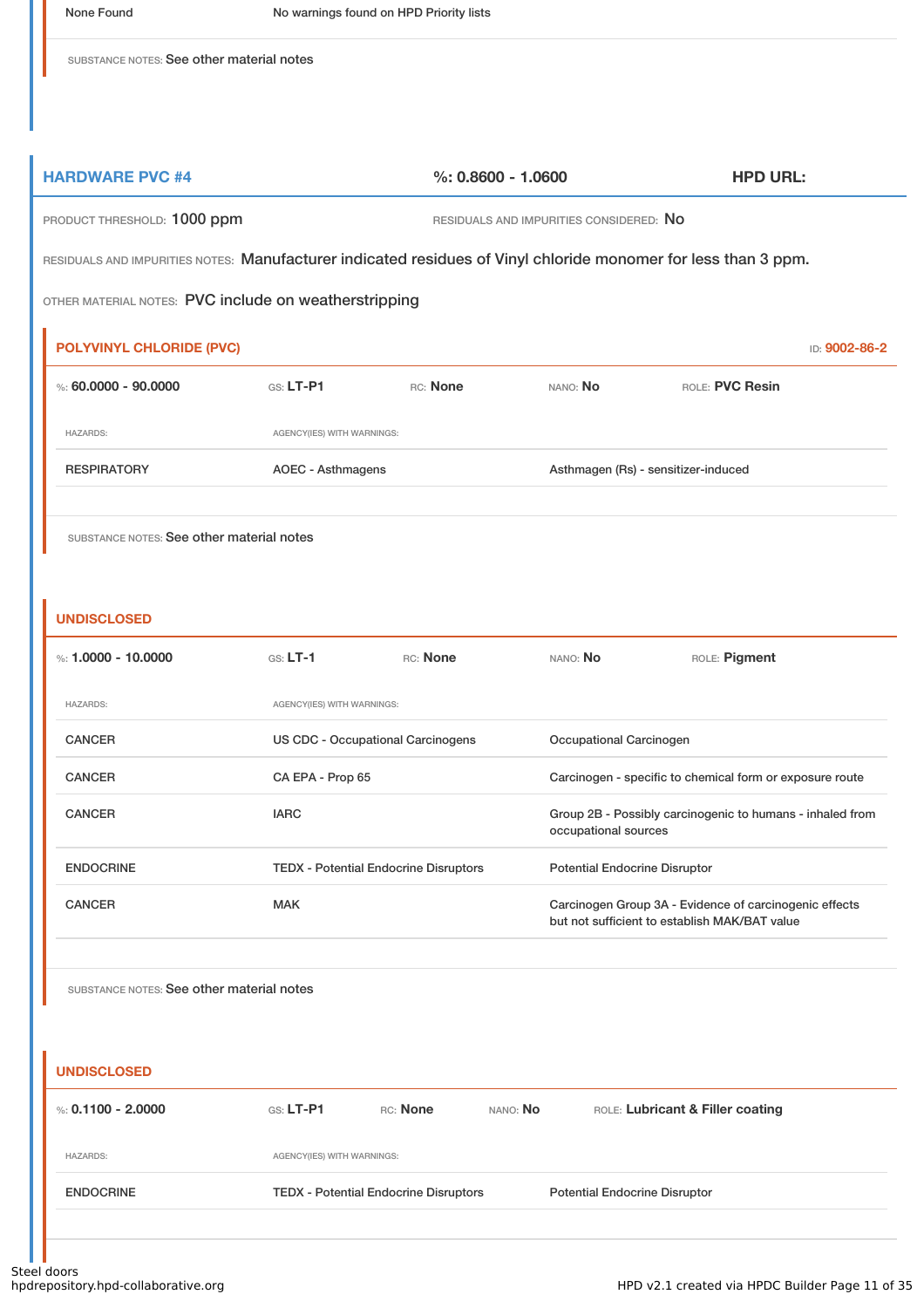## **USCLOSED**

| <b>UNDISCLOSED</b>                        |                                         |          |                               |                                                        |
|-------------------------------------------|-----------------------------------------|----------|-------------------------------|--------------------------------------------------------|
| %: $0.1000 - 10.0000$                     | GS: LT-UNK                              | RC: None | NANO: No                      | ROLE: Filler                                           |
| <b>HAZARDS:</b>                           | AGENCY(IES) WITH WARNINGS:              |          |                               |                                                        |
| None Found                                | No warnings found on HPD Priority lists |          |                               |                                                        |
| SUBSTANCE NOTES: See other material notes |                                         |          |                               |                                                        |
|                                           |                                         |          |                               |                                                        |
| <b>UNDISCLOSED</b>                        |                                         |          |                               |                                                        |
| %: $0.1000 - 0.5000$                      | GS: LT-P1                               | RC: None | NANO: No                      | ROLE: Pigment coating                                  |
| <b>HAZARDS:</b>                           | AGENCY(IES) WITH WARNINGS:              |          |                               |                                                        |
| <b>CANCER</b>                             | Japan - GHS                             |          | Carcinogenicity - Category 1A |                                                        |
|                                           |                                         |          |                               |                                                        |
| SUBSTANCE NOTES: See other material notes |                                         |          |                               |                                                        |
|                                           |                                         |          |                               |                                                        |
| <b>UNDISCLOSED</b>                        |                                         |          |                               |                                                        |
| %: $0.1000 - 0.5000$                      | $GS: BM-2$                              | RC: None | NANO: No                      | ROLE: Pigment                                          |
| <b>HAZARDS:</b>                           | AGENCY(IES) WITH WARNINGS:              |          |                               |                                                        |
| <b>RESPIRATORY</b>                        | AOEC - Asthmagens                       |          | only                          | Asthmagen (ARs) - sensitizer-induced - inhalable forms |
|                                           |                                         |          |                               |                                                        |
| SUBSTANCE NOTES: See other material notes |                                         |          |                               |                                                        |
|                                           |                                         |          |                               |                                                        |
| <b>UNDISCLOSED</b>                        |                                         |          |                               |                                                        |
| %: $0.1000 - 5.0000$                      | GS: LT-UNK                              | RC: None | NANO: No                      | ROLE: Lubricant                                        |
| <b>HAZARDS:</b>                           | AGENCY(IES) WITH WARNINGS:              |          |                               |                                                        |
| None Found                                | No warnings found on HPD Priority lists |          |                               |                                                        |
| SUBSTANCE NOTES: See other material notes |                                         |          |                               |                                                        |
|                                           |                                         |          |                               |                                                        |
| <b>UNDISCLOSED</b>                        |                                         |          |                               |                                                        |
| %: $0.1000 - 1.0000$                      | GS: BM-3                                | RC: None | NANO: No                      | ROLE: Pigment                                          |

HAZARDS: AGENCY(IES) WITH WARNINGS: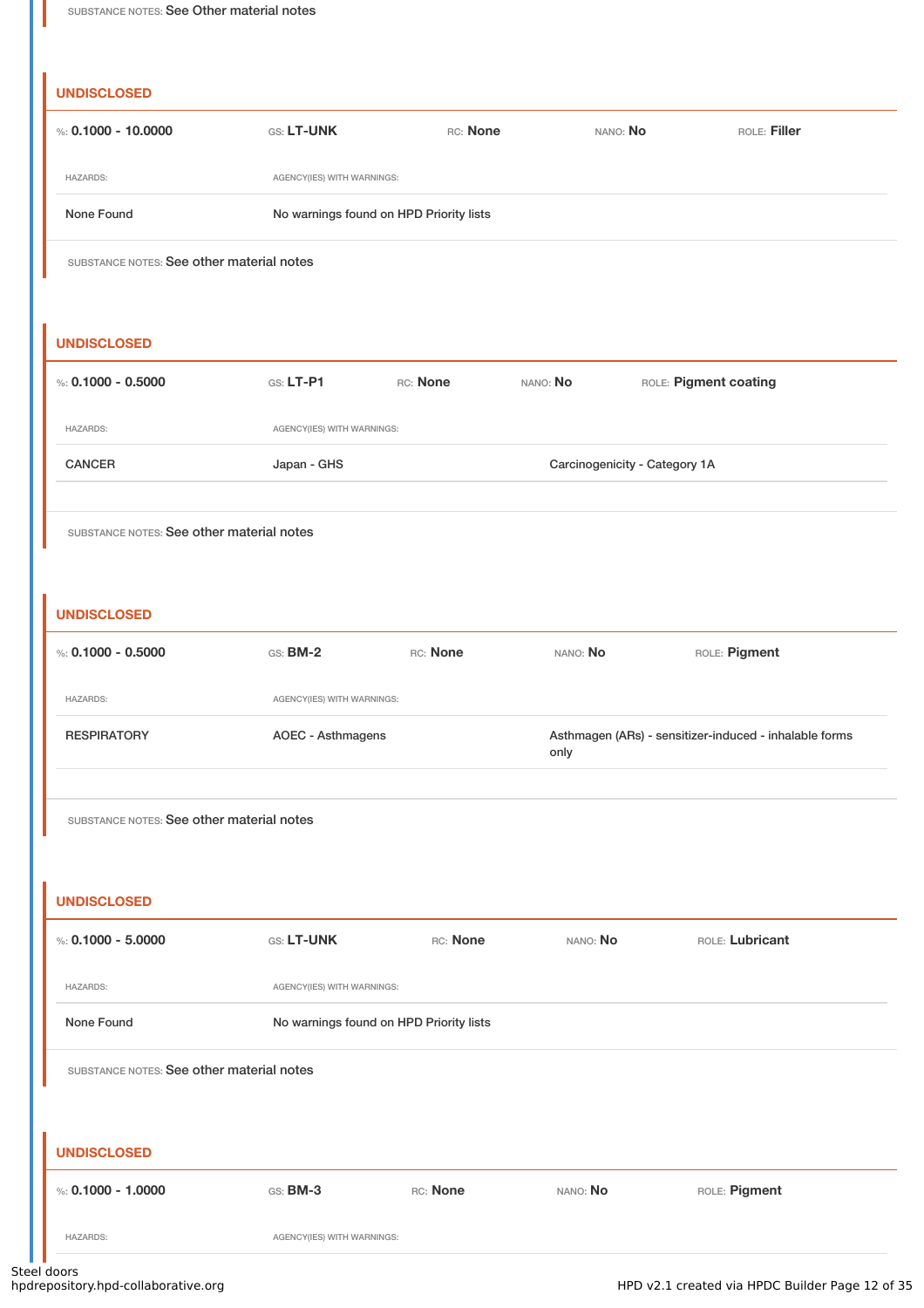#### **UNDISCLOSED**

| %: $0.1000 - 5.0000$ | <b>GS: LT-UNK</b>                       | RC: None | NANO: No | ROLE: Processing Aid |  |  |
|----------------------|-----------------------------------------|----------|----------|----------------------|--|--|
| <b>HAZARDS:</b>      | AGENCY(IES) WITH WARNINGS:              |          |          |                      |  |  |
| None Found           | No warnings found on HPD Priority lists |          |          |                      |  |  |

SUBSTANCE NOTES: See other material notes

#### **UNDISCLOSED**

| %: 0.1000 - 5.0000 | <b>GS: LT-UNK</b>                       | RC: None | NANO: <b>No</b> | ROLE: Lubricant |  |
|--------------------|-----------------------------------------|----------|-----------------|-----------------|--|
| <b>HAZARDS:</b>    | AGENCY(IES) WITH WARNINGS:              |          |                 |                 |  |
| None Found         | No warnings found on HPD Priority lists |          |                 |                 |  |

SUBSTANCE NOTES: See other material notes

#### **UNDISCLOSED**

| %: 0.1000 - 5.0000 | <b>GS: LT-UNK</b>                       | RC: None | NANO: <b>No</b> | ROLE: Lubricant |  |
|--------------------|-----------------------------------------|----------|-----------------|-----------------|--|
| <b>HAZARDS:</b>    | AGENCY(IES) WITH WARNINGS:              |          |                 |                 |  |
| None Found         | No warnings found on HPD Priority lists |          |                 |                 |  |

SUBSTANCE NOTES: See other material notes

#### **UNDISCLOSED**

| %: $0.1000 - 5.0000$  | $GS: LT-1$                 | RC: None                                 | NANO: No | ROLE: Thermal Stabilizer                                                 |  |  |
|-----------------------|----------------------------|------------------------------------------|----------|--------------------------------------------------------------------------|--|--|
| <b>HAZARDS:</b>       | AGENCY(IES) WITH WARNINGS: |                                          |          |                                                                          |  |  |
| <b>PBT</b>            | concern                    | OSPAR - Priority PBTs & EDs & equivalent |          | <b>PBT</b> - Chemical for Priority Action                                |  |  |
| <b>SKIN SENSITIZE</b> | EU - GHS (H-Statements)    |                                          |          | H317 - May cause an allergic skin reaction                               |  |  |
| <b>DEVELOPMENTAL</b>  | EU - GHS (H-Statements)    |                                          |          | H361d - Suspected of damaging the unborn child                           |  |  |
| <b>ORGAN TOXICANT</b> |                            | EU - GHS (H-Statements)                  |          | H372 - Causes damage to organs through prolonged or<br>repeated exposure |  |  |
| <b>MULTIPLE</b>       | Waters                     | German FEA - Substances Hazardous to     |          | Class 3 - Severe Hazard to Waters                                        |  |  |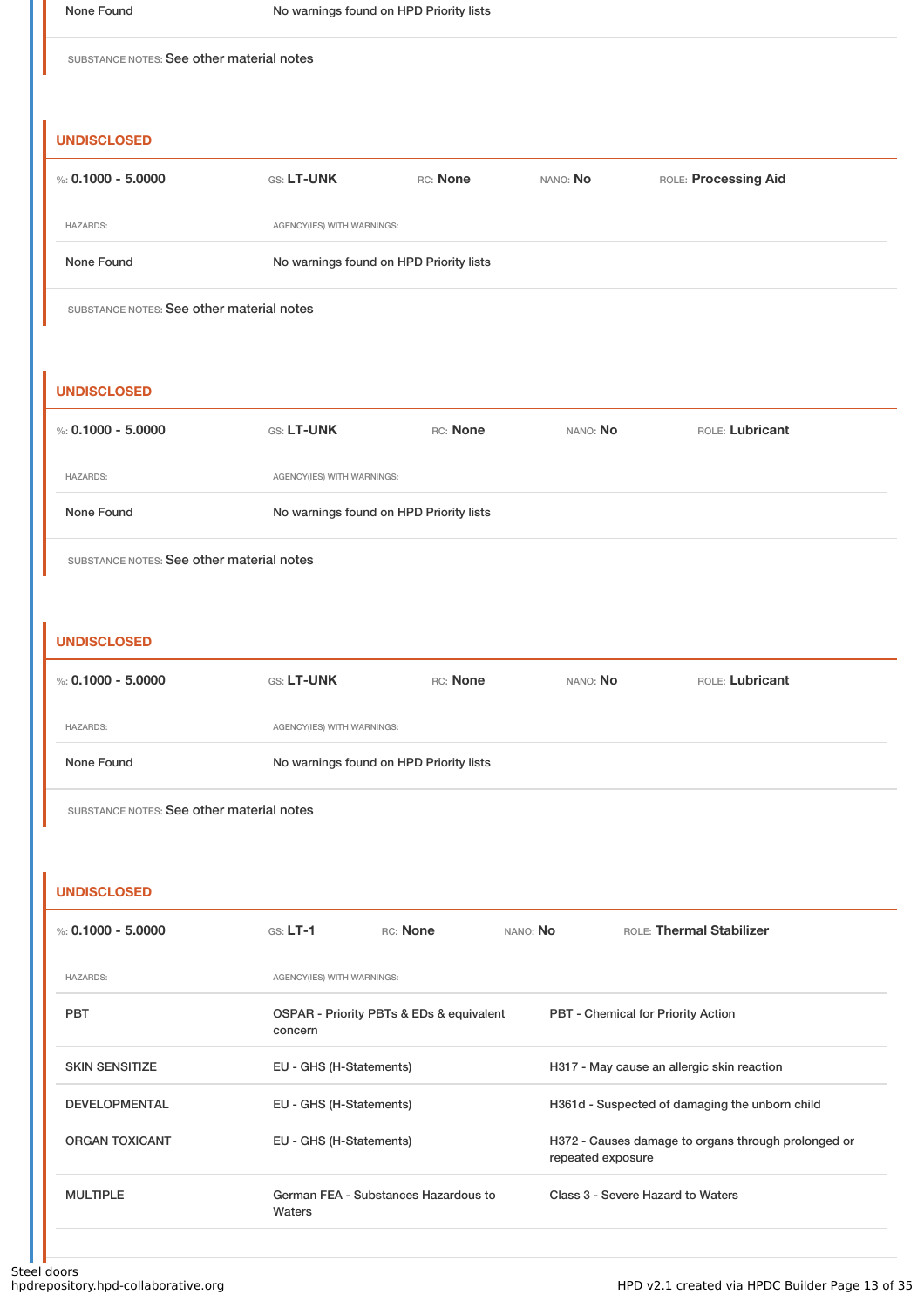| %: $0.1000 - 5.0000$                                          | $GS: LT-1$                 | RC: None                                 | NANO: No | ROLE: Thermal Stabilizer                       |  |
|---------------------------------------------------------------|----------------------------|------------------------------------------|----------|------------------------------------------------|--|
| <b>HAZARDS:</b>                                               | AGENCY(IES) WITH WARNINGS: |                                          |          |                                                |  |
| <b>PBT</b>                                                    | concern                    | OSPAR - Priority PBTs & EDs & equivalent |          | PBT - Chemical for Priority Action             |  |
| <b>DEVELOPMENTAL</b>                                          | EU - GHS (H-Statements)    |                                          |          | H361d - Suspected of damaging the unborn child |  |
| <b>MULTIPLE</b>                                               | Waters                     | German FEA - Substances Hazardous to     |          | Class 2 - Hazard to Waters                     |  |
| SUBSTANCE NOTES: See other material notes                     |                            |                                          |          |                                                |  |
|                                                               | GS: LT-P1                  | RC: None                                 | NANO: No | ROLE: Lubricant                                |  |
| <b>UNDISCLOSED</b><br>%: $0.0100 - 1.0000$<br><b>HAZARDS:</b> | AGENCY(IES) WITH WARNINGS: |                                          |          |                                                |  |

| <b>HARDWARE ALUMINIUM</b>   | $\%$ : 0.5900 - 1.6000                  | <b>HPD URL:</b> |
|-----------------------------|-----------------------------------------|-----------------|
| PRODUCT THRESHOLD: 1000 ppm | RESIDUALS AND IMPURITIES CONSIDERED: NO |                 |

RESIDUALS AND IMPURITIES NOTES: Information from manufacturer not available.

OTHER MATERIAL NOTES: Different pieces of aluminum hardware. The composition is a typical average of the A380 alloy.

| <b>ALUMINUM</b>            |                                              |                         |                                                                | ID: 7429-90-5                                         |  |
|----------------------------|----------------------------------------------|-------------------------|----------------------------------------------------------------|-------------------------------------------------------|--|
| %: $80.2000 - 87.2000$     | $G.S.$ LT-P1                                 | RC: None                | NANO: No                                                       | ROLE: Main ingredient                                 |  |
| <b>HAZARDS:</b>            | AGENCY(IES) WITH WARNINGS:                   |                         |                                                                |                                                       |  |
| <b>RESPIRATORY</b>         | <b>AOEC - Asthmagens</b>                     |                         | Asthmagen (ARs) - sensitizer-induced - inhalable forms<br>only |                                                       |  |
| <b>ENDOCRINE</b>           | <b>TEDX</b> - Potential Endocrine Disruptors |                         |                                                                | <b>Potential Endocrine Disruptor</b>                  |  |
| PHYSICAL HAZARD (REACTIVE) |                                              | EU - GHS (H-Statements) |                                                                | H228 - Flammable solid                                |  |
| PHYSICAL HAZARD (REACTIVE) | EU - GHS (H-Statements)                      |                         |                                                                | H250 - Catches fire spontaneously if exposed to air   |  |
| PHYSICAL HAZARD (REACTIVE) | EU - GHS (H-Statements)                      |                         |                                                                | H261 - In contact with water releases flammable gases |  |

Î.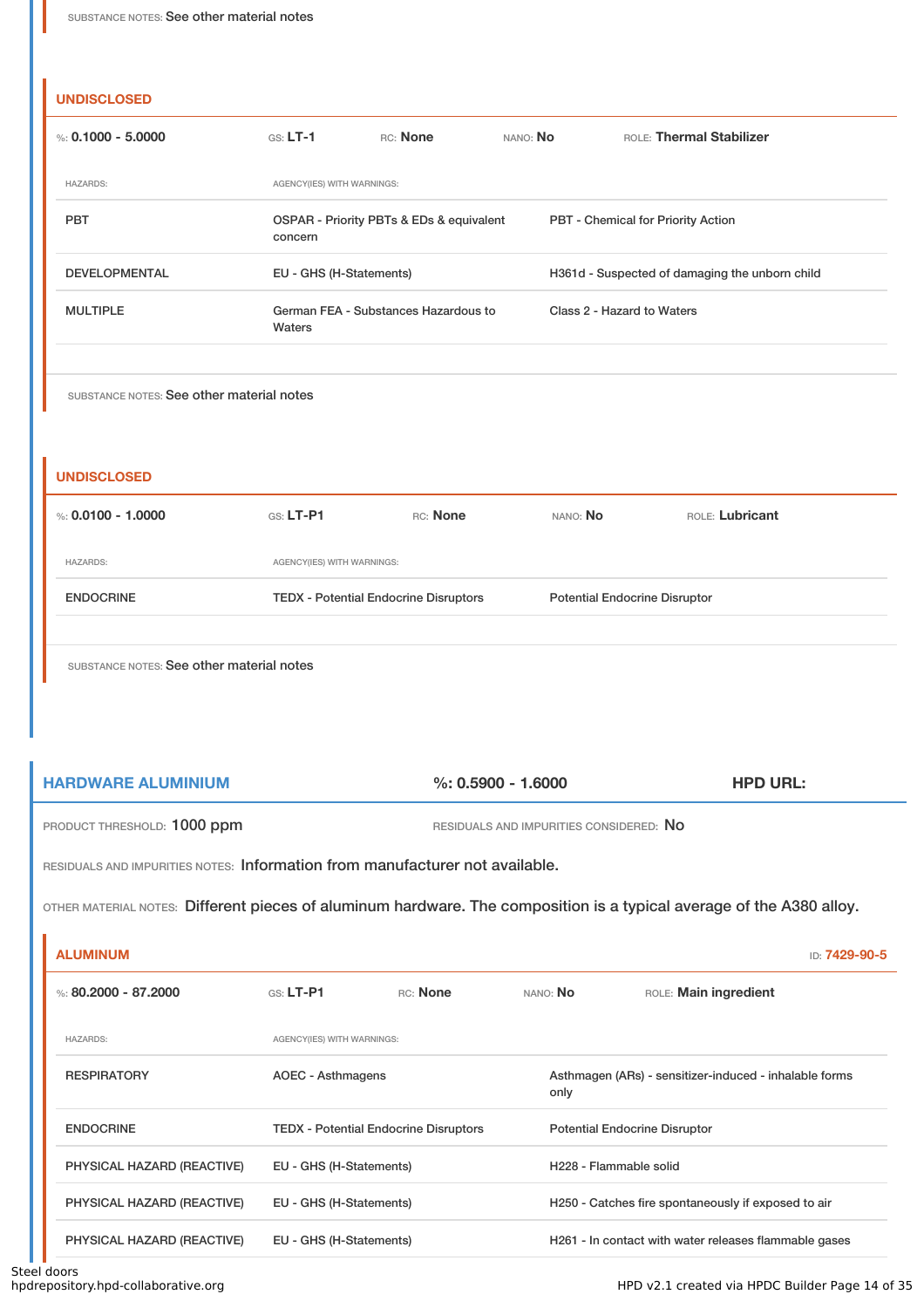| SUBSTANCE NOTES: See other material notes |                                           |                                         |          |                           |               |  |
|-------------------------------------------|-------------------------------------------|-----------------------------------------|----------|---------------------------|---------------|--|
| <b>SILICON</b>                            |                                           |                                         |          |                           | ID: 7440-21-3 |  |
| %: $7.5000 - 9.5000$                      | GS: LT-UNK                                | RC: None                                | NANO: No | ROLE: Alloying ingredient |               |  |
| <b>HAZARDS:</b>                           | AGENCY(IES) WITH WARNINGS:                |                                         |          |                           |               |  |
| None Found                                |                                           | No warnings found on HPD Priority lists |          |                           |               |  |
|                                           | SUBSTANCE NOTES: See other material notes |                                         |          |                           |               |  |

| <b>COPPER</b>        |                   |                                         |          |                           | ID: 7440-50-8 |  |
|----------------------|-------------------|-----------------------------------------|----------|---------------------------|---------------|--|
| %: $2,0000 - 4,0000$ | <b>GS: LT-UNK</b> | RC: None                                | NANO: No | ROLE: Alloying ingredient |               |  |
| <b>HAZARDS:</b>      |                   | AGENCY(IES) WITH WARNINGS:              |          |                           |               |  |
| None Found           |                   | No warnings found on HPD Priority lists |          |                           |               |  |
|                      |                   |                                         |          |                           |               |  |

| <b>ZINC</b>                |                                              |                                      |                                                     | ID: 7440-66-6                                                                           |  |  |
|----------------------------|----------------------------------------------|--------------------------------------|-----------------------------------------------------|-----------------------------------------------------------------------------------------|--|--|
| %: 1.0000 - 3.0000         | $GS: LT-P1$                                  | <b>RC:</b> None                      | NANO: No                                            | ROLE: Alloying ingredient                                                               |  |  |
| <b>HAZARDS:</b>            | AGENCY(IES) WITH WARNINGS:                   |                                      |                                                     |                                                                                         |  |  |
| <b>ACUTE AQUATIC</b>       | EU - GHS (H-Statements)                      |                                      | H400 - Very toxic to aquatic life                   |                                                                                         |  |  |
| <b>CHRON AQUATIC</b>       | EU - GHS (H-Statements)                      |                                      |                                                     | H410 - Very toxic to aquatic life with long lasting effects                             |  |  |
| <b>ENDOCRINE</b>           | <b>TEDX - Potential Endocrine Disruptors</b> |                                      |                                                     | <b>Potential Endocrine Disruptor</b>                                                    |  |  |
| <b>MULTIPLE</b>            | Waters                                       | German FEA - Substances Hazardous to |                                                     | Class 2 - Hazard to Waters                                                              |  |  |
| PHYSICAL HAZARD (REACTIVE) | EU - GHS (H-Statements)                      |                                      | H250 - Catches fire spontaneously if exposed to air |                                                                                         |  |  |
| PHYSICAL HAZARD (REACTIVE) | EU - GHS (H-Statements)                      |                                      |                                                     | H260 - In contact with water releases flammable gases<br>which may ignite spontaneously |  |  |

| <b>IRON</b>          |                                              |          |          |                                      | ID: 7439-89-6 |
|----------------------|----------------------------------------------|----------|----------|--------------------------------------|---------------|
| %: $0.9000 - 1.3000$ | $G.S.$ LT-P1                                 | RC: None | NANO: No | ROLE: Alloying ingredient            |               |
| <b>HAZARDS:</b>      | AGENCY(IES) WITH WARNINGS:                   |          |          |                                      |               |
| <b>ENDOCRINE</b>     | <b>TEDX - Potential Endocrine Disruptors</b> |          |          | <b>Potential Endocrine Disruptor</b> |               |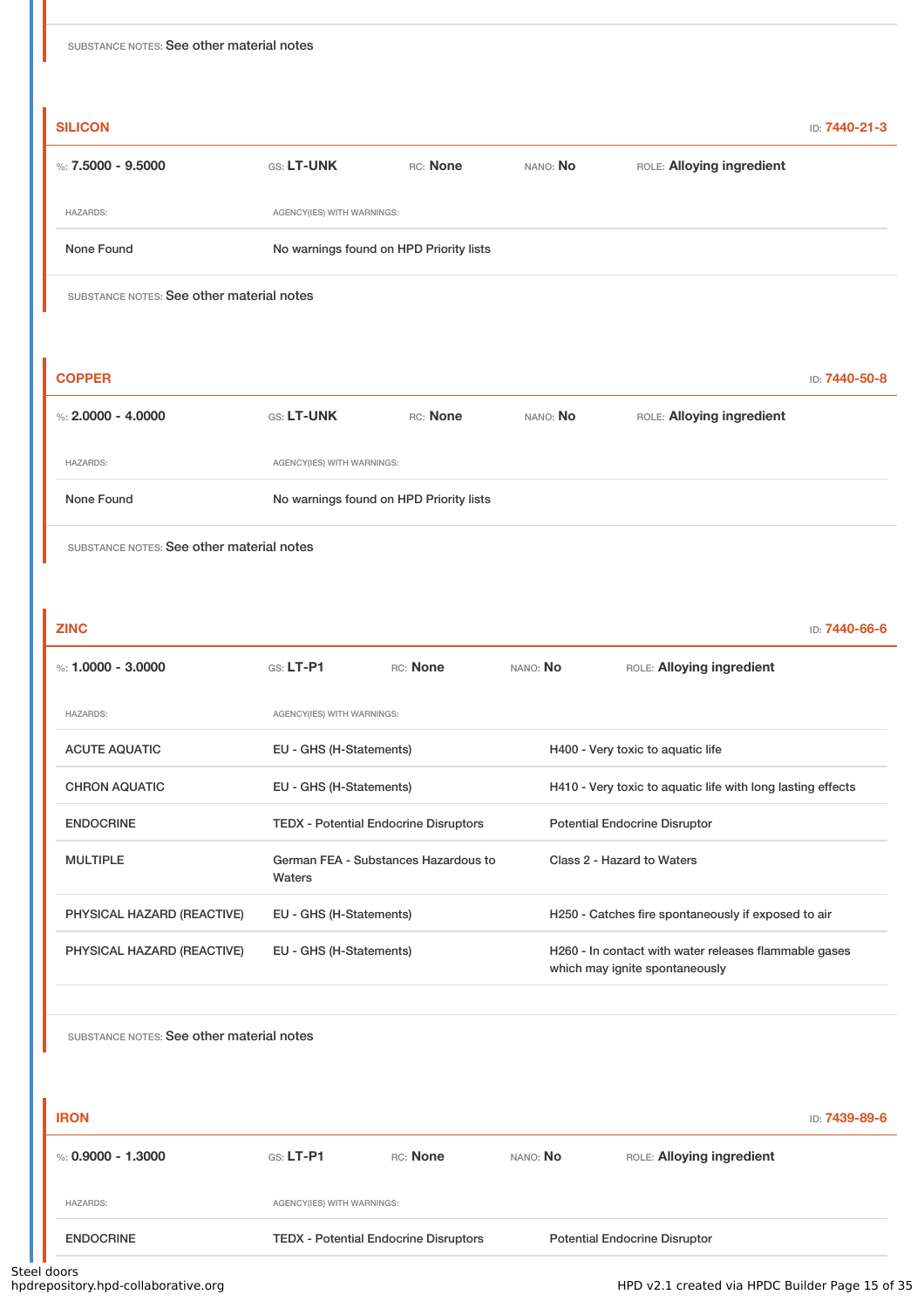| <b>MANGANESE</b>    |                                                |          |          |                                      | ID: 7439-96-5 |
|---------------------|------------------------------------------------|----------|----------|--------------------------------------|---------------|
| $\%: 0.5000$        | $GS: LT-P1$                                    | RC: None | NANO: No | ROLE: Alloying ingredient            |               |
| <b>HAZARDS:</b>     | AGENCY(IES) WITH WARNINGS:                     |          |          |                                      |               |
| <b>ENDOCRINE</b>    | <b>TEDX</b> - Potential Endocrine Disruptors   |          |          | <b>Potential Endocrine Disruptor</b> |               |
| <b>MULTIPLE</b>     | German FEA - Substances Hazardous to<br>Waters |          |          | Class 2 - Hazard to Waters           |               |
| <b>REPRODUCTIVE</b> | Japan - GHS                                    |          |          | Toxic to reproduction - Category 1B  |               |
|                     |                                                |          |          |                                      |               |

| <b>NICKEL</b>         |                                                |          |          | ID: 7440-02-0                                                            |  |                            |
|-----------------------|------------------------------------------------|----------|----------|--------------------------------------------------------------------------|--|----------------------------|
| %: 0.5000             | $GS: LT-1$                                     | RC: None | NANO: No | ROLE: Alloying ingredient                                                |  |                            |
| <b>HAZARDS:</b>       | AGENCY(IES) WITH WARNINGS:                     |          |          |                                                                          |  |                            |
| <b>CANCER</b>         | <b>IARC</b>                                    |          |          | Group 1 - Agent is Carcinogenic to humans                                |  |                            |
| <b>CANCER</b>         | <b>IARC</b>                                    |          |          | Group 2b - Possibly carcinogenic to humans                               |  |                            |
| <b>CANCER</b>         | CA EPA - Prop 65                               |          |          | Carcinogen                                                               |  |                            |
| <b>CANCER</b>         | <b>US CDC - Occupational Carcinogens</b>       |          |          | Occupational Carcinogen                                                  |  |                            |
| <b>CANCER</b>         | US NIH - Report on Carcinogens                 |          |          | Reasonably Anticipated to be Human Carcinogen                            |  |                            |
| <b>RESPIRATORY</b>    | AOEC - Asthmagens                              |          |          | Asthmagen (ARs) - sensitizer-induced - inhalable forms<br>only           |  |                            |
| <b>SKIN SENSITIZE</b> | EU - GHS (H-Statements)                        |          |          | H317 - May cause an allergic skin reaction                               |  |                            |
| <b>CANCER</b>         | EU - GHS (H-Statements)                        |          |          | H351 - Suspected of causing cancer                                       |  |                            |
| <b>ORGAN TOXICANT</b> | EU - GHS (H-Statements)                        |          |          | H372 - Causes damage to organs through prolonged or<br>repeated exposure |  |                            |
| <b>MULTIPLE</b>       | German FEA - Substances Hazardous to<br>Waters |          |          |                                                                          |  | Class 2 - Hazard to Waters |
| <b>CANCER</b>         | <b>MAK</b>                                     |          | man      | Carcinogen Group 1 - Substances that cause cancer in                     |  |                            |
| <b>RESPIRATORY</b>    | <b>MAK</b>                                     |          |          | Sensitizing Substance Sah - Danger of airway & skin<br>sensitization     |  |                            |
|                       |                                                |          |          |                                                                          |  |                            |

SUBSTANCE NOTES: See other material notes

**MAGNESIUM** ID: **7439-95-4**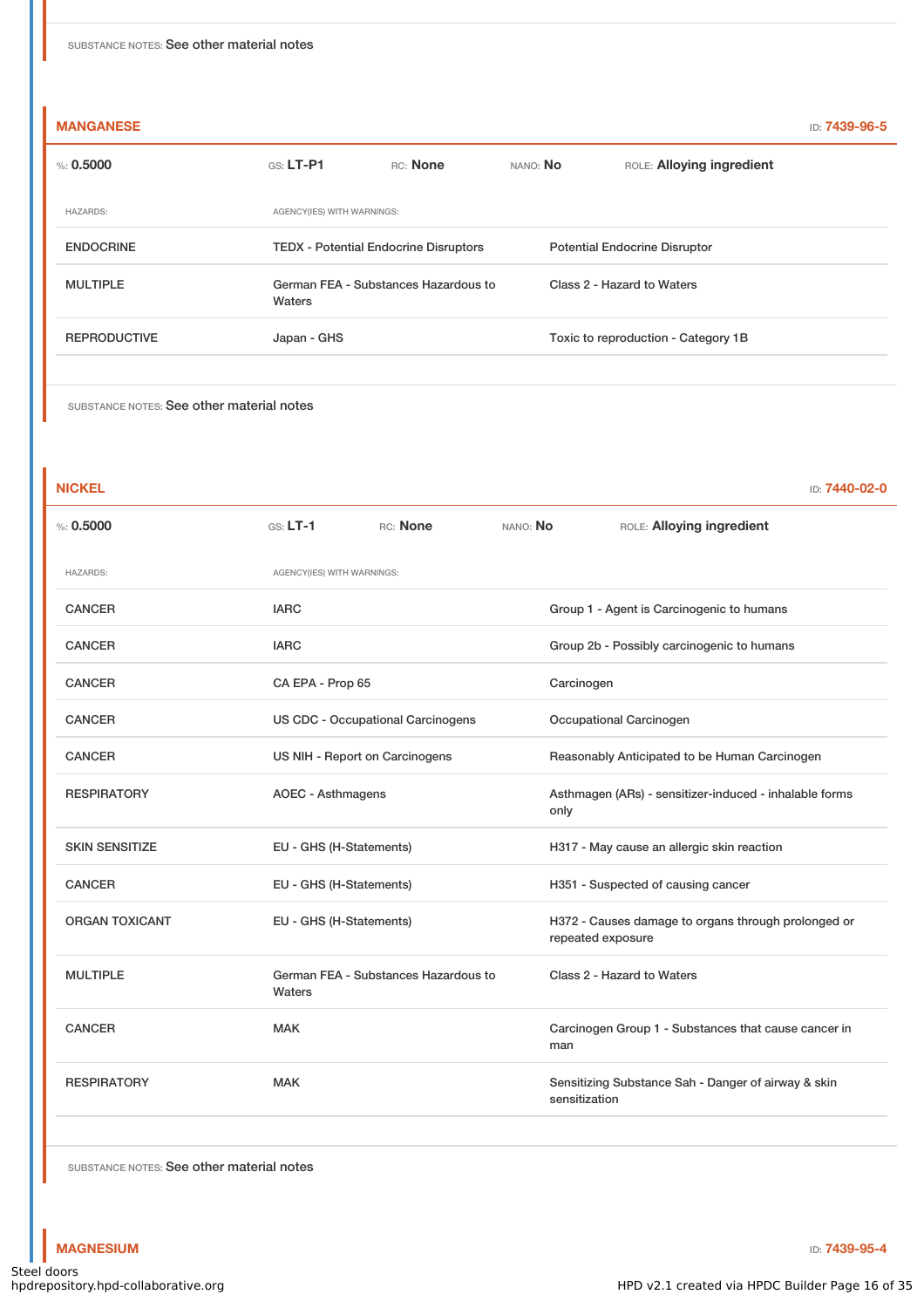| %: $0.1000 - 0.3000$                      | GS: LT-UNK                 | RC: None                                                                       | NANO: No                                | ROLE: Alloying ingredient                                                                                      |               |
|-------------------------------------------|----------------------------|--------------------------------------------------------------------------------|-----------------------------------------|----------------------------------------------------------------------------------------------------------------|---------------|
| <b>HAZARDS:</b>                           | AGENCY(IES) WITH WARNINGS: |                                                                                |                                         |                                                                                                                |               |
| PHYSICAL HAZARD (REACTIVE)                |                            | EU - GHS (H-Statements)<br>H250 - Catches fire spontaneously if exposed to air |                                         |                                                                                                                |               |
| PHYSICAL HAZARD (REACTIVE)                | EU - GHS (H-Statements)    |                                                                                |                                         | H260 - In contact with water releases flammable gases<br>which may ignite spontaneously                        |               |
| SUBSTANCE NOTES: See other material notes |                            |                                                                                |                                         |                                                                                                                |               |
| <b>TIN</b>                                |                            |                                                                                |                                         |                                                                                                                | ID: 7440-31-5 |
| %: $0.1000 - 0.3500$                      | $GS: LT-P1$                | RC: None                                                                       | NANO: No                                | ROLE: Alloying ingredient                                                                                      |               |
| <b>HAZARDS:</b>                           | AGENCY(IES) WITH WARNINGS: |                                                                                |                                         |                                                                                                                |               |
| None Found                                |                            | No warnings found on HPD Priority lists                                        |                                         |                                                                                                                |               |
| SUBSTANCE NOTES: See other material notes |                            |                                                                                |                                         |                                                                                                                |               |
|                                           |                            |                                                                                |                                         |                                                                                                                |               |
|                                           |                            |                                                                                |                                         |                                                                                                                |               |
| <b>HARDWARE PVC #5</b>                    |                            |                                                                                | $\%$ : 0.3800 - 0.8200                  | <b>HPD URL:</b>                                                                                                |               |
| PRODUCT THRESHOLD: 1000 ppm               |                            |                                                                                | RESIDUALS AND IMPURITIES CONSIDERED: NO |                                                                                                                |               |
|                                           |                            |                                                                                |                                         | RESIDUALS AND IMPURITIES NOTES: Manufacturer indicated residues of Vinyl chloride monomer for less than 4 ppm. |               |
| OTHER MATERIAL NOTES: PVC bottom molding  |                            |                                                                                |                                         |                                                                                                                |               |
| <b>POLYVINYL CHLORIDE (PVC)</b>           |                            |                                                                                |                                         |                                                                                                                | ID: 9002-86-2 |
| %: $60.0000 - 90.0000$                    | $G.S. LT-P1$               | RC: None                                                                       | NANO: No                                | ROLE: PVC Resin                                                                                                |               |
| <b>HAZARDS:</b>                           | AGENCY(IES) WITH WARNINGS: |                                                                                |                                         |                                                                                                                |               |
| <b>RESPIRATORY</b>                        | <b>AOEC - Asthmagens</b>   |                                                                                |                                         | Asthmagen (Rs) - sensitizer-induced                                                                            |               |
|                                           |                            |                                                                                |                                         |                                                                                                                |               |
| SUBSTANCE NOTES: See other material notes |                            |                                                                                |                                         |                                                                                                                |               |
|                                           |                            |                                                                                |                                         |                                                                                                                |               |
| <b>UNDISCLOSED</b>                        |                            |                                                                                |                                         |                                                                                                                |               |
| %: $0.1100 - 2.0000$                      | GS: LT-P1                  | RC: None                                                                       | NANO: No                                | ROLE: Lubricant & Filler coating                                                                               |               |
| <b>HAZARDS:</b>                           | AGENCY(IES) WITH WARNINGS: |                                                                                |                                         |                                                                                                                |               |
| <b>ENDOCRINE</b>                          |                            |                                                                                |                                         | <b>Potential Endocrine Disruptor</b>                                                                           |               |
|                                           |                            | <b>TEDX - Potential Endocrine Disruptors</b>                                   |                                         |                                                                                                                |               |
|                                           |                            |                                                                                |                                         |                                                                                                                |               |

a ser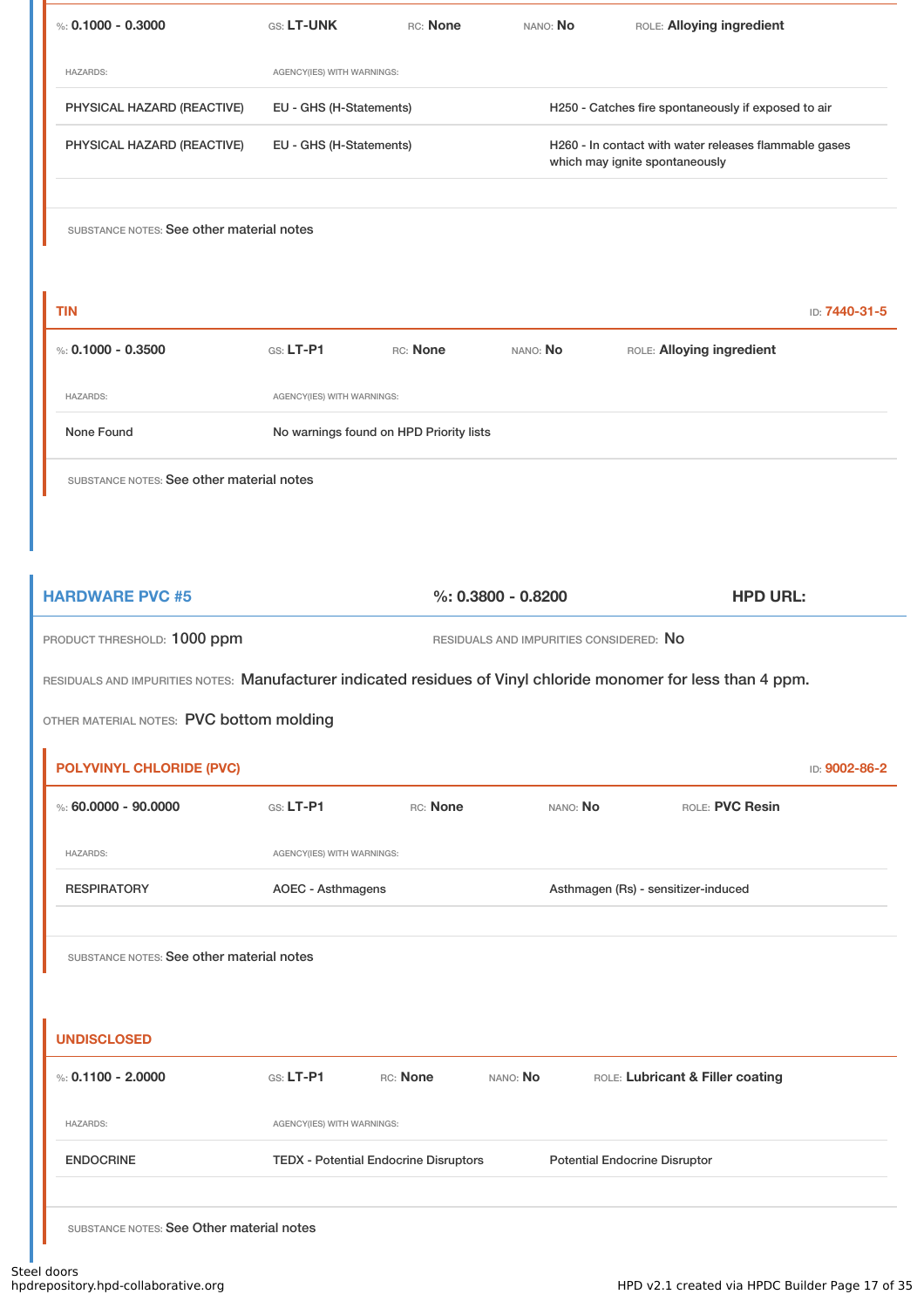# **UNDISCLOSED** %: **0.1000 - 10.0000** GS: **LT-UNK** RC: **None** NANO: **No** ROLE: **Filler** HAZARDS: AGENCY(IES) WITH WARNINGS: None Found No warnings found on HPD Priority lists SUBSTANCE NOTES: See other material notes

| <b>CARBON BLACK</b>  |                            |                                   |                         | ID: 1333-86-4                                                                                   |  |
|----------------------|----------------------------|-----------------------------------|-------------------------|-------------------------------------------------------------------------------------------------|--|
| %: $0.1000 - 3.0000$ | $GS: LT-1$                 | RC: None                          | NANO: No                | ROLE: Color pigment                                                                             |  |
| <b>HAZARDS:</b>      | AGENCY(IES) WITH WARNINGS: |                                   |                         |                                                                                                 |  |
| <b>CANCER</b>        |                            | US CDC - Occupational Carcinogens | Occupational Carcinogen |                                                                                                 |  |
| <b>CANCER</b>        | CA EPA - Prop 65           |                                   |                         | Carcinogen - specific to chemical form or exposure route                                        |  |
| <b>CANCER</b>        | <b>IARC</b>                |                                   |                         | Group 2B - Possibly carcinogenic to humans - inhaled from<br>occupational sources               |  |
| <b>CANCER</b>        | <b>MAK</b>                 |                                   |                         | Carcinogen Group 3B - Evidence of carcinogenic effects<br>but not sufficient for classification |  |
|                      |                            |                                   |                         |                                                                                                 |  |

SUBSTANCE NOTES: See other material notes

### **UNDISCLOSED**

| %: $0.1000 - 5.0000$                      | <b>GS: LT-UNK</b>                       | RC: None                                | NANO: No | ROLE: Lubricant      |  |  |
|-------------------------------------------|-----------------------------------------|-----------------------------------------|----------|----------------------|--|--|
| <b>HAZARDS:</b>                           | AGENCY(IES) WITH WARNINGS:              |                                         |          |                      |  |  |
| None Found                                |                                         | No warnings found on HPD Priority lists |          |                      |  |  |
| SUBSTANCE NOTES: See other material notes |                                         |                                         |          |                      |  |  |
|                                           |                                         |                                         |          |                      |  |  |
| <b>UNDISCLOSED</b>                        |                                         |                                         |          |                      |  |  |
| %: $0.1000 - 5.0000$                      | GS: LT-UNK                              | RC: None                                | NANO: No | ROLE: Processing aid |  |  |
| <b>HAZARDS:</b>                           | AGENCY(IES) WITH WARNINGS:              |                                         |          |                      |  |  |
| None Found                                | No warnings found on HPD Priority lists |                                         |          |                      |  |  |
| SUBSTANCE NOTES: See other material notes |                                         |                                         |          |                      |  |  |
|                                           |                                         |                                         |          |                      |  |  |
| <b>UNDISCLOSED</b>                        |                                         |                                         |          |                      |  |  |
| %: $0.1000 - 5.0000$                      | GS: LT-UNK                              | RC: None                                | NANO: No | ROLE: Lubricant      |  |  |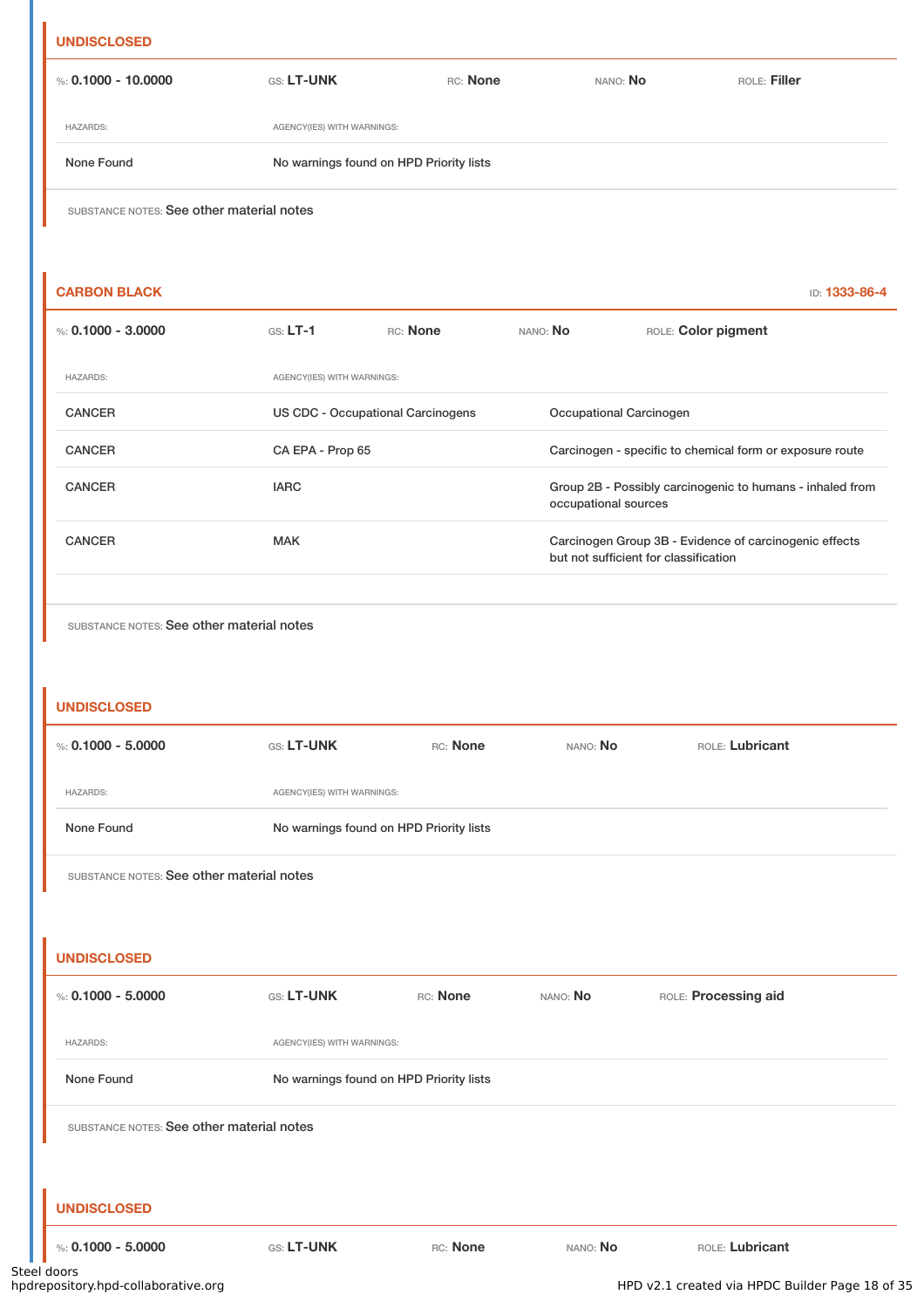HAZARDS: AGENCY(IES) WITH WARNINGS:

#### None Found No warnings found on HPD Priority lists

SUBSTANCE NOTES: See other material notes

### **UNDISCLOSED**

| %: 0.1000 - 5.0000 | <b>GS: LT-UNK</b>                       | RC: None | NANO: No | ROLE: Lubricant |
|--------------------|-----------------------------------------|----------|----------|-----------------|
| <b>HAZARDS:</b>    | AGENCY(IES) WITH WARNINGS:              |          |          |                 |
| None Found         | No warnings found on HPD Priority lists |          |          |                 |

SUBSTANCE NOTES: See other material notes

#### **UNDISCLOSED**

| %: 0.1000 - 5.0000    | $GS: LT-1$                                     | <b>RC:</b> None                          | NANO: No | <b>ROLE:</b> Thermal Stabilizer                                          |  |  |
|-----------------------|------------------------------------------------|------------------------------------------|----------|--------------------------------------------------------------------------|--|--|
| <b>HAZARDS:</b>       | AGENCY(IES) WITH WARNINGS:                     |                                          |          |                                                                          |  |  |
| <b>PBT</b>            | concern                                        | OSPAR - Priority PBTs & EDs & equivalent |          | <b>PBT</b> - Chemical for Priority Action                                |  |  |
| <b>SKIN SENSITIZE</b> | EU - GHS (H-Statements)                        |                                          |          | H317 - May cause an allergic skin reaction                               |  |  |
| <b>DEVELOPMENTAL</b>  | EU - GHS (H-Statements)                        |                                          |          | H361d - Suspected of damaging the unborn child                           |  |  |
| <b>ORGAN TOXICANT</b> | EU - GHS (H-Statements)                        |                                          |          | H372 - Causes damage to organs through prolonged or<br>repeated exposure |  |  |
| <b>MULTIPLE</b>       | German FEA - Substances Hazardous to<br>Waters |                                          |          | Class 3 - Severe Hazard to Waters                                        |  |  |

SUBSTANCE NOTES: See other material notes

#### **UNDISCLOSED**

| %: 0.1000 - 5.0000   | $GS: LT-1$                 | RC: None                                 | NANO: No | ROLE: Thermal Stabilizer                       |  |  |
|----------------------|----------------------------|------------------------------------------|----------|------------------------------------------------|--|--|
| <b>HAZARDS:</b>      | AGENCY(IES) WITH WARNINGS: |                                          |          |                                                |  |  |
| <b>PBT</b>           | concern                    | OSPAR - Priority PBTs & EDs & equivalent |          | <b>PBT</b> - Chemical for Priority Action      |  |  |
| <b>DEVELOPMENTAL</b> | EU - GHS (H-Statements)    |                                          |          | H361d - Suspected of damaging the unborn child |  |  |
| <b>MULTIPLE</b>      | Waters                     | German FEA - Substances Hazardous to     |          | Class 2 - Hazard to Waters                     |  |  |
|                      |                            |                                          |          |                                                |  |  |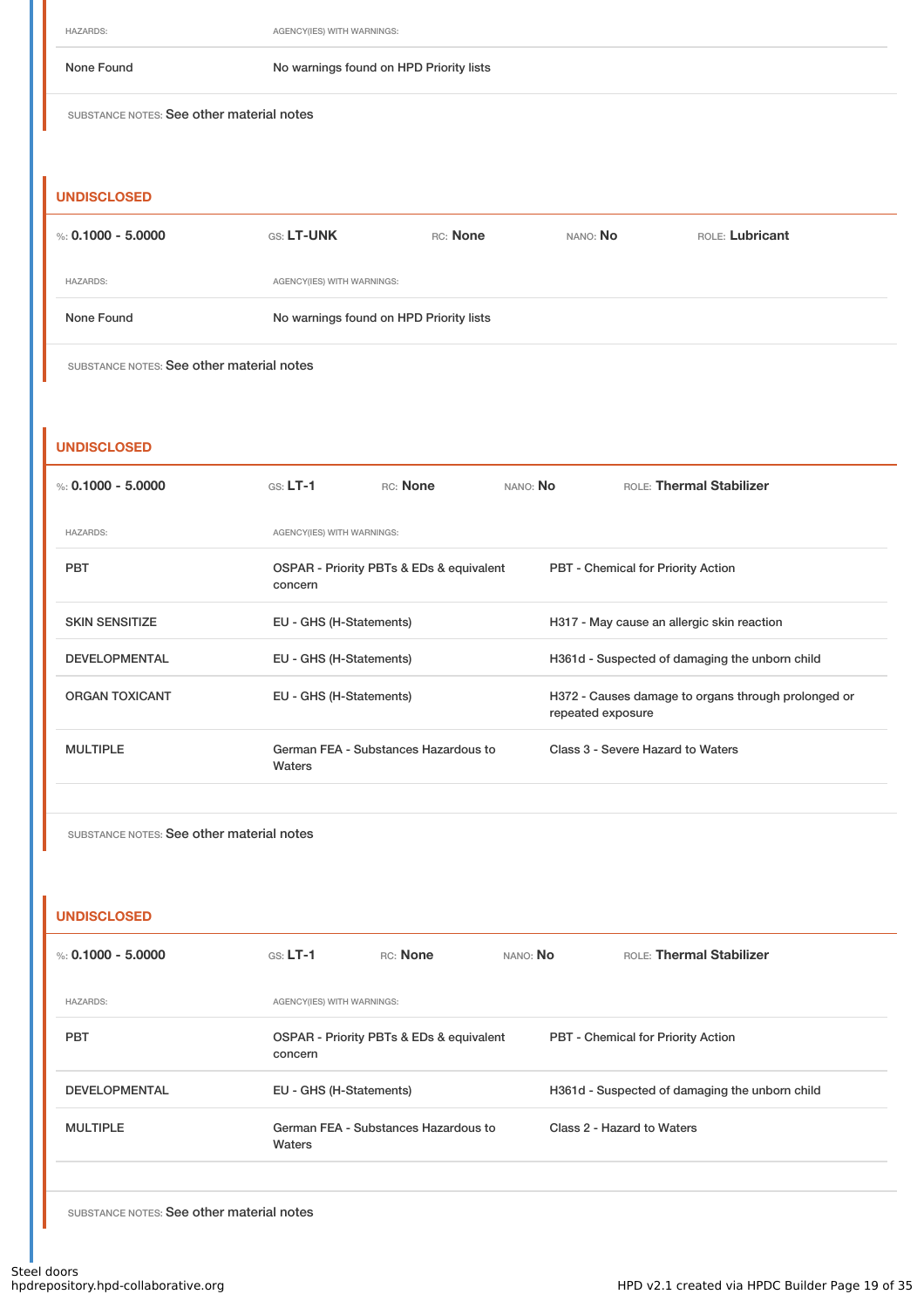| %: $0.0010 - 1.0000$<br><b>HAZARDS:</b><br><b>ENDOCRINE</b><br>SUBSTANCE NOTES: See other material notes<br><b>HARDWARE PVC #1</b><br>PRODUCT THRESHOLD: 1000 ppm<br>RESIDUALS AND IMPURITIES NOTES: Information from manufacturer not available.<br>OTHER MATERIAL NOTES: PVC include on weatherstripping<br>BENZENE, ETHENYL-, POLYMER WITH 1,3-BUTADIENE,<br><b>HYDROGENATED</b> | GS: LT-P1<br>AGENCY(IES) WITH WARNINGS:<br><b>TEDX - Potential Endocrine Disruptors</b> | RC: None<br>$%: 0.3000 - 0.9100$ | NANO: No<br><b>Potential Endocrine Disruptor</b><br>RESIDUALS AND IMPURITIES CONSIDERED: NO | ROLE: Lubricant<br><b>HPD URL:</b> |                 |
|-------------------------------------------------------------------------------------------------------------------------------------------------------------------------------------------------------------------------------------------------------------------------------------------------------------------------------------------------------------------------------------|-----------------------------------------------------------------------------------------|----------------------------------|---------------------------------------------------------------------------------------------|------------------------------------|-----------------|
|                                                                                                                                                                                                                                                                                                                                                                                     |                                                                                         |                                  |                                                                                             |                                    |                 |
|                                                                                                                                                                                                                                                                                                                                                                                     |                                                                                         |                                  |                                                                                             |                                    |                 |
|                                                                                                                                                                                                                                                                                                                                                                                     |                                                                                         |                                  |                                                                                             |                                    |                 |
|                                                                                                                                                                                                                                                                                                                                                                                     |                                                                                         |                                  |                                                                                             |                                    |                 |
|                                                                                                                                                                                                                                                                                                                                                                                     |                                                                                         |                                  |                                                                                             |                                    |                 |
|                                                                                                                                                                                                                                                                                                                                                                                     |                                                                                         |                                  |                                                                                             |                                    |                 |
|                                                                                                                                                                                                                                                                                                                                                                                     |                                                                                         |                                  |                                                                                             |                                    |                 |
|                                                                                                                                                                                                                                                                                                                                                                                     |                                                                                         |                                  |                                                                                             |                                    |                 |
|                                                                                                                                                                                                                                                                                                                                                                                     |                                                                                         |                                  |                                                                                             |                                    | ID: 66070-58-4  |
| %: $30,0000 - 50,0000$                                                                                                                                                                                                                                                                                                                                                              | GS: LT-UNK                                                                              |                                  | RC: None                                                                                    | NANO: No                           | ROLE: PVC Resin |
| <b>HAZARDS:</b>                                                                                                                                                                                                                                                                                                                                                                     | AGENCY(IES) WITH WARNINGS:                                                              |                                  |                                                                                             |                                    |                 |
| None Found                                                                                                                                                                                                                                                                                                                                                                          | No warnings found on HPD Priority lists                                                 |                                  |                                                                                             |                                    |                 |
| SUBSTANCE NOTES: See other material notes                                                                                                                                                                                                                                                                                                                                           |                                                                                         |                                  |                                                                                             |                                    |                 |
| <b>PARAFFIN OIL</b>                                                                                                                                                                                                                                                                                                                                                                 |                                                                                         |                                  |                                                                                             |                                    | ID: 8012-95-1   |
| %: $30,0000 - 50,0000$                                                                                                                                                                                                                                                                                                                                                              | GS: LT-UNK                                                                              | RC: None                         | NANO: No                                                                                    | ROLE: Ingredient                   |                 |
| <b>HAZARDS:</b>                                                                                                                                                                                                                                                                                                                                                                     | AGENCY(IES) WITH WARNINGS:                                                              |                                  |                                                                                             |                                    |                 |
| <b>RESPIRATORY</b>                                                                                                                                                                                                                                                                                                                                                                  | <b>AOEC - Asthmagens</b>                                                                |                                  |                                                                                             | Asthmagen (G) - generally accepted |                 |
| SUBSTANCE NOTES: See other material notes                                                                                                                                                                                                                                                                                                                                           |                                                                                         |                                  |                                                                                             |                                    |                 |
| <b>POLYPROPYLENE</b>                                                                                                                                                                                                                                                                                                                                                                |                                                                                         |                                  |                                                                                             |                                    | ID: 9003-07-0   |
| %: $20.0000 - 40.0000$                                                                                                                                                                                                                                                                                                                                                              | GS: LT-UNK                                                                              | RC: None                         | NANO: No                                                                                    | ROLE: Ingredient                   |                 |
| <b>HAZARDS:</b>                                                                                                                                                                                                                                                                                                                                                                     | AGENCY(IES) WITH WARNINGS:                                                              |                                  |                                                                                             |                                    |                 |
| None Found                                                                                                                                                                                                                                                                                                                                                                          | No warnings found on HPD Priority lists                                                 |                                  |                                                                                             |                                    |                 |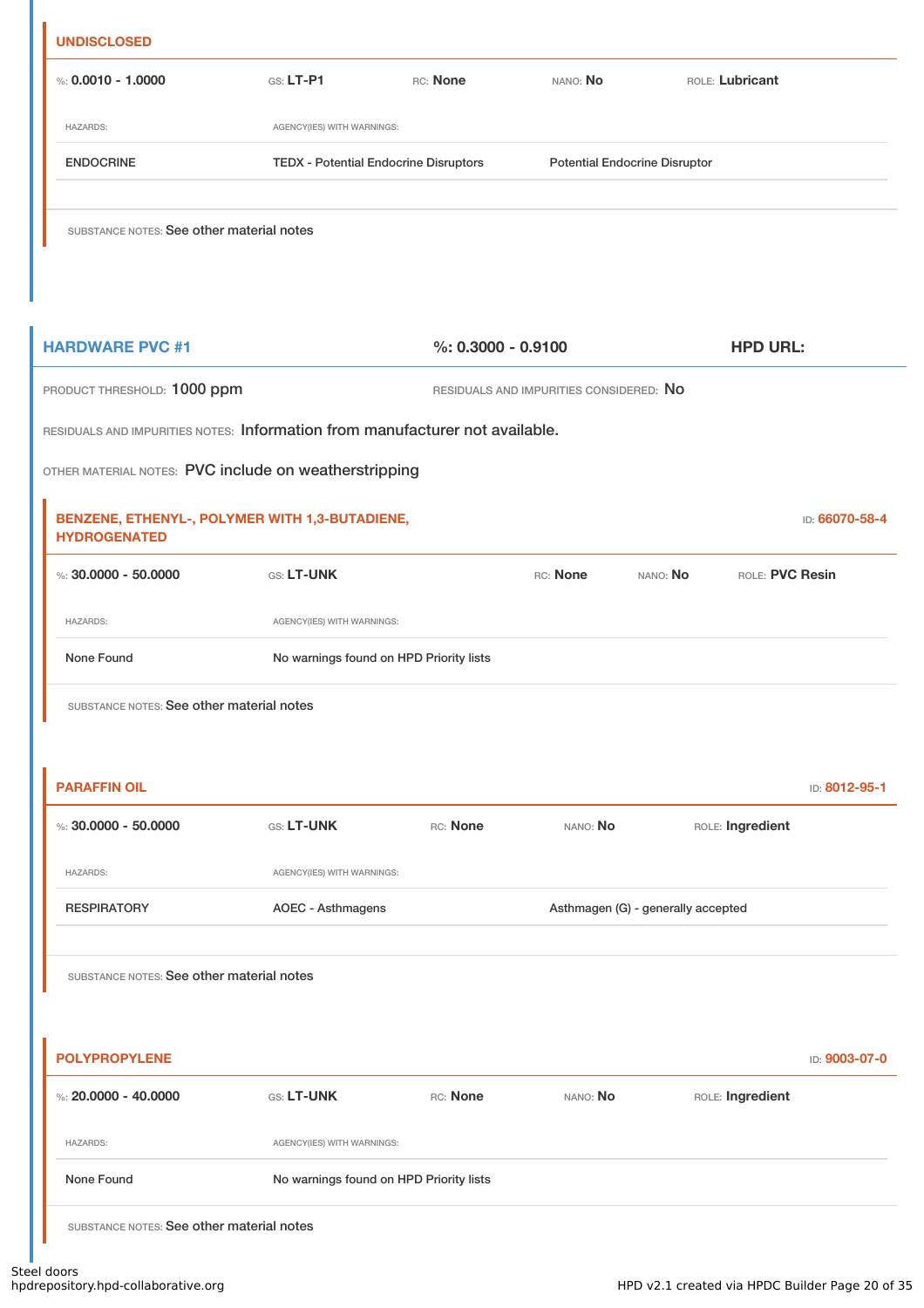| %: 10,0000 - 20,0000                      | GS: LT-UNK                 | RC: None                                | NANO: No                              | ROLE: Filler                                              |
|-------------------------------------------|----------------------------|-----------------------------------------|---------------------------------------|-----------------------------------------------------------|
| <b>HAZARDS:</b>                           | AGENCY(IES) WITH WARNINGS: |                                         |                                       |                                                           |
| None Found                                |                            | No warnings found on HPD Priority lists |                                       |                                                           |
| SUBSTANCE NOTES: See other material notes |                            |                                         |                                       |                                                           |
|                                           |                            |                                         |                                       |                                                           |
| <b>CARBON BLACK</b>                       |                            |                                         |                                       | ID: 1333-86-4                                             |
| %: $0.0000 - 1.0000$                      | $GS: LT-1$                 | RC: None                                | NANO: No                              | ROLE: Pigment                                             |
| <b>HAZARDS:</b>                           | AGENCY(IES) WITH WARNINGS: |                                         |                                       |                                                           |
| <b>CANCER</b>                             |                            | US CDC - Occupational Carcinogens       | Occupational Carcinogen               |                                                           |
| <b>CANCER</b>                             | CA EPA - Prop 65           |                                         |                                       | Carcinogen - specific to chemical form or exposure route  |
| <b>CANCER</b>                             | <b>IARC</b>                |                                         | occupational sources                  | Group 2B - Possibly carcinogenic to humans - inhaled from |
| <b>CANCER</b>                             | <b>MAK</b>                 |                                         | but not sufficient for classification | Carcinogen Group 3B - Evidence of carcinogenic effects    |
|                                           |                            |                                         |                                       |                                                           |

| <b>HARDWARE PVC #2</b>                                                       | %: $0.3000 - 0.3700$        |          |                                     | <b>HPD URL:</b>                         |               |  |
|------------------------------------------------------------------------------|-----------------------------|----------|-------------------------------------|-----------------------------------------|---------------|--|
|                                                                              | PRODUCT THRESHOLD: 1000 ppm |          |                                     | RESIDUALS AND IMPURITIES CONSIDERED: NO |               |  |
| RESIDUALS AND IMPURITIES NOTES: Information from manufacturer not available. |                             |          |                                     |                                         |               |  |
| OTHER MATERIAL NOTES: PVC include on weatherstripping                        |                             |          |                                     |                                         |               |  |
| <b>POLYVINYL CHLORIDE (PVC)</b>                                              |                             |          |                                     |                                         | ID: 9002-86-2 |  |
| %: $30.0000 - 40.0000$                                                       | $G.S. LT-P1$                | RC: None | NANO: No                            | ROLE: PVC Resin                         |               |  |
| <b>HAZARDS:</b>                                                              | AGENCY(IES) WITH WARNINGS:  |          |                                     |                                         |               |  |
| <b>RESPIRATORY</b>                                                           | <b>AOEC - Asthmagens</b>    |          | Asthmagen (Rs) - sensitizer-induced |                                         |               |  |
| SUBSTANCE NOTES: See other material notes                                    |                             |          |                                     |                                         |               |  |
| DI(2-ETHYLHEXYL)PHTHALATE (DEHP) (PRIMARY CASRN)                             |                             |          |                                     |                                         | ID: 117-81-7  |  |
| %: $15,0000 - 20,0000$                                                       | $GS: LT-1$                  | RC: None | NANO: No                            | ROLE: Ingredient                        |               |  |
| al doors.                                                                    |                             |          |                                     |                                         |               |  |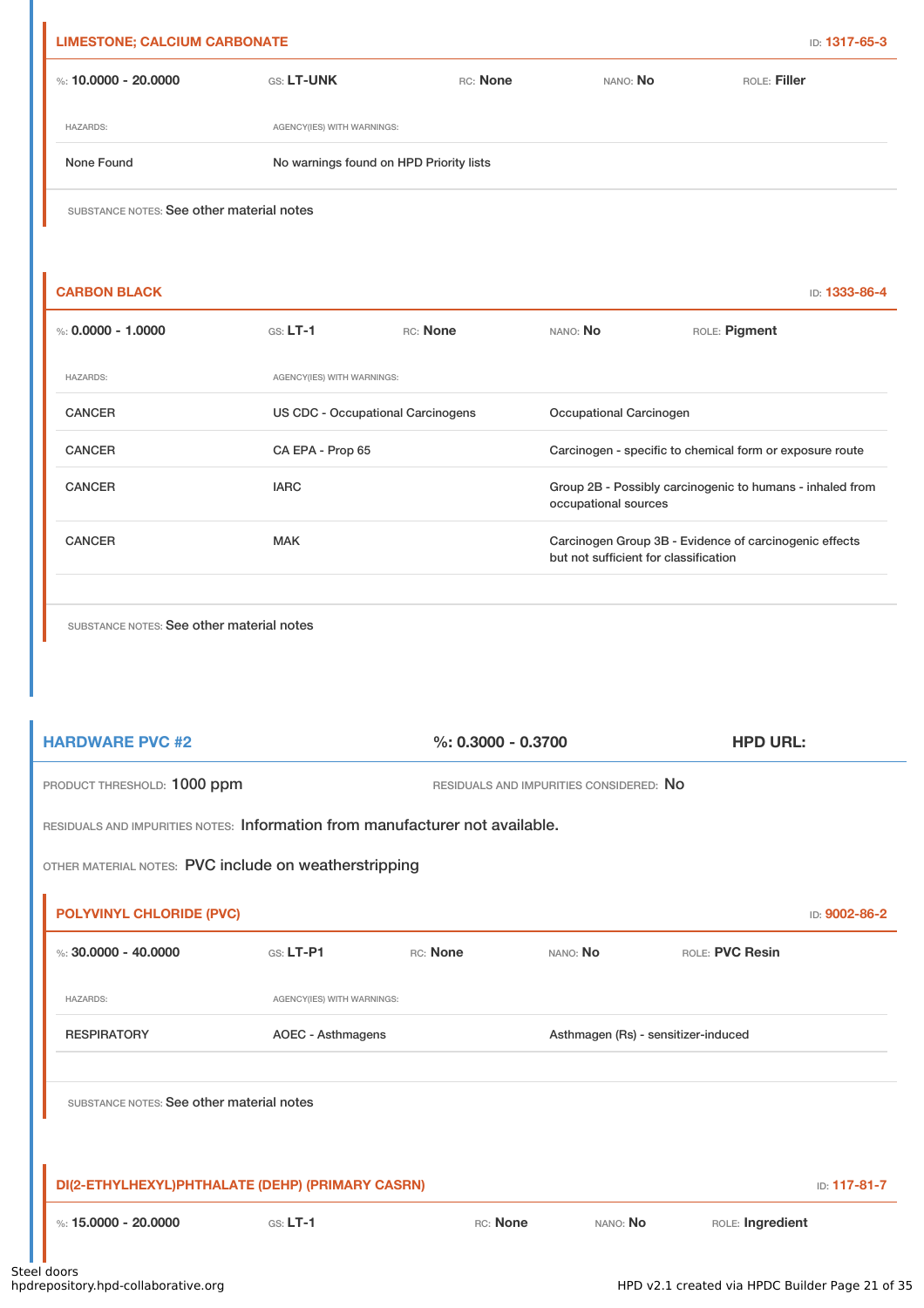| <b>HAZARDS:</b>        | AGENCY(IES) WITH WARNINGS:                          |                                                                                                                                                    |  |  |
|------------------------|-----------------------------------------------------|----------------------------------------------------------------------------------------------------------------------------------------------------|--|--|
| <b>CANCER</b>          | US EPA - IRIS Carcinogens                           | (1986) Group B2 - Probable human Carcinogen                                                                                                        |  |  |
| <b>CANCER</b>          | <b>IARC</b>                                         | Group 2b - Possibly carcinogenic to humans                                                                                                         |  |  |
| <b>CANCER</b>          | CA EPA - Prop 65                                    | Carcinogen                                                                                                                                         |  |  |
| <b>DEVELOPMENTAL</b>   | CA EPA - Prop 65                                    | Developmental toxicity                                                                                                                             |  |  |
| <b>ENDOCRINE</b>       | <b>EU - Priority Endocrine Disruptors</b>           | Category 1 - In vivo evidence of Endocrine Disruption<br>Activity                                                                                  |  |  |
| <b>REPRODUCTIVE</b>    | CA EPA - Prop 65                                    | Reproductive Toxicity - Male                                                                                                                       |  |  |
| <b>CANCER</b>          | <b>US CDC - Occupational Carcinogens</b>            | Occupational Carcinogen                                                                                                                            |  |  |
| <b>CANCER</b>          | US NIH - Report on Carcinogens                      | Reasonably Anticipated to be Human Carcinogen                                                                                                      |  |  |
| <b>REPRODUCTIVE</b>    | <b>EU - SVHC Authorisation List</b>                 | Toxic to reproduction - Banned unless Authorised                                                                                                   |  |  |
| <b>ENDOCRINE</b>       | OSPAR - Priority PBTs & EDs & equivalent<br>concern | Endocrine Disruptor - Chemical for Priority Action                                                                                                 |  |  |
| <b>DEVELOPMENTAL</b>   | US NIH - Reproductive & Developmental<br>Monographs | Clear Evidence of Adverse Effects - Developmental Toxicity                                                                                         |  |  |
| <b>REPRODUCTIVE</b>    | US NIH - Reproductive & Developmental<br>Monographs | Clear Evidence of Adverse Effects - Reproductive Toxicity                                                                                          |  |  |
| <b>RESTRICTED LIST</b> | <b>US EPA - PPT Chemical Action Plans</b>           | EPA Chemical of Concern - Action Plan published                                                                                                    |  |  |
| <b>RESTRICTED LIST</b> | US EPA - PPT Chemical Action Plans                  | TSCA Work Plan chemical - Action Plan in development                                                                                               |  |  |
| <b>REPRODUCTIVE</b>    | EU - GHS (H-Statements)                             | H360FD - May damage fertility. May damage the unborn<br>child                                                                                      |  |  |
| <b>REPRODUCTIVE</b>    | <b>EU - REACH Annex XVII CMRs</b>                   | Toxic to Reproduction Category 2 - Substances which<br>should be regarded as if they impair fertility or cause<br>Developmental Toxicity in humans |  |  |
| <b>MULTIPLE</b>        | ChemSec - SIN List                                  | CMR - Carcinogen, Mutagen &/or Reproductive Toxicant                                                                                               |  |  |
| <b>ENDOCRINE</b>       | <b>TEDX - Potential Endocrine Disruptors</b>        | <b>Potential Endocrine Disruptor</b>                                                                                                               |  |  |
| <b>REPRODUCTIVE</b>    | US EPA - PPT Chemical Action Plans                  | Reproductive effects                                                                                                                               |  |  |
| <b>CANCER</b>          | <b>MAK</b>                                          | Carcinogen Group 4 - Non-genotoxic carcinogen with low<br>risk under MAK/BAT levels                                                                |  |  |
| <b>ENDOCRINE</b>       | <b>EU - SVHC Authorisation List</b>                 | Equivalent Concern - Candidate List                                                                                                                |  |  |
| <b>REPRODUCTIVE</b>    | Korea - GHS                                         | Reproductive toxicity - Category 1 [H360 - May damage<br>fertility or the unborn child]                                                            |  |  |
| <b>REPRODUCTIVE</b>    | New Zealand - GHS                                   | 6.8A - Known or presumed human reproductive or<br>developmental toxicants                                                                          |  |  |
| <b>REPRODUCTIVE</b>    | Japan - GHS                                         | Toxic to reproduction - Category 1B                                                                                                                |  |  |
| <b>REPRODUCTIVE</b>    | EU - Annex VI CMRs                                  | Reproductive Toxicity - Category 1B                                                                                                                |  |  |
| <b>REPRODUCTIVE</b>    | Malaysia - GHS                                      | H360Fd - May damage fertility. Suspected of damaging the<br>unborn child                                                                           |  |  |
| <b>CANCER</b>          | Australia - GHS                                     | H350 - May cause cancer                                                                                                                            |  |  |
| <b>REPRODUCTIVE</b>    | Australia - GHS                                     | H360Fd - May damage fertility. Suspected of damaging the<br>unborn child                                                                           |  |  |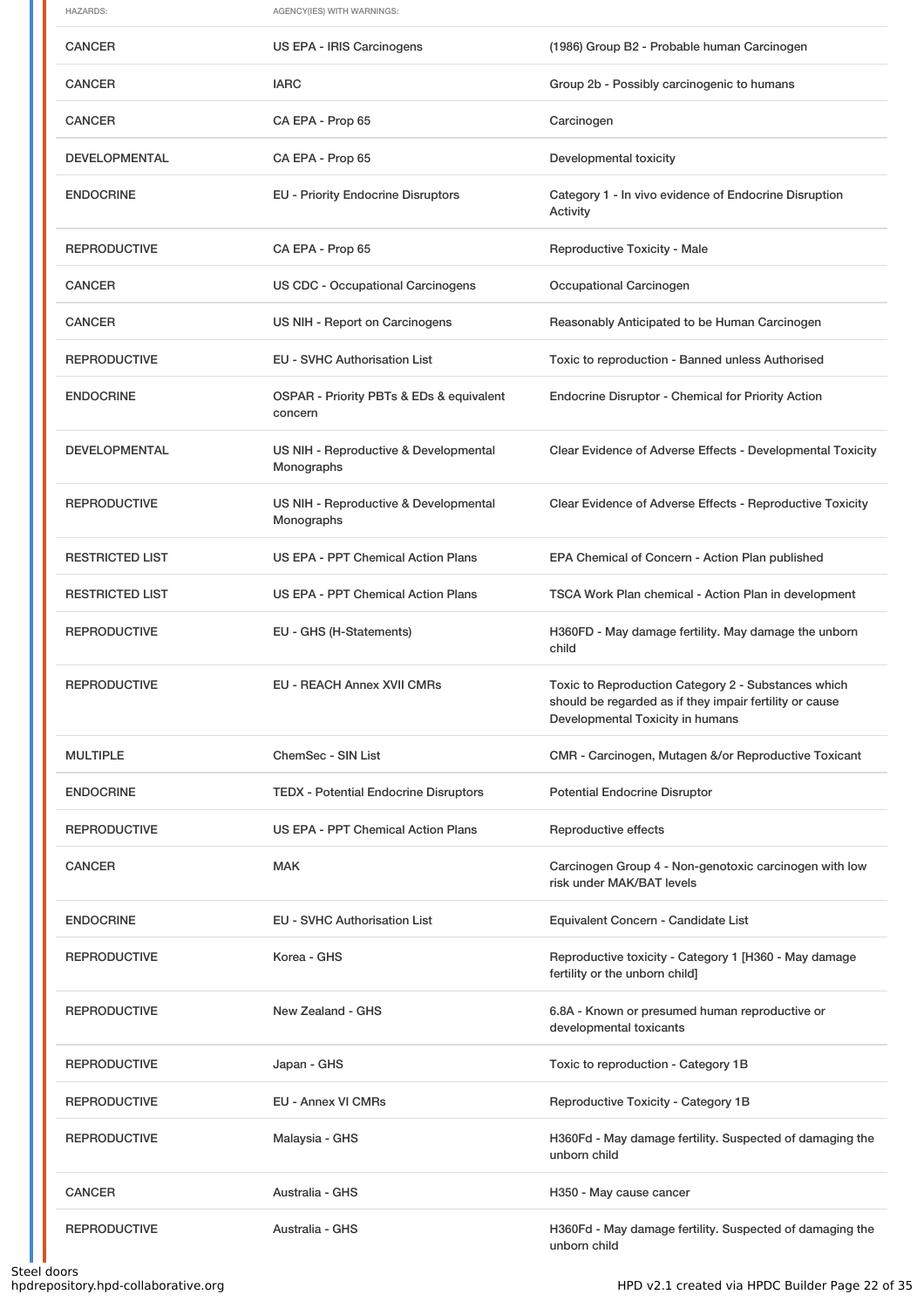| <b>DIISODECYL PHTHALATE (DIDP)</b> |                                                     |          |                                                                                                 | ID: 68515-49-1                                             |  |
|------------------------------------|-----------------------------------------------------|----------|-------------------------------------------------------------------------------------------------|------------------------------------------------------------|--|
| %: 10.0000 - 20.0000               | $GS: LT-1$                                          | RC: None | NANO: No                                                                                        | ROLE: Ingredient                                           |  |
| <b>HAZARDS:</b>                    | AGENCY(IES) WITH WARNINGS:                          |          |                                                                                                 |                                                            |  |
| <b>DEVELOPMENTAL</b>               | CA EPA - Prop 65                                    |          | Developmental toxicity                                                                          |                                                            |  |
| <b>ENDOCRINE</b>                   | <b>EU - Priority Endocrine Disruptors</b>           |          | Category 2 - In vitro evidence of biological activity related<br>to Endocrine Disruption        |                                                            |  |
| <b>DEVELOPMENTAL</b>               | US NIH - Reproductive & Developmental<br>Monographs |          |                                                                                                 | Clear Evidence of Adverse Effects - Developmental Toxicity |  |
| <b>RESTRICTED LIST</b>             | US EPA - PPT Chemical Action Plans                  |          |                                                                                                 | EPA Chemical of Concern - Action Plan published            |  |
| <b>RESTRICTED LIST</b>             | US EPA - PPT Chemical Action Plans                  |          | TSCA Work Plan chemical - Action Plan in development                                            |                                                            |  |
| <b>ENDOCRINE</b>                   | ChemSec - SIN List                                  |          | <b>Endocrine Disruption</b>                                                                     |                                                            |  |
| <b>ENDOCRINE</b>                   | <b>TEDX - Potential Endocrine Disruptors</b>        |          | <b>Potential Endocrine Disruptor</b>                                                            |                                                            |  |
| <b>REPRODUCTIVE</b>                | <b>US EPA - PPT Chemical Action Plans</b>           |          | Reproductive effects                                                                            |                                                            |  |
| <b>CANCER</b>                      | <b>MAK</b>                                          |          | Carcinogen Group 3B - Evidence of carcinogenic effects<br>but not sufficient for classification |                                                            |  |

| (CARBONATO(2-))HEXADECAHYDROXYBIS(ALUMINIUM)HEXAMAGNESIUM |                            |          | <b>ID: 11097-59-9</b> |                                                        |
|-----------------------------------------------------------|----------------------------|----------|-----------------------|--------------------------------------------------------|
| %: $0.0000 - 2.0000$                                      | $GS: LT-PI$                | RC: None | NANO: <b>No</b>       | ROLE: Ingredient                                       |
| <b>HAZARDS:</b>                                           | AGENCY(IES) WITH WARNINGS: |          |                       |                                                        |
| <b>RESPIRATORY</b>                                        | AOEC - Asthmagens          | only     |                       | Asthmagen (ARs) - sensitizer-induced - inhalable forms |
|                                                           |                            |          |                       |                                                        |

SUBSTANCE NOTES: See other material notes

l.

| %: $0.0000 - 2.0000$       | GS: LT-P1                  | RC: None                                     | NANO: No                                                       | ROLE: Ingredient |
|----------------------------|----------------------------|----------------------------------------------|----------------------------------------------------------------|------------------|
| <b>HAZARDS:</b>            | AGENCY(IES) WITH WARNINGS: |                                              |                                                                |                  |
| <b>RESPIRATORY</b>         | AOEC - Asthmagens          |                                              | Asthmagen (ARs) - sensitizer-induced - inhalable forms<br>only |                  |
| <b>ENDOCRINE</b>           |                            | <b>TEDX</b> - Potential Endocrine Disruptors | <b>Potential Endocrine Disruptor</b>                           |                  |
| PHYSICAL HAZARD (REACTIVE) | EU - GHS (H-Statements)    |                                              | H228 - Flammable solid                                         |                  |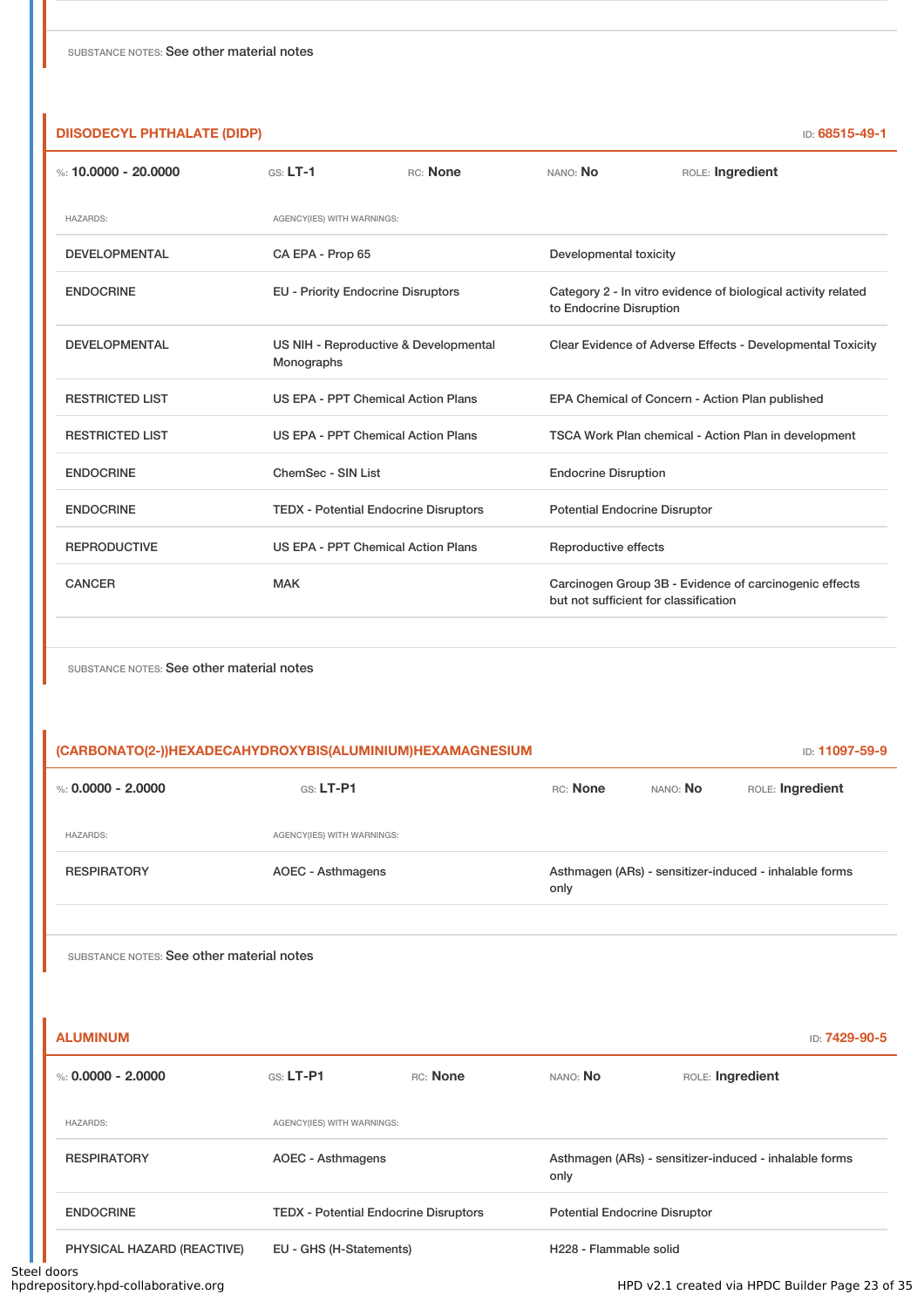PHYSICAL HAZARD (REACTIVE) EU - GHS (H-Statements) H250 - Catches fire spontaneously if exposed to air

PHYSICAL HAZARD (REACTIVE) EU - GHS (H-Statements) H261 - In contact with water releases flammable gases

SUBSTANCE NOTES: See other material notes

| × | × |  |  |
|---|---|--|--|

**QUARTZ** ID: **14808-60-7**

| %: $0.0000 - 2.0000$ | $GS: LT-1$                               | RC: None                       | NANO: No                | ROLE: Ingredient                                                                 |  |  |
|----------------------|------------------------------------------|--------------------------------|-------------------------|----------------------------------------------------------------------------------|--|--|
| <b>HAZARDS:</b>      | AGENCY(IES) WITH WARNINGS:               |                                |                         |                                                                                  |  |  |
| <b>CANCER</b>        | <b>US CDC - Occupational Carcinogens</b> |                                | Occupational Carcinogen |                                                                                  |  |  |
| <b>CANCER</b>        | CA EPA - Prop 65                         |                                |                         | Carcinogen - specific to chemical form or exposure route                         |  |  |
| <b>CANCER</b>        | <b>IARC</b>                              |                                |                         | Group 1 - Agent is carcinogenic to humans - inhaled from<br>occupational sources |  |  |
| <b>CANCER</b>        |                                          | US NIH - Report on Carcinogens |                         | Known to be Human Carcinogen (respirable size -<br>occupational setting)         |  |  |
| <b>CANCER</b>        | <b>MAK</b>                               |                                |                         | Carcinogen Group 1 - Substances that cause cancer in                             |  |  |
| <b>CANCER</b>        | New Zealand - GHS                        |                                |                         | 6.7A - Known or presumed human carcinogens                                       |  |  |
| <b>CANCER</b>        | Japan - GHS                              |                                |                         | Carcinogenicity - Category 1A                                                    |  |  |
| <b>CANCER</b>        | Australia - GHS                          |                                | H350 - May cause cancer |                                                                                  |  |  |
|                      |                                          |                                |                         |                                                                                  |  |  |

SUBSTANCE NOTES: See other material notes

**ADHESIVE %: 0.1000 - 0.1200 HPD URL:** PRODUCT THRESHOLD: 1000 ppm RESIDUALS AND IMPURITIES CONSIDERED: No RESIDUALS AND IMPURITIES NOTES: Manufacturer has indicated that there are no impurities or residues OTHER MATERIAL NOTES: Hot melt for assembly **PHENOL, POLYMER WITH 2,6,6-TRIMETHYLBICYCLO[3.1.1]HEPT-2-ENE** ID: **25359-84-6 12.0000 - 50.0000 GS: LT-UNK** RC: **None** NANO: **No** ROLE: Tackifier HAZARDS: AGENCY(IES) WITH WARNINGS: None Found Nowarnings found on HPD Priority lists SUBSTANCE NOTES: See other material notes

**BENZENE, ETHENYL-, POLYMER WITH 2-METHYL-1,3-BUTADIENE** ID: **25038-32-8**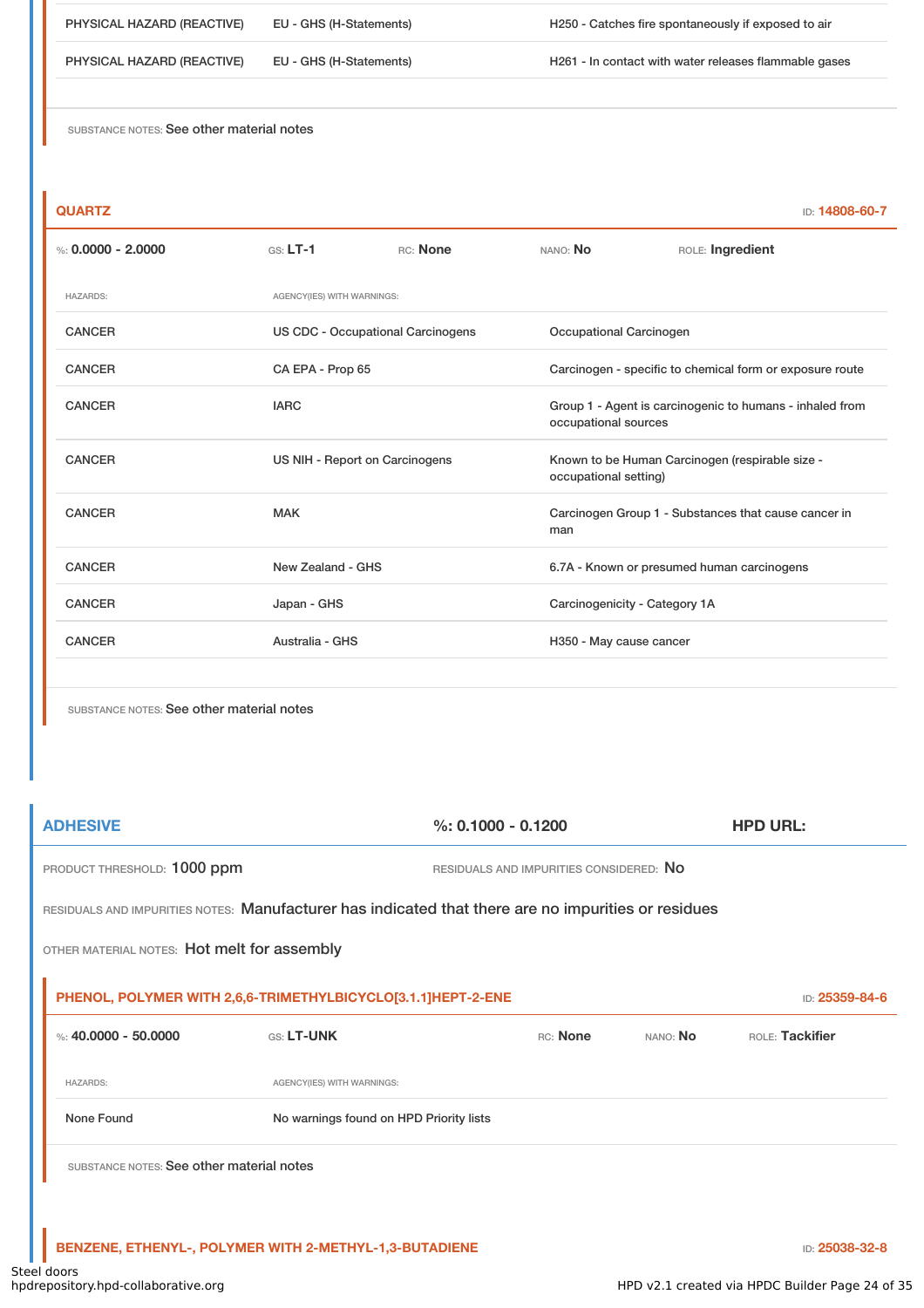| %: $20.0000 - 30.0000$                                                         | GS: LT-UNK                                     | RC: None        | NANO: No                                    | ROLE: Base                                                  |
|--------------------------------------------------------------------------------|------------------------------------------------|-----------------|---------------------------------------------|-------------------------------------------------------------|
| <b>HAZARDS:</b>                                                                | AGENCY(IES) WITH WARNINGS:                     |                 |                                             |                                                             |
| None Found                                                                     | No warnings found on HPD Priority lists        |                 |                                             |                                                             |
| SUBSTANCE NOTES: See other material notes                                      |                                                |                 |                                             |                                                             |
|                                                                                |                                                |                 |                                             |                                                             |
| DISTILLATES (PETROLEUM), HYDROTREATED (MILD) HEAVY<br><b>NAPHTHENIC (9CI);</b> |                                                |                 |                                             | ID: 64742-52-5                                              |
| %: $20.0000 - 30.0000$                                                         | GS: LT-1                                       | RC: None        | NANO: No                                    | ROLE: Tackifier                                             |
| <b>HAZARDS:</b>                                                                | AGENCY(IES) WITH WARNINGS:                     |                 |                                             |                                                             |
| <b>PBT</b>                                                                     | <b>EC - CEPA DSL</b>                           | humans          |                                             | Persistent, Bioaccumulative and inherently Toxic (PBiTH) to |
| <b>CANCER</b>                                                                  | EU - GHS (H-Statements)                        |                 | H350 - May cause cancer                     |                                                             |
| <b>CANCER</b>                                                                  | <b>EU - REACH Annex XVII CMRs</b>              |                 | regarded as if they are Carcinogenic to man | Carcinogen Category 2 - Substances which should be          |
| <b>MULTIPLE</b>                                                                | ChemSec - SIN List                             |                 |                                             | CMR - Carcinogen, Mutagen &/or Reproductive Toxicant        |
| <b>MULTIPLE</b>                                                                | German FEA - Substances Hazardous to<br>Waters |                 | Class 3 - Severe Hazard to Waters           |                                                             |
| <b>CANCER</b>                                                                  | <b>EU - Annex VI CMRs</b>                      | animal evidence |                                             | Carcinogen Category 1B - Presumed Carcinogen based on       |
| <b>CANCER</b>                                                                  | Japan - GHS                                    |                 | Carcinogenicity - Category 1A               |                                                             |
| <b>CANCER</b>                                                                  | Australia - GHS                                |                 | H350 - May cause cancer                     |                                                             |
|                                                                                |                                                |                 |                                             |                                                             |

| <b>HARDWARE - STEEL &amp; NYLON</b>                          |                            |                                              | $\%$ : 0.0000 - 0.8900                  | <b>HPD URL:</b>                                                                                                   |               |  |  |
|--------------------------------------------------------------|----------------------------|----------------------------------------------|-----------------------------------------|-------------------------------------------------------------------------------------------------------------------|---------------|--|--|
| PRODUCT THRESHOLD: 1000 ppm                                  |                            |                                              | RESIDUALS AND IMPURITIES CONSIDERED: NO |                                                                                                                   |               |  |  |
| amount, inferior to 0.09% of this hardware                   |                            |                                              |                                         | RESIDUALS AND IMPURITIES NOTES: According to the manufacturer, Carbon & Sulfur & Phosphurous are present in trace |               |  |  |
| OTHER MATERIAL NOTES: Roller made of 90% steel and 10% nylon |                            |                                              |                                         |                                                                                                                   |               |  |  |
| <b>IRON</b>                                                  |                            |                                              |                                         |                                                                                                                   | ID: 7439-89-6 |  |  |
| %: 89.3800 - 89.7300                                         | $G.S.$ LT-P1               | RC: None                                     | NANO: No                                | ROLE: Main ingredient                                                                                             |               |  |  |
| <b>HAZARDS:</b>                                              | AGENCY(IES) WITH WARNINGS: |                                              |                                         |                                                                                                                   |               |  |  |
| <b>ENDOCRINE</b>                                             |                            | <b>TEDX - Potential Endocrine Disruptors</b> |                                         | <b>Potential Endocrine Disruptor</b>                                                                              |               |  |  |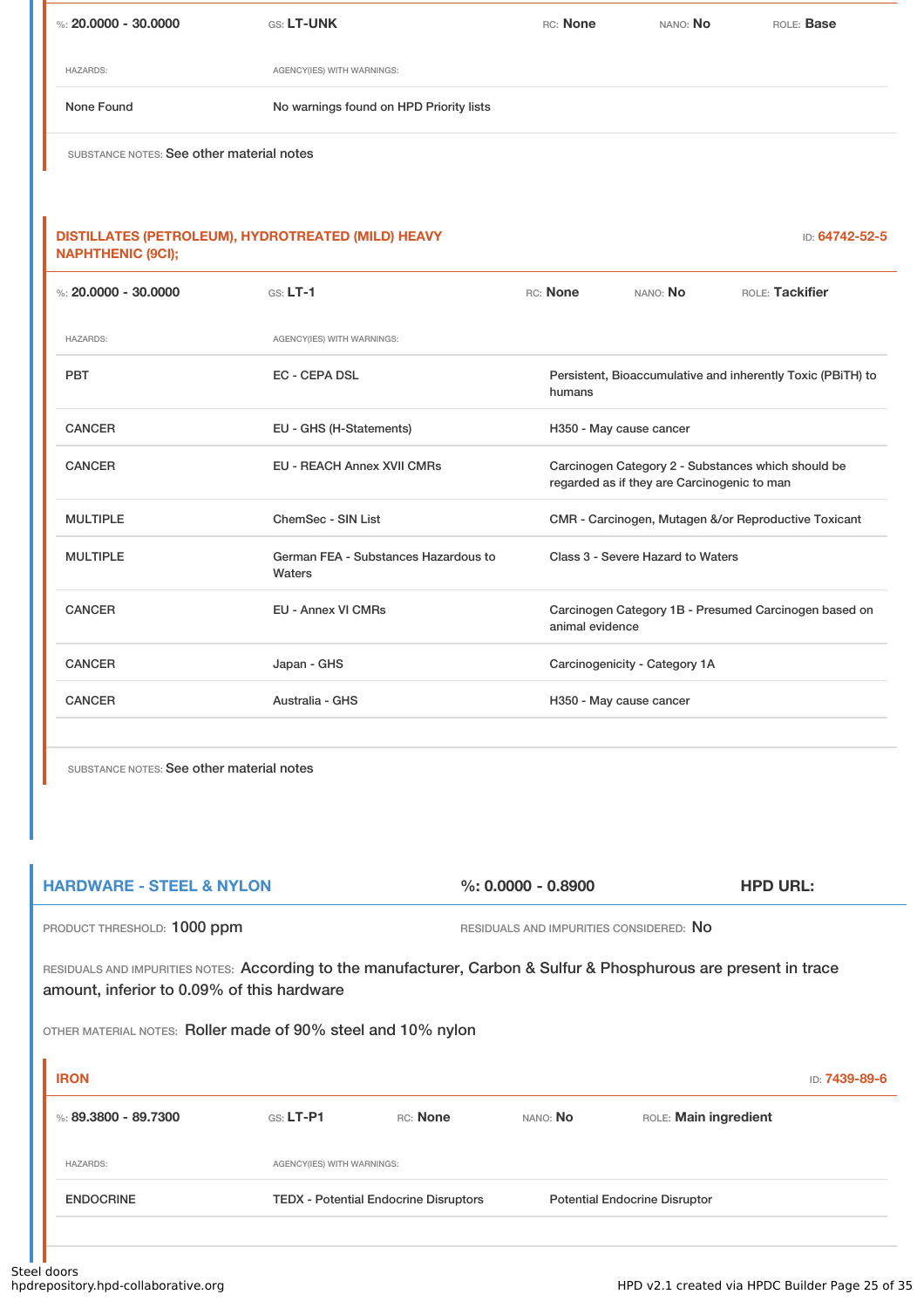| %: 0.2700 - 0.4500  | $GS: LT-P1$                                    | RC: None                                     | NANO: No                            | ROLE: Alloying ingredient            |
|---------------------|------------------------------------------------|----------------------------------------------|-------------------------------------|--------------------------------------|
| <b>HAZARDS:</b>     | AGENCY(IES) WITH WARNINGS:                     |                                              |                                     |                                      |
| <b>ENDOCRINE</b>    |                                                | <b>TEDX</b> - Potential Endocrine Disruptors |                                     | <b>Potential Endocrine Disruptor</b> |
| <b>MULTIPLE</b>     | German FEA - Substances Hazardous to<br>Waters |                                              |                                     | Class 2 - Hazard to Waters           |
| <b>REPRODUCTIVE</b> | Japan - GHS                                    |                                              | Toxic to reproduction - Category 1B |                                      |

| <b>NYLON 6</b>        |                                         |          |          | ID: 25038-54-4 |
|-----------------------|-----------------------------------------|----------|----------|----------------|
| %: $0.0000 - 10.0000$ | <b>GS: LT-UNK</b>                       | RC: None | NANO: No | ROLE: Belt     |
| <b>HAZARDS:</b>       | AGENCY(IES) WITH WARNINGS:              |          |          |                |
| None Found            | No warnings found on HPD Priority lists |          |          |                |
|                       |                                         |          |          |                |

SUBSTANCE NOTES: See other material notes

| <b>HARDWARE PVC #3</b>      | $\%$ : 0.0000 - 1.2700                  | <b>HPD URL:</b> |
|-----------------------------|-----------------------------------------|-----------------|
| PRODUCT THRESHOLD: 1000 ppm | RESIDUALS AND IMPURITIES CONSIDERED: NO |                 |

RESIDUALS AND IMPURITIES NOTES: Manufacturer indicated residues of Vinyl chloride monomer for less than 2 ppm.

OTHER MATERIAL NOTES: PVC include on weatherstripping

| <b>POLYVINYL CHLORIDE (PVC)</b>           |                            |          |                                     |                   | ID: 9002-86-2 |
|-------------------------------------------|----------------------------|----------|-------------------------------------|-------------------|---------------|
| %: $25,0000 - 40,0000$                    | $GS: LT-P1$                | RC: None | NANO: No                            | ROLE: PVC Resin   |               |
| <b>HAZARDS:</b>                           | AGENCY(IES) WITH WARNINGS: |          |                                     |                   |               |
| <b>RESPIRATORY</b>                        | AOEC - Asthmagens          |          | Asthmagen (Rs) - sensitizer-induced |                   |               |
|                                           |                            |          |                                     |                   |               |
| SUBSTANCE NOTES: See other material notes |                            |          |                                     |                   |               |
|                                           |                            |          |                                     |                   |               |
|                                           |                            |          |                                     |                   |               |
| <b>UNDISCLOSED</b>                        |                            |          |                                     |                   |               |
| %: $25,0000 - 40,0000$                    | $GS: LT-1$                 | RC: None | NANO: No                            | ROLE: Plasticizer |               |
|                                           |                            |          |                                     |                   |               |

'n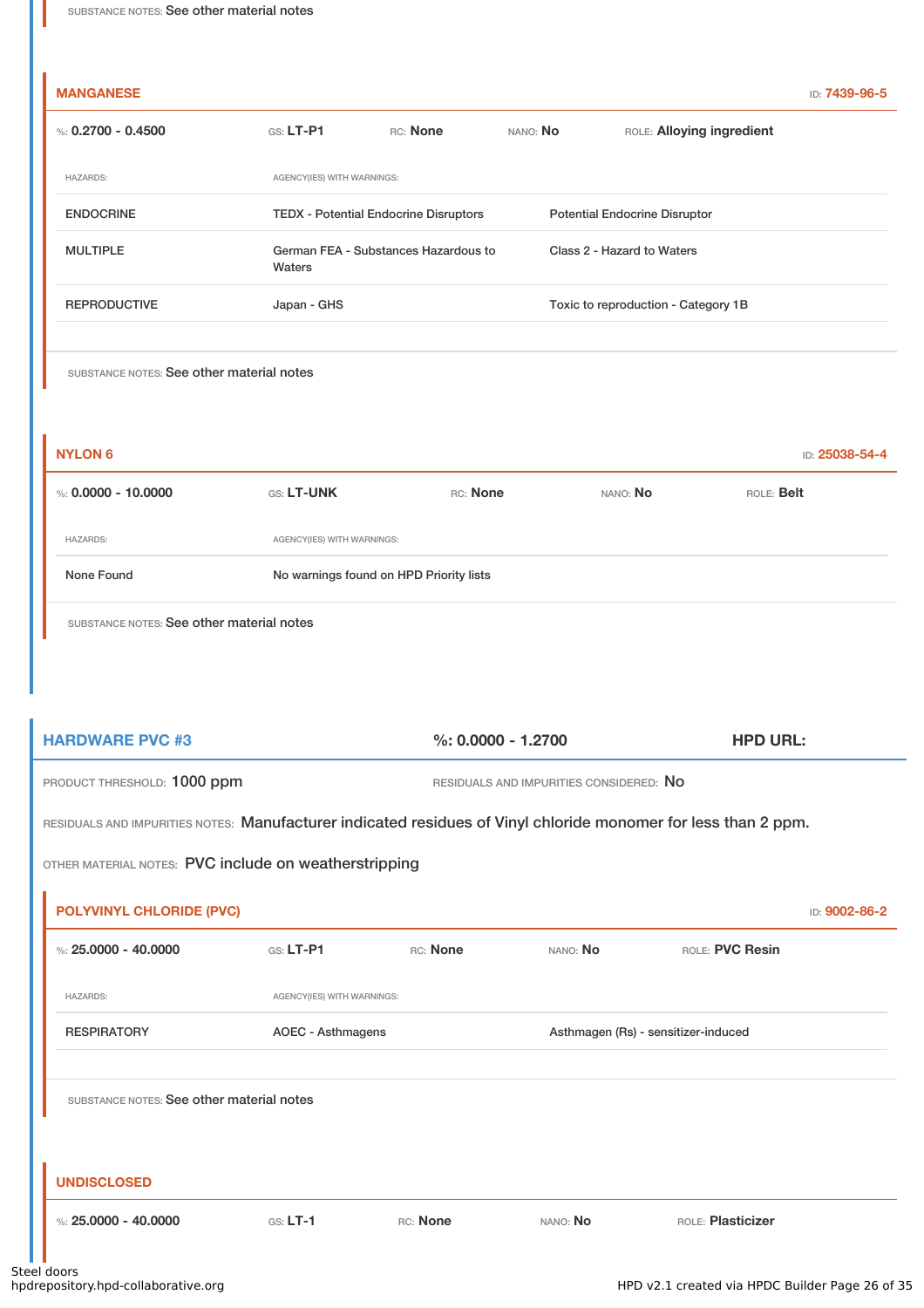| <b>HAZARDS:</b>        | AGENCY(IES) WITH WARNINGS:                          |                                                                                                                                                    |
|------------------------|-----------------------------------------------------|----------------------------------------------------------------------------------------------------------------------------------------------------|
| <b>CANCER</b>          | US EPA - IRIS Carcinogens                           | (1986) Group B2 - Probable human Carcinogen                                                                                                        |
| <b>CANCER</b>          | <b>IARC</b>                                         | Group 2b - Possibly carcinogenic to humans                                                                                                         |
| <b>CANCER</b>          | CA EPA - Prop 65                                    | Carcinogen                                                                                                                                         |
| <b>DEVELOPMENTAL</b>   | CA EPA - Prop 65                                    | Developmental toxicity                                                                                                                             |
| <b>ENDOCRINE</b>       | <b>EU - Priority Endocrine Disruptors</b>           | Category 1 - In vivo evidence of Endocrine Disruption<br>Activity                                                                                  |
| <b>REPRODUCTIVE</b>    | CA EPA - Prop 65                                    | Reproductive Toxicity - Male                                                                                                                       |
| <b>CANCER</b>          | <b>US CDC - Occupational Carcinogens</b>            | Occupational Carcinogen                                                                                                                            |
| <b>CANCER</b>          | US NIH - Report on Carcinogens                      | Reasonably Anticipated to be Human Carcinogen                                                                                                      |
| <b>REPRODUCTIVE</b>    | <b>EU - SVHC Authorisation List</b>                 | Toxic to reproduction - Banned unless Authorised                                                                                                   |
| <b>ENDOCRINE</b>       | OSPAR - Priority PBTs & EDs & equivalent<br>concern | Endocrine Disruptor - Chemical for Priority Action                                                                                                 |
| <b>DEVELOPMENTAL</b>   | US NIH - Reproductive & Developmental<br>Monographs | Clear Evidence of Adverse Effects - Developmental Toxicity                                                                                         |
| <b>REPRODUCTIVE</b>    | US NIH - Reproductive & Developmental<br>Monographs | Clear Evidence of Adverse Effects - Reproductive Toxicity                                                                                          |
| <b>RESTRICTED LIST</b> | <b>US EPA - PPT Chemical Action Plans</b>           | EPA Chemical of Concern - Action Plan published                                                                                                    |
| <b>RESTRICTED LIST</b> | US EPA - PPT Chemical Action Plans                  | TSCA Work Plan chemical - Action Plan in development                                                                                               |
| <b>REPRODUCTIVE</b>    | EU - GHS (H-Statements)                             | H360FD - May damage fertility. May damage the unborn<br>child                                                                                      |
| <b>REPRODUCTIVE</b>    | <b>EU - REACH Annex XVII CMRs</b>                   | Toxic to Reproduction Category 2 - Substances which<br>should be regarded as if they impair fertility or cause<br>Developmental Toxicity in humans |
| <b>MULTIPLE</b>        | ChemSec - SIN List                                  | CMR - Carcinogen, Mutagen &/or Reproductive Toxicant                                                                                               |
| <b>ENDOCRINE</b>       | <b>TEDX - Potential Endocrine Disruptors</b>        | <b>Potential Endocrine Disruptor</b>                                                                                                               |
| <b>REPRODUCTIVE</b>    | US EPA - PPT Chemical Action Plans                  | Reproductive effects                                                                                                                               |
| <b>CANCER</b>          | <b>MAK</b>                                          | Carcinogen Group 4 - Non-genotoxic carcinogen with low<br>risk under MAK/BAT levels                                                                |
| <b>ENDOCRINE</b>       | <b>EU - SVHC Authorisation List</b>                 | Equivalent Concern - Candidate List                                                                                                                |
| <b>REPRODUCTIVE</b>    | Korea - GHS                                         | Reproductive toxicity - Category 1 [H360 - May damage<br>fertility or the unborn child]                                                            |
| <b>REPRODUCTIVE</b>    | New Zealand - GHS                                   | 6.8A - Known or presumed human reproductive or<br>developmental toxicants                                                                          |
| <b>REPRODUCTIVE</b>    | Japan - GHS                                         | Toxic to reproduction - Category 1B                                                                                                                |
| <b>REPRODUCTIVE</b>    | EU - Annex VI CMRs                                  | Reproductive Toxicity - Category 1B                                                                                                                |
| <b>REPRODUCTIVE</b>    | Malaysia - GHS                                      | H360Fd - May damage fertility. Suspected of damaging the<br>unborn child                                                                           |
| <b>CANCER</b>          | Australia - GHS                                     | H350 - May cause cancer                                                                                                                            |
| <b>REPRODUCTIVE</b>    | Australia - GHS                                     | H360Fd - May damage fertility. Suspected of damaging the<br>unborn child                                                                           |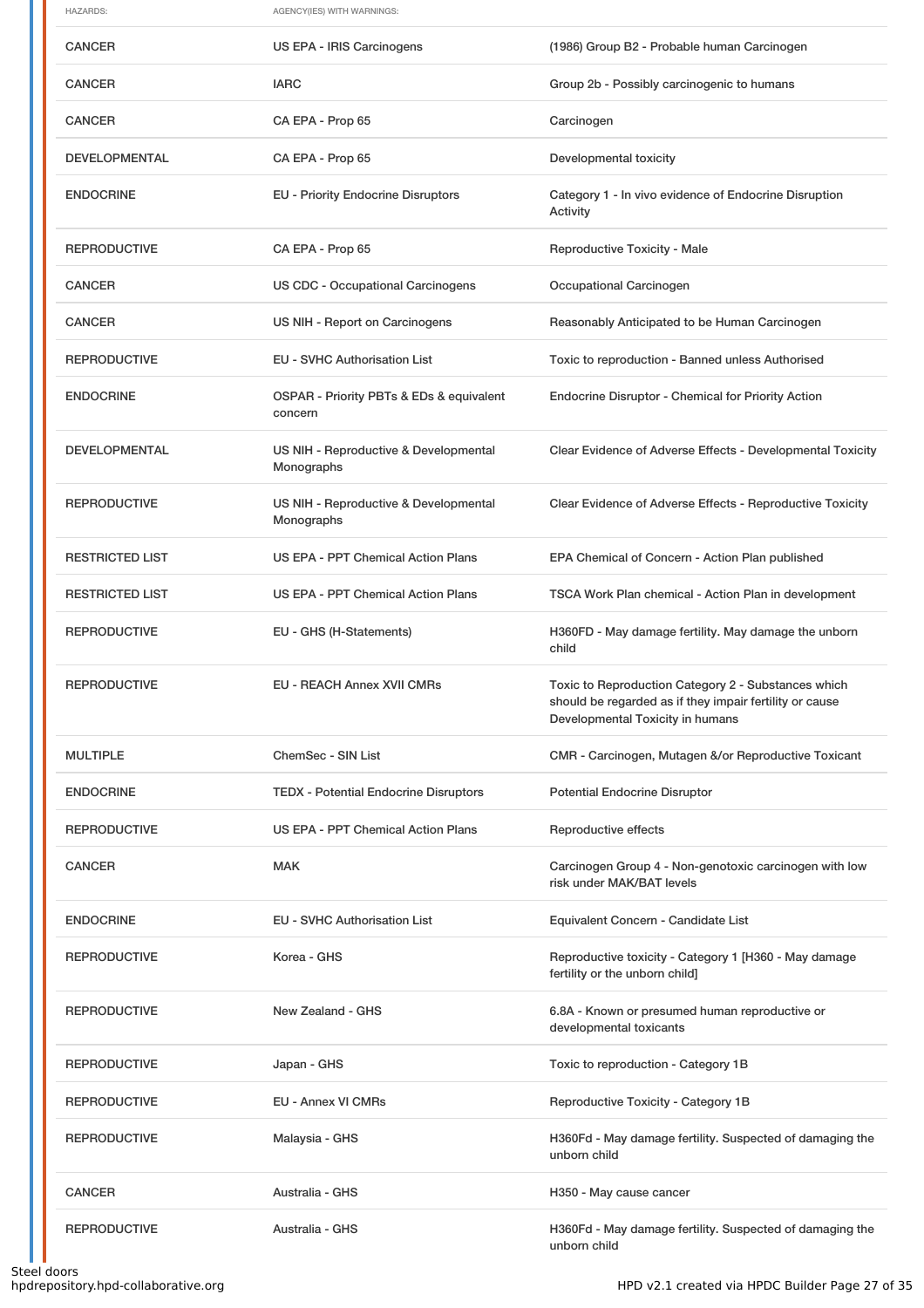#### **UNDISCLOSED**

| %: 20,0000 - 35,0000 | <b>GS: LT-UNK</b>                       | RC: None | NANO: No | ROLE: Filler |
|----------------------|-----------------------------------------|----------|----------|--------------|
| <b>HAZARDS:</b>      | AGENCY(IES) WITH WARNINGS:              |          |          |              |
| None Found           | No warnings found on HPD Priority lists |          |          |              |
|                      |                                         |          |          |              |

SUBSTANCE NOTES: See other material notes

#### **UNDISCLOSED**

| %: 0.1000 - 5.0000 | $GS: LT-1$                                   | RC: None | NANO: No                                      | ROLE: Pigment                                             |
|--------------------|----------------------------------------------|----------|-----------------------------------------------|-----------------------------------------------------------|
| <b>HAZARDS:</b>    | AGENCY(IES) WITH WARNINGS:                   |          |                                               |                                                           |
| <b>CANCER</b>      | US CDC - Occupational Carcinogens            |          | Occupational Carcinogen                       |                                                           |
| <b>CANCER</b>      | CA EPA - Prop 65                             |          |                                               | Carcinogen - specific to chemical form or exposure route  |
| <b>CANCER</b>      | <b>IARC</b>                                  |          | occupational sources                          | Group 2B - Possibly carcinogenic to humans - inhaled from |
| <b>ENDOCRINE</b>   | <b>TEDX - Potential Endocrine Disruptors</b> |          | <b>Potential Endocrine Disruptor</b>          |                                                           |
| <b>CANCER</b>      | <b>MAK</b>                                   |          | but not sufficient to establish MAK/BAT value | Carcinogen Group 3A - Evidence of carcinogenic effects    |

SUBSTANCE NOTES: See Other material notes

#### **UNDISCLOSED**

| %: 0.1000 - 5.0000 | <b>GS: LT-UNK</b>                       | RC: None | NANO: No | ROLE: <b>Biocide carrier</b> |
|--------------------|-----------------------------------------|----------|----------|------------------------------|
| <b>HAZARDS:</b>    | AGENCY(IES) WITH WARNINGS:              |          |          |                              |
| None Found         | No warnings found on HPD Priority lists |          |          |                              |

SUBSTANCE NOTES: See Other material Notes

# **UNDISCLOSED** %: **0.1000 - 5.0000** GS: **LT-P1** RC: **None** NANO: **No** ROLE: **Pigment** HAZARDS: AGENCY(IES) WITH WARNINGS: CANCER Japan - GHS Japan - GHS Carcinogenicity - Category 1A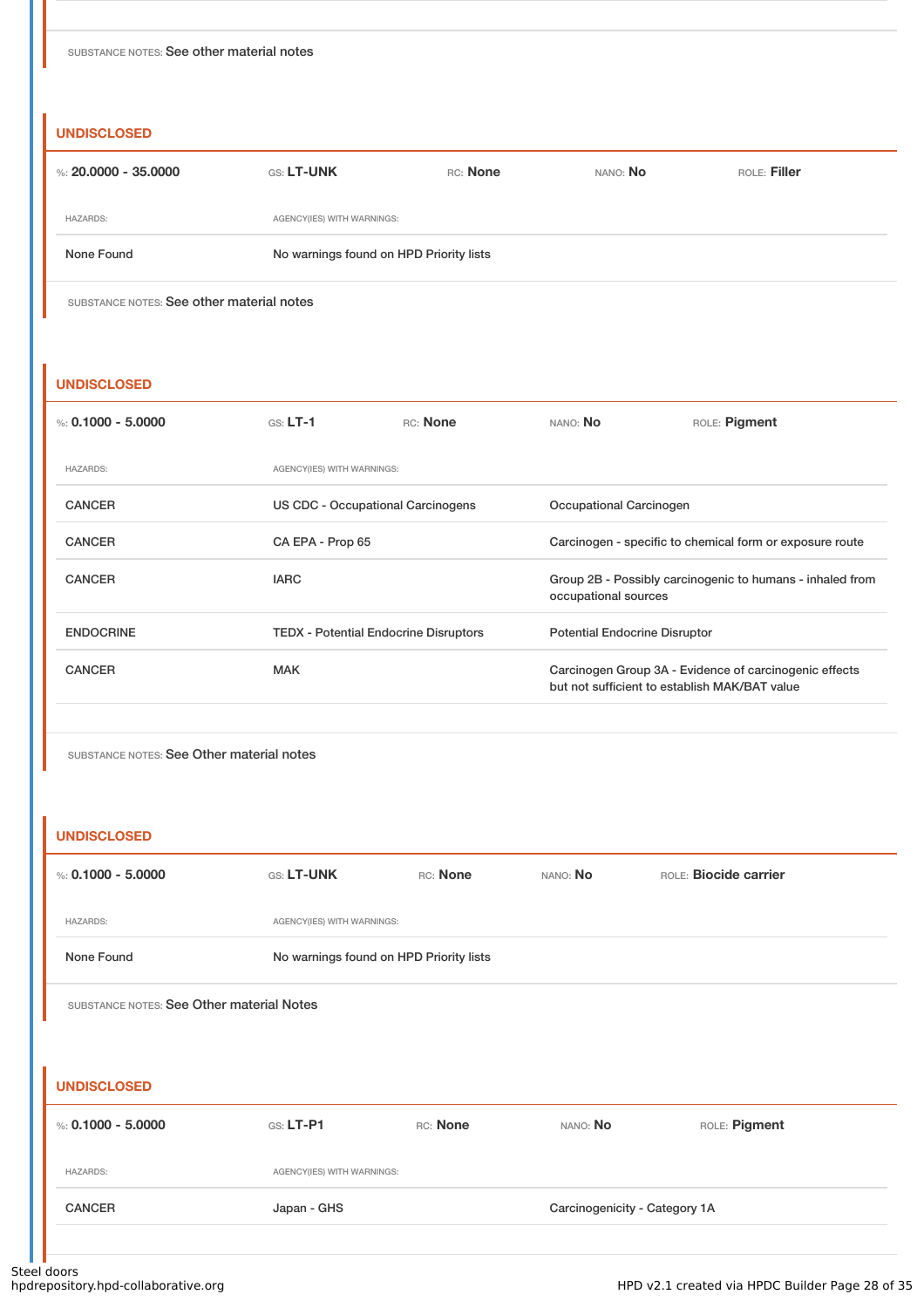#### **UNDISCLOSED**

| %: $0.1000 - 5.0000$                      | $G.S.$ LT-P1               | RC: None | NANO: No | ROLE: Pigment                                          |
|-------------------------------------------|----------------------------|----------|----------|--------------------------------------------------------|
| <b>HAZARDS:</b>                           | AGENCY(IES) WITH WARNINGS: |          |          |                                                        |
| <b>RESPIRATORY</b>                        | AOEC - Asthmagens          |          | only     | Asthmagen (ARs) - sensitizer-induced - inhalable forms |
|                                           |                            |          |          |                                                        |
| SUBSTANCE NOTES: See other material notes |                            |          |          |                                                        |

#### **UNDISCLOSED**

| %: 0.1000 - 5.0000 | $GS:$ BM-2                 | RC: None | NANO: <b>No</b> | <b>ROLE: Thermal Stabilizer</b>                                                                 |
|--------------------|----------------------------|----------|-----------------|-------------------------------------------------------------------------------------------------|
| <b>HAZARDS:</b>    | AGENCY(IES) WITH WARNINGS: |          |                 |                                                                                                 |
| <b>MAMMALIAN</b>   | EU - GHS (H-Statements)    |          |                 | H304 - May be fatal if swallowed and enters airways                                             |
| <b>CANCER</b>      | <b>MAK</b>                 |          |                 | Carcinogen Group 3B - Evidence of carcinogenic effects<br>but not sufficient for classification |

SUBSTANCE NOTES: See other material notes

#### **UNDISCLOSED**

| %: $0.0100 - 0.2000$ | $GS: LT-P1$                                    | RC: None | NANO: No                   | ROLE: Biocide |
|----------------------|------------------------------------------------|----------|----------------------------|---------------|
| <b>HAZARDS:</b>      | AGENCY(IES) WITH WARNINGS:                     |          |                            |               |
| <b>MULTIPLE</b>      | German FEA - Substances Hazardous to<br>Waters |          | Class 2 - Hazard to Waters |               |
|                      |                                                |          |                            |               |

SUBSTANCE NOTES: See other material notes

**UNDISCLOSED**

| %: $0.0000 - 3.0000$ | $GS: LT-1$                        | RC: None | NANO: NO                | ROLE: Pigment                                             |
|----------------------|-----------------------------------|----------|-------------------------|-----------------------------------------------------------|
| <b>HAZARDS:</b>      | AGENCY(IES) WITH WARNINGS:        |          |                         |                                                           |
| <b>CANCER</b>        | US CDC - Occupational Carcinogens |          | Occupational Carcinogen |                                                           |
| <b>CANCER</b>        | CA EPA - Prop 65                  |          |                         | Carcinogen - specific to chemical form or exposure route  |
| <b>CANCER</b>        | <b>IARC</b>                       |          | occupational sources    | Group 2B - Possibly carcinogenic to humans - inhaled from |
| <b>CANCER</b>        | <b>MAK</b>                        |          |                         | Carcinogen Group 3B - Evidence of carcinogenic effects    |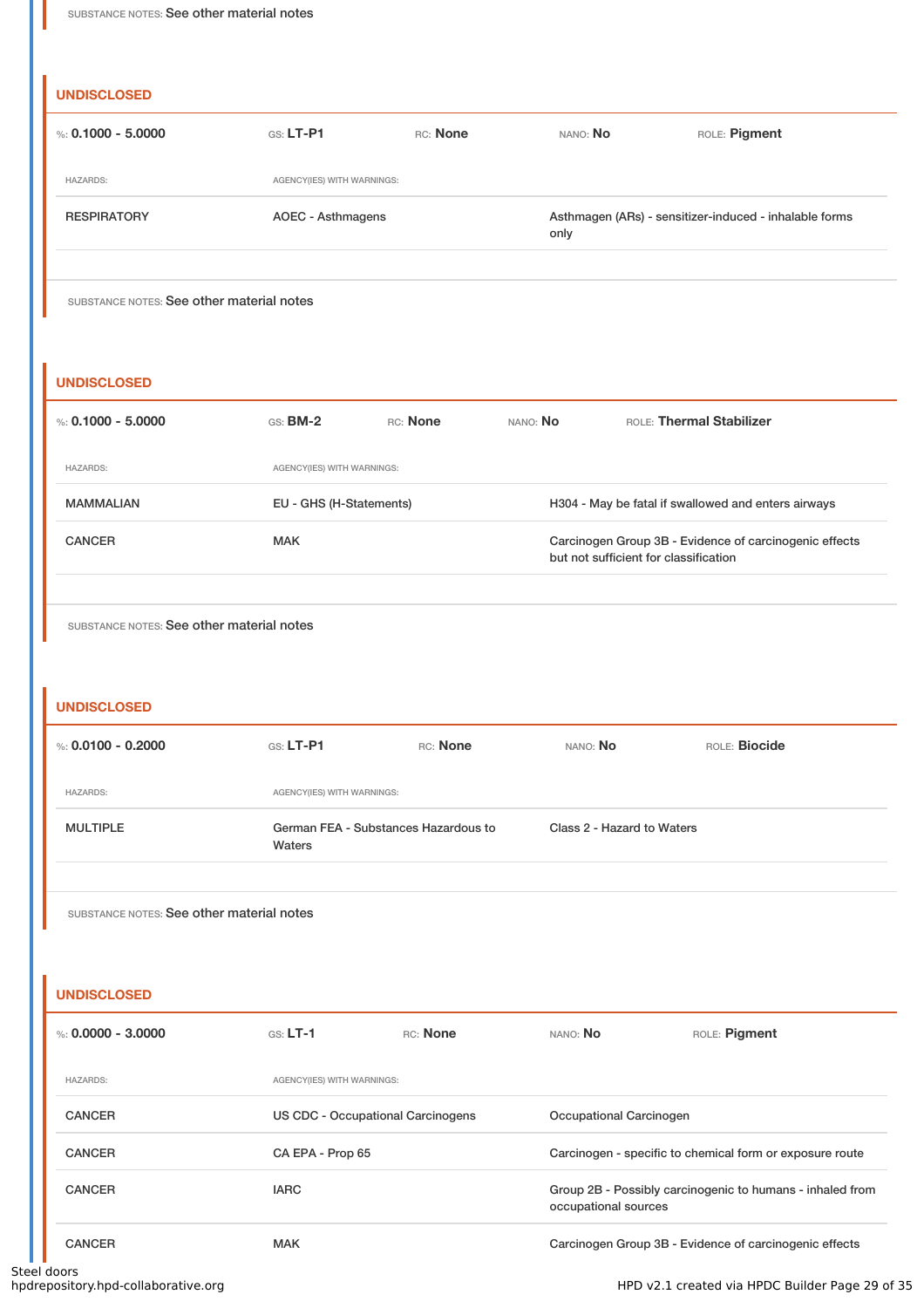but not sufficient for classification

SUBSTANCE NOTES: See otrher material notes

| <b>HARDWARE PVC #6</b> | %: 0.0000 - 0.9500 | <b>HPD URL:</b> |
|------------------------|--------------------|-----------------|
|                        |                    |                 |

PRODUCT THRESHOLD: 1000 ppm RESIDUALS AND IMPURITIES CONSIDERED: No

RESIDUALS AND IMPURITIES NOTES: Manufacturer indicated residues of Vinyl chloride monomer for less than 0.1 ppm. Furthermore, manufacturer indicated Tin stabilizer & Expoxidized soybean oil also present below the reporting threshold.

OTHER MATERIAL NOTES: PVC top molding

| <b>POLYVINYL CHLORIDE (PVC)</b> |                            |          |                 |                                     | ID: 9002-86-2 |
|---------------------------------|----------------------------|----------|-----------------|-------------------------------------|---------------|
| %: $70.0000 - 80.0000$          | $GS: LT-P1$                | RC: None | NANO: <b>No</b> | ROLE: Base polymer                  |               |
| <b>HAZARDS:</b>                 | AGENCY(IES) WITH WARNINGS: |          |                 |                                     |               |
| <b>RESPIRATORY</b>              | AOEC - Asthmagens          |          |                 | Asthmagen (Rs) - sensitizer-induced |               |
|                                 |                            |          |                 |                                     |               |

SUBSTANCE NOTES: See other material notes

| <b>LIMESTONE; CALCIUM CARBONATE</b> |                                         |          |          | ID: 1317-65-3 |
|-------------------------------------|-----------------------------------------|----------|----------|---------------|
| %: $5.0000 - 10.0000$               | <b>GS: LT-UNK</b>                       | RC: None | NANO: No | ROLE: Filler  |
| <b>HAZARDS:</b>                     | AGENCY(IES) WITH WARNINGS:              |          |          |               |
| None Found                          | No warnings found on HPD Priority lists |          |          |               |
|                                     |                                         |          |          |               |

| <b>TITANIUM DIOXIDE</b> |                                              |          |                                      | ID: <b>13463-67-7</b>                                                                                   |
|-------------------------|----------------------------------------------|----------|--------------------------------------|---------------------------------------------------------------------------------------------------------|
| %: 5.0000 - 10.0000     | $GS: LT-1$                                   | RC: None | NANO: <b>No</b>                      | ROLE: Pigment                                                                                           |
| <b>HAZARDS:</b>         | AGENCY(IES) WITH WARNINGS:                   |          |                                      |                                                                                                         |
| <b>CANCER</b>           | US CDC - Occupational Carcinogens            |          | Occupational Carcinogen              |                                                                                                         |
| <b>CANCER</b>           | CA EPA - Prop 65                             |          |                                      | Carcinogen - specific to chemical form or exposure route                                                |
| <b>CANCER</b>           | <b>IARC</b>                                  |          | occupational sources                 | Group 2B - Possibly carcinogenic to humans - inhaled from                                               |
| <b>ENDOCRINE</b>        | <b>TEDX - Potential Endocrine Disruptors</b> |          | <b>Potential Endocrine Disruptor</b> |                                                                                                         |
| <b>CANCER</b>           | <b>MAK</b>                                   |          |                                      | Carcinogen Group 3A - Evidence of carcinogenic effects<br>but not sufficient to establish MAK/BAT value |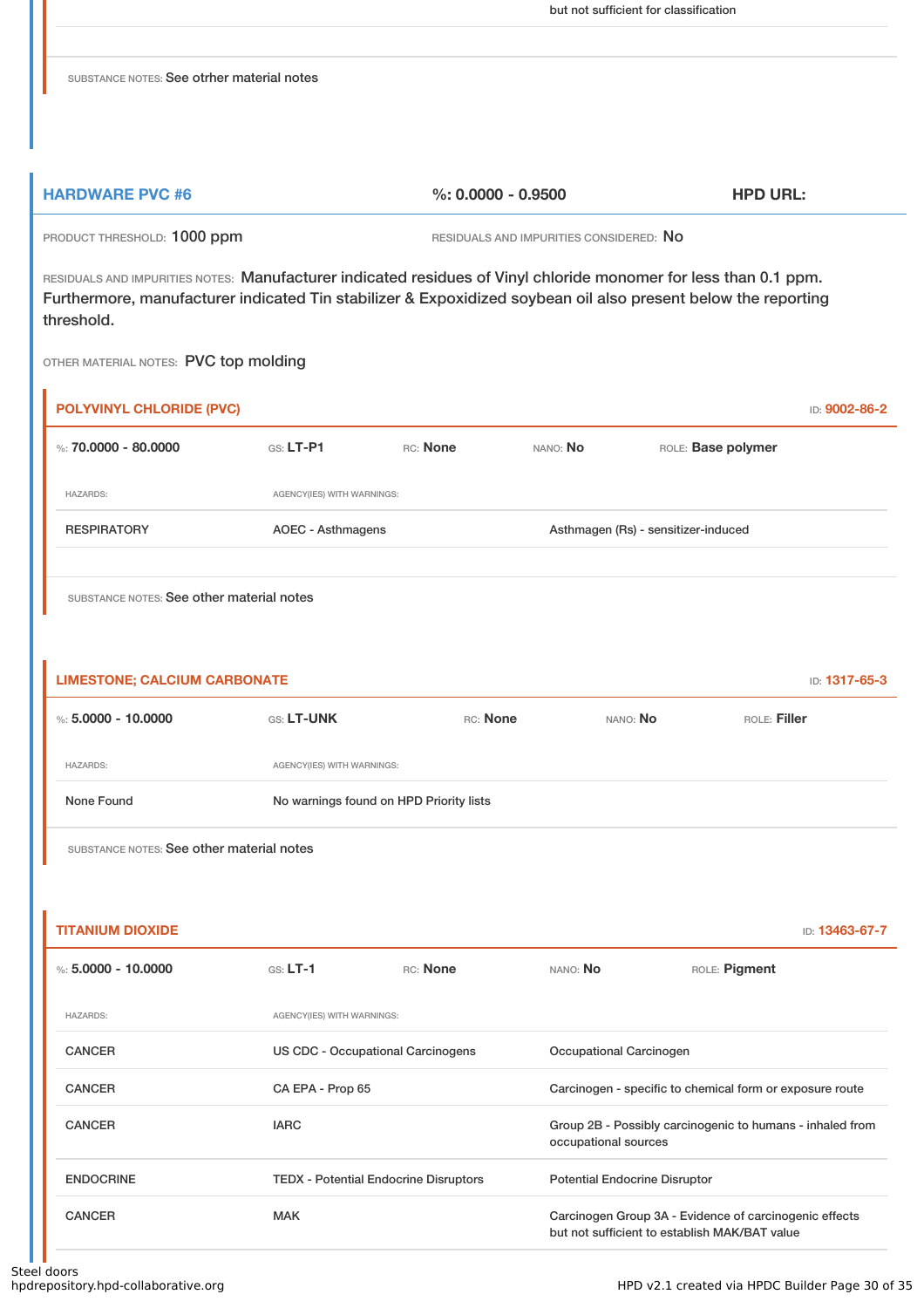| %: $4.0000 - 8.0000$                                    | GS: LT-UNK                              |          | RC: None | NANO: No | ROLE: Process aid |               |
|---------------------------------------------------------|-----------------------------------------|----------|----------|----------|-------------------|---------------|
| <b>HAZARDS:</b>                                         | AGENCY(IES) WITH WARNINGS:              |          |          |          |                   |               |
| None Found                                              | No warnings found on HPD Priority lists |          |          |          |                   |               |
| SUBSTANCE NOTES: See other material notes               |                                         |          |          |          |                   |               |
| <b>1,2-ETHANEDIYL OCTADECANOATE</b>                     |                                         |          |          |          |                   | ID: 627-83-8  |
| %: $1.0000 - 3.0000$                                    | GS: LT-UNK                              | RC: None | NANO: No |          | ROLE: Lubricant   |               |
| <b>HAZARDS:</b>                                         | AGENCY(IES) WITH WARNINGS:              |          |          |          |                   |               |
|                                                         |                                         |          |          |          |                   |               |
| None Found<br>SUBSTANCE NOTES: See other material notes | No warnings found on HPD Priority lists |          |          |          |                   |               |
| <b>CALCIUM STEARATE</b><br>%: $1.0000 - 3.0000$         | GS: LT-UNK                              | RC: None | NANO: No |          | ROLE: Lubricant   |               |
| <b>HAZARDS:</b>                                         | AGENCY(IES) WITH WARNINGS:              |          |          |          |                   |               |
| None Found                                              | No warnings found on HPD Priority lists |          |          |          |                   | ID: 1592-23-0 |
| SUBSTANCE NOTES: See other material notes               |                                         |          |          |          |                   |               |
|                                                         |                                         |          |          |          |                   |               |
| <b>PARAFFIN</b><br>%: 1.0000 - 3.0000                   | GS: LT-UNK                              | RC: None | NANO: No |          | ROLE: Lubricant   | ID: 8002-74-2 |
| <b>HAZARDS:</b>                                         | AGENCY(IES) WITH WARNINGS:              |          |          |          |                   |               |

| 1,2-BIS(OCTADECANAMIDO)ETHANE<br>ID: 110-30-5 |                                         |          |                 |                 |  |
|-----------------------------------------------|-----------------------------------------|----------|-----------------|-----------------|--|
| %: 0.2000 - 0.6000                            | <b>GS: LT-UNK</b>                       | RC: None | NANO: <b>No</b> | ROLE: Lubricant |  |
| <b>HAZARDS:</b>                               | AGENCY(IES) WITH WARNINGS:              |          |                 |                 |  |
| None Found                                    | No warnings found on HPD Priority lists |          |                 |                 |  |

steel doors<br>hpdrepository.hpd-collaborative.org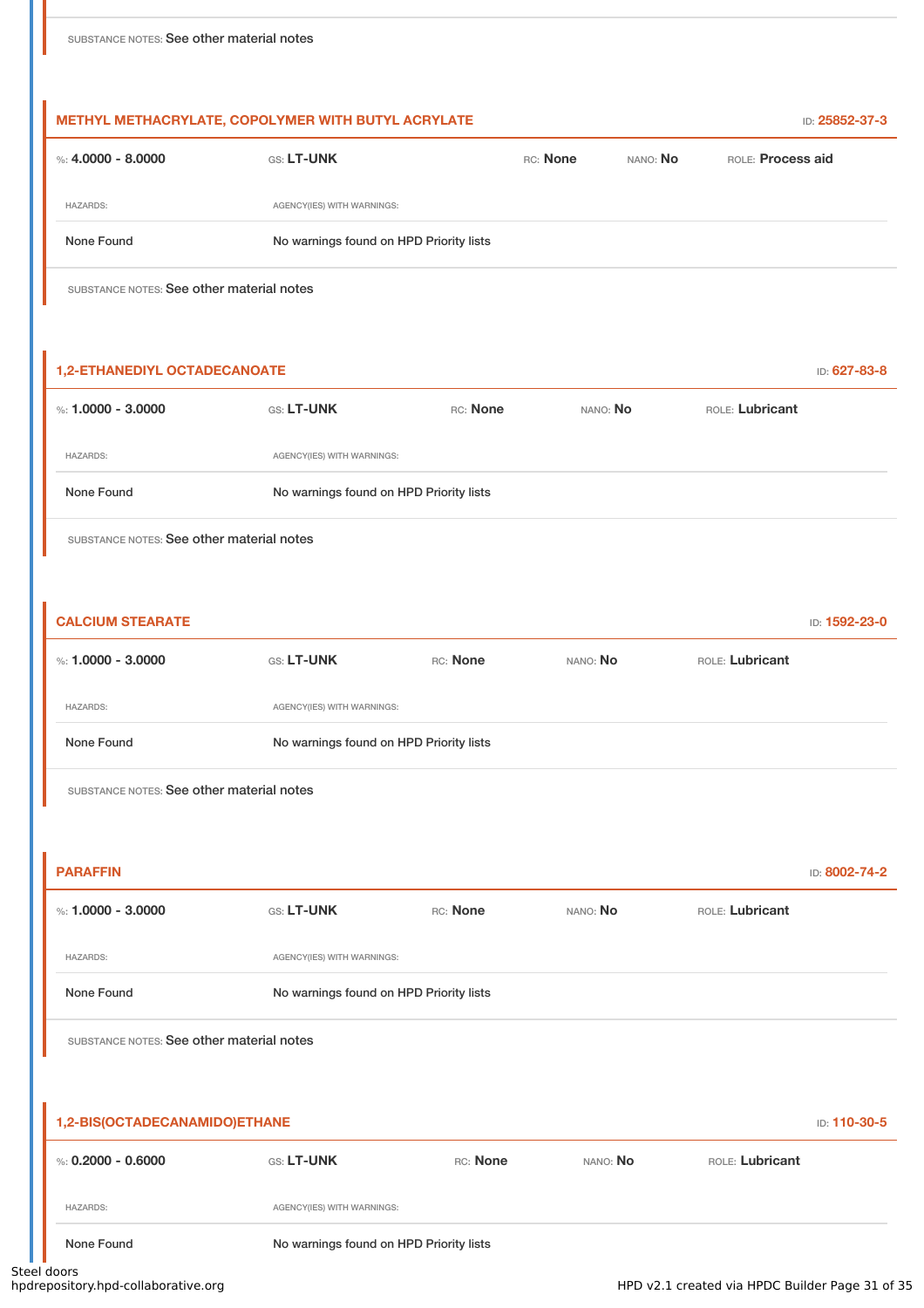| <b>HARDWARE MELTING</b>                                                                           | $%: 0.0000 - 0.5000$                    |                                              |          | <b>HPD URL:</b>                      |               |
|---------------------------------------------------------------------------------------------------|-----------------------------------------|----------------------------------------------|----------|--------------------------------------|---------------|
| PRODUCT THRESHOLD: 1000 ppm<br>RESIDUALS AND IMPURITIES CONSIDERED: NO                            |                                         |                                              |          |                                      |               |
| RESIDUALS AND IMPURITIES NOTES: Information from manufacturer not available.                      |                                         |                                              |          |                                      |               |
| OTHER MATERIAL NOTES: Aluminum Coupling. The composition is a typical average malleable cast iron |                                         |                                              |          |                                      |               |
| <b>IRON</b>                                                                                       |                                         |                                              |          |                                      | ID: 7439-89-6 |
| %: 94.2000 - 96.8800                                                                              | $G.S. LT-P1$                            | RC: None                                     | NANO: No | ROLE: Main ingredient                |               |
| <b>HAZARDS:</b>                                                                                   | AGENCY(IES) WITH WARNINGS:              |                                              |          |                                      |               |
| <b>ENDOCRINE</b>                                                                                  |                                         | <b>TEDX - Potential Endocrine Disruptors</b> |          | <b>Potential Endocrine Disruptor</b> |               |
| SUBSTANCE NOTES: See other material notes                                                         |                                         |                                              |          |                                      |               |
| <b>CARBON</b>                                                                                     |                                         |                                              |          |                                      | ID: 7440-44-0 |
| %: $2.0000 - 3.0000$                                                                              | GS: LT-UNK                              | RC: None                                     | NANO: No | ROLE: Alloying ingredient            |               |
| <b>HAZARDS:</b>                                                                                   | AGENCY(IES) WITH WARNINGS:              |                                              |          |                                      |               |
| None Found                                                                                        |                                         | No warnings found on HPD Priority lists      |          |                                      |               |
| SUBSTANCE NOTES: See other material notes                                                         |                                         |                                              |          |                                      |               |
|                                                                                                   |                                         |                                              |          |                                      |               |
| <b>SILICON</b>                                                                                    |                                         |                                              |          |                                      | ID: 7440-21-3 |
| %: $0.7000 - 1.5000$                                                                              | GS: LT-UNK                              | RC: None                                     | NANO: No | ROLE: Alloying ingredient            |               |
| <b>HAZARDS:</b>                                                                                   | AGENCY(IES) WITH WARNINGS:              |                                              |          |                                      |               |
| None Found                                                                                        | No warnings found on HPD Priority lists |                                              |          |                                      |               |
| SUBSTANCE NOTES: See other material notes                                                         |                                         |                                              |          |                                      |               |
|                                                                                                   |                                         |                                              |          |                                      |               |
| <b>SULFUR</b>                                                                                     |                                         |                                              |          |                                      | ID: 7704-34-9 |
| %: 0.1200                                                                                         | GS: LT-UNK                              | RC: None                                     | NANO: No | ROLE: Alloying ingredient            |               |
| <b>HAZARDS:</b>                                                                                   | AGENCY(IES) WITH WARNINGS:              |                                              |          |                                      |               |

SKIN IRRITATION EU - GHS (H-Statements) H315 - Causes skin irritation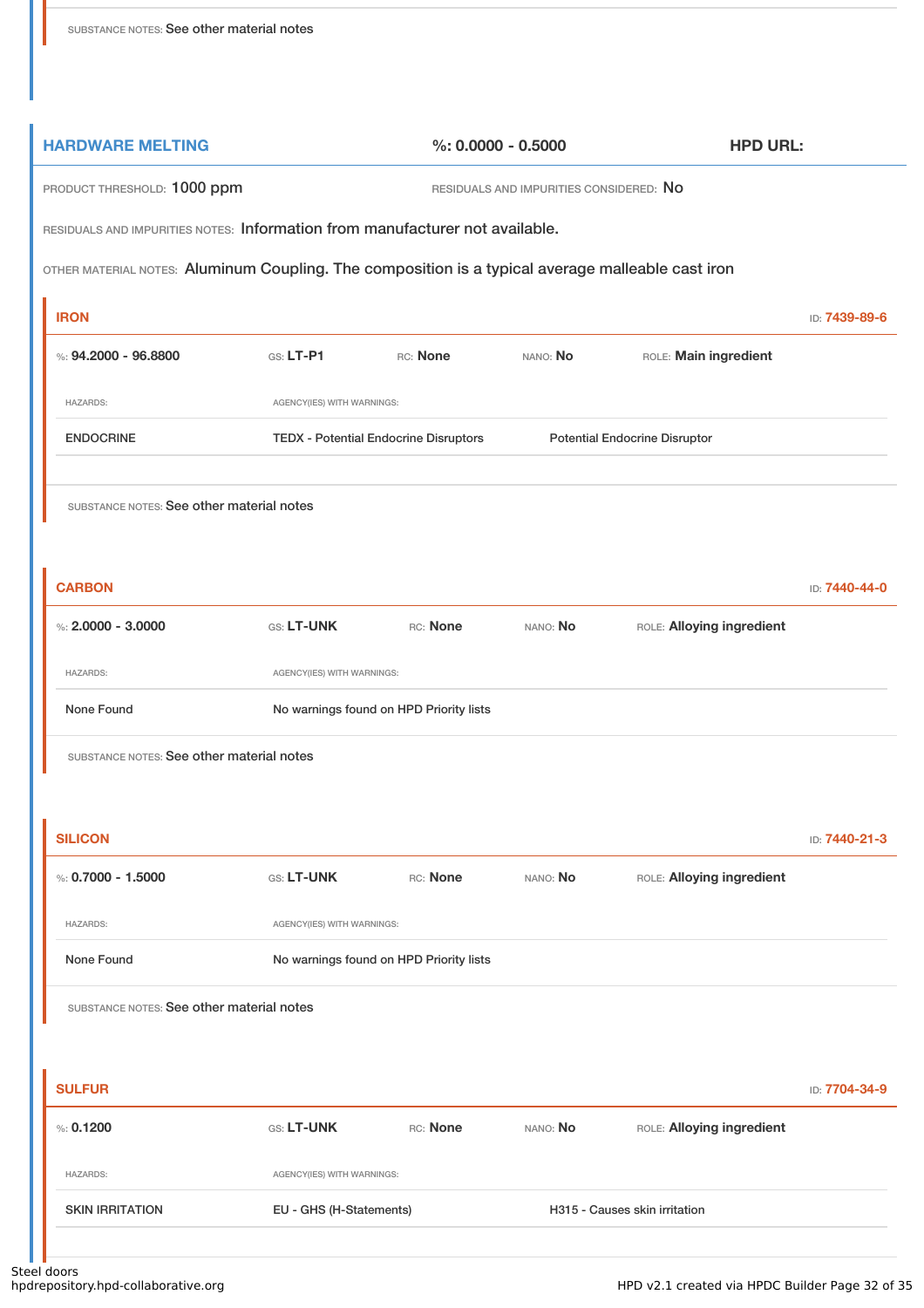| <b>MANGANESE</b>     |                                                |          |          |                                      | ID: <b>7439-96-5</b> |
|----------------------|------------------------------------------------|----------|----------|--------------------------------------|----------------------|
| %: $0.1000 - 0.3000$ | $G.S.$ LT-P1                                   | RC: None | NANO: No | ROLE: Alloying ingredient            |                      |
| <b>HAZARDS:</b>      | AGENCY(IES) WITH WARNINGS:                     |          |          |                                      |                      |
| <b>ENDOCRINE</b>     | <b>TEDX</b> - Potential Endocrine Disruptors   |          |          | <b>Potential Endocrine Disruptor</b> |                      |
| <b>MULTIPLE</b>      | German FEA - Substances Hazardous to<br>Waters |          |          | Class 2 - Hazard to Waters           |                      |
| <b>REPRODUCTIVE</b>  | Japan - GHS                                    |          |          | Toxic to reproduction - Category 1B  |                      |
|                      |                                                |          |          |                                      |                      |

| <b>PHOSPHORUS</b>          |                                                  |                 |          |                                       | ID: 7723-14-0 |
|----------------------------|--------------------------------------------------|-----------------|----------|---------------------------------------|---------------|
| %: 0.0000 - 1.8000         | $GS:$ BM-2                                       | <b>RC:</b> None | NANO: No | ROLE: Alloying ingredient             |               |
| <b>HAZARDS:</b>            | AGENCY(IES) WITH WARNINGS:                       |                 |          |                                       |               |
| <b>MAMMALIAN</b>           | US EPA - EPCRA Extremely Hazardous<br>Substances |                 |          | <b>Extremely Hazardous Substances</b> |               |
| PHYSICAL HAZARD (REACTIVE) | EU - GHS (H-Statements)                          |                 |          | H <sub>228</sub> - Flammable solid    |               |
|                            |                                                  |                 |          |                                       |               |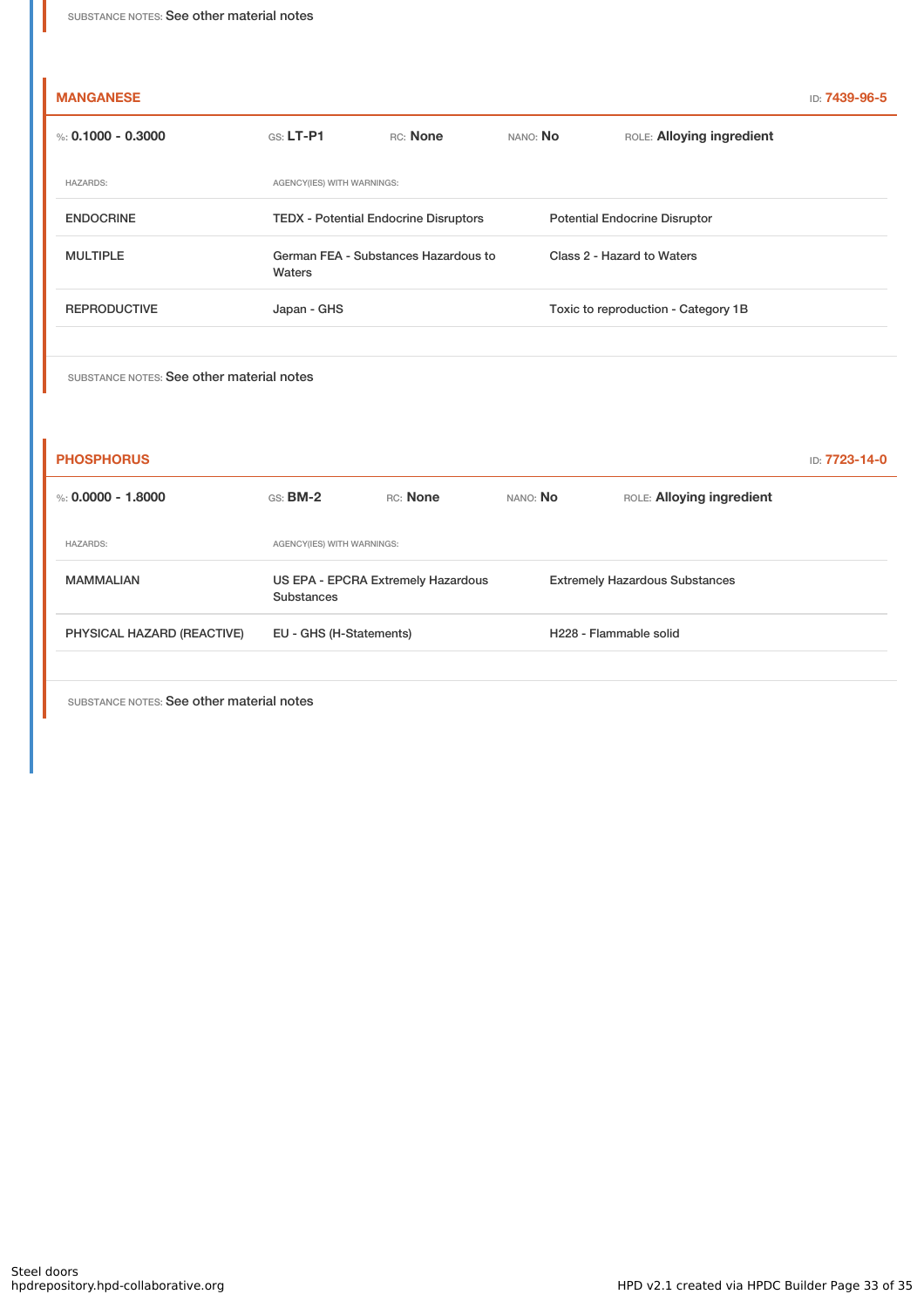This section lists applicable certification and standards compliance information for VOC emissions and VOC content. Other types of *health or environmental performance testing or certifications completed for the product may be provided.*

| <b>VOC CONTENT</b>                                                                 | <b>None</b>                       |                     |                        |
|------------------------------------------------------------------------------------|-----------------------------------|---------------------|------------------------|
| CERTIFYING PARTY: Self-declared<br>APPLICABLE FACILITIES: None<br>CERTIFICATE URL: | <b>ISSUE DATE: 2018-</b><br>05-08 | <b>EXPIRY DATE:</b> | CERTIFIER OR LAB: None |

CERTIFICATION AND COMPLIANCE NOTES:

# **Section 4: Accessories**

This section lists related products or materials that the manufacturer requires or recommends for installation (such as adhesives or fasteners), maintenance, cleaning, or operations. For information relating to the contents of these related products, refer to their *applicable Health Product Declarations, if available.*

No accessories are required for this product.

## **Section 5: General Notes**

-